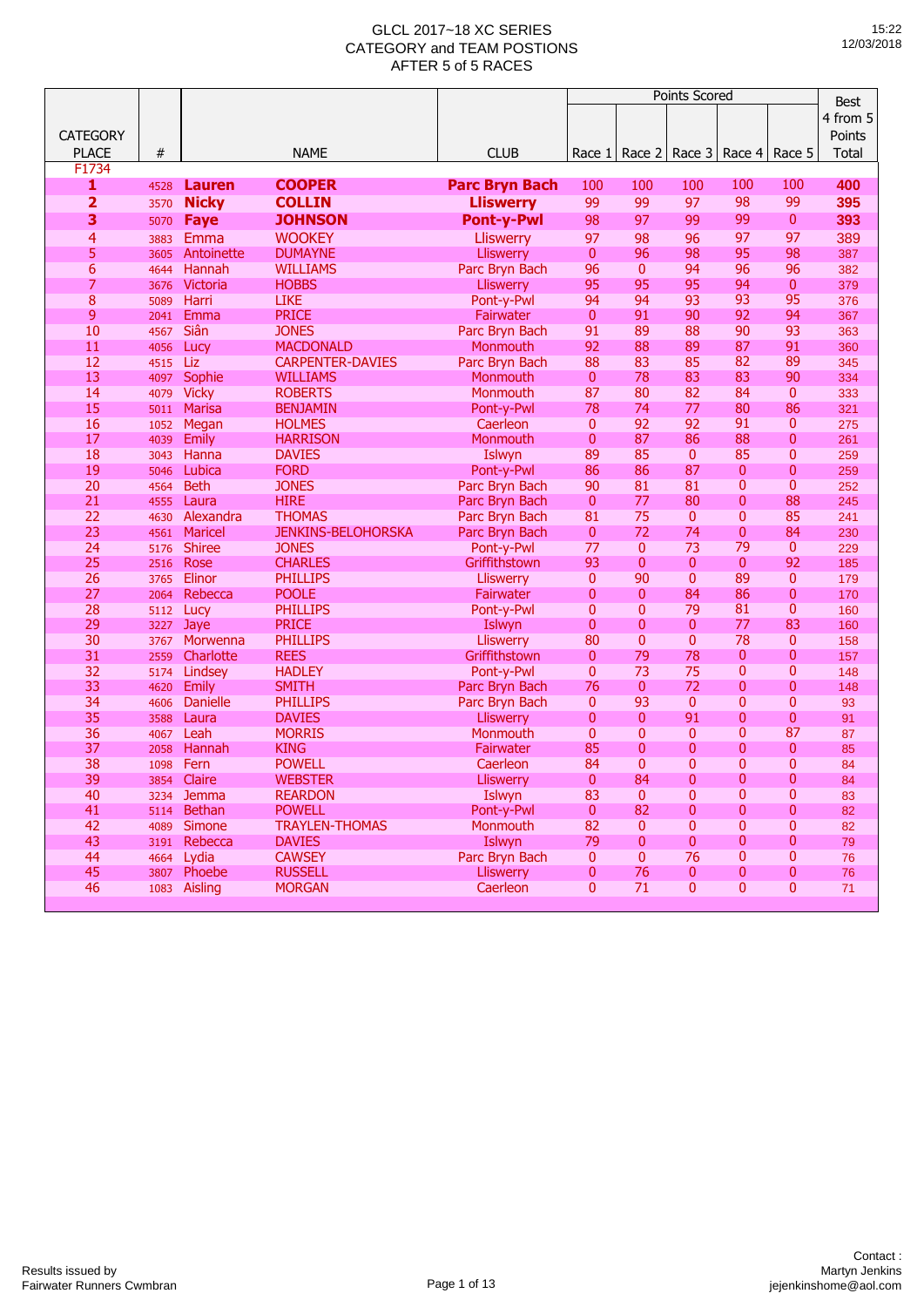|                         |              |                               |                                |                                    |                          | <b>Best</b>                |                                |                                  |                    |              |
|-------------------------|--------------|-------------------------------|--------------------------------|------------------------------------|--------------------------|----------------------------|--------------------------------|----------------------------------|--------------------|--------------|
|                         |              |                               |                                |                                    |                          |                            |                                |                                  |                    | 4 from 5     |
| <b>CATEGORY</b>         |              |                               |                                |                                    |                          |                            |                                |                                  |                    | Points       |
| <b>PLACE</b>            | #            |                               | <b>NAME</b>                    | <b>CLUB</b>                        | Race 1                   | Race 2                     | Race 3                         | Race 4                           | Race 5             | <b>Total</b> |
| F3539<br>1              |              |                               | <b>PRIOR</b>                   |                                    | $\mathbf{0}$             | 100                        | 100                            | 100                              | 100                | 400          |
| $\overline{\mathbf{2}}$ | 1608         | <b>Georgie</b><br><b>Alex</b> | <b>WILSON</b>                  | <b>Chepstow</b><br><b>Monmouth</b> | 97                       | 99                         | 99                             | 99                               | 99                 | 396          |
| 3                       | 4098         | <b>Kelly</b>                  | <b>WALL</b>                    | <b>Islwyn</b>                      | 98                       | 98                         | 98                             | 96                               | $\mathbf{0}$       | 390          |
| $\overline{4}$          | 3279<br>4034 | Laura                         | <b>GREY</b>                    | Monmouth                           | 96                       | 97                         | 97                             | 97                               | 97                 | 388          |
| 5                       | 3719         | Sarah                         | <b>LAUDER</b>                  | Lliswerry                          | 95                       | $\overline{0}$             | 95                             | 93                               | 96                 | 379          |
| $\overline{6}$          | 4065         | Leanne                        | <b>MEEK</b>                    | Monmouth                           | 94                       | 95                         | 96                             | 92                               | $\mathbf{0}$       | 377          |
| 7                       | 4053         | Emma                          | <b>KING</b>                    | Monmouth                           | 93                       | 93                         | 93                             | 91                               | 95                 | 374          |
| $\overline{8}$          | 3886         | Marina                        | <b>WRIGHT</b>                  | <b>Lliswerry</b>                   | 91                       | 94                         | 91                             | $\mathbf{0}$                     | 92                 | 368          |
| 9                       | 4513         | Ruth                          | <b>BUTTERFIELD</b>             | Parc Bryn Bach                     | 88                       | 88                         | 89                             | $\mathbf{0}$                     | 90                 | 355          |
| 10                      | 4529         | Sarah                         | <b>COOTE</b>                   | Parc Bryn Bach                     | 92                       | $\overline{0}$             | 94                             | 95                               | $\mathbf{0}$       | 281          |
| 11                      | 3307         | Rhianydd                      | <b>EVANS</b>                   | Islwyn                             | 90                       | 92                         | $\overline{0}$                 | 94                               | $\overline{0}$     | 276          |
| 12                      | 2007         | <b>Kelly</b>                  | <b>CAMERON</b>                 | <b>Fairwater</b>                   | 89                       | 90                         | $\overline{0}$                 | $\mathbf{0}$                     | 91                 | 270          |
| 13                      | 4565         | <b>Delphine</b>               | <b>JONES</b>                   | Parc Bryn Bach                     | 85                       | $\mathbf{0}$               | 87                             | 88                               | $\mathbf{0}$       | 260          |
| 14                      | 5050         | Lisa                          | <b>GRIFFIN</b>                 | Pont-y-Pwl                         | 99                       | $\mathbf{0}$               | 0                              | $\mathbf{0}$                     | 98                 | 197          |
| 15                      | 1618         | <b>Danielle</b>               | <b>SAPSFORD</b>                | Chepstow                           | $\mathbf{0}$             | 96                         | $\overline{0}$                 | 98                               | $\mathbf{0}$<br>93 | 194          |
| 16<br>17                | 1065         | <b>Sian</b><br>Sarah          | <b>JONES</b><br><b>KEMBREY</b> | Caerleon                           | $\Omega$<br>$\mathbf{0}$ | $\mathbf{0}$<br>91         | $\mathbf{0}$<br>92             | 90<br>$\mathbf{0}$               | $\mathbf{0}$       | 183          |
| 18                      | 3708<br>5185 | Clare                         | <b>PATTERSON</b>               | Lliswerry<br>Pont-y-Pwl            | $\mathbf{0}$             | $\mathbf{0}$               | $\mathbf{0}$                   | 89                               | 94                 | 183<br>183   |
| 19                      | 3208         | Sian                          | <b>ADEY</b>                    | Islwyn                             | $\mathbf{0}$             | 87                         | $\overline{0}$                 | $\overline{0}$                   | 88                 | 175          |
| 20                      | 2511         | Kerry                         | <b>BUDDEN</b>                  | Griffithstown                      | 87                       | $\mathbf{0}$               | 88                             | $\overline{0}$                   | $\mathbf{0}$       | 175          |
| 21                      | 4619         | Anna                          | <b>SMITH</b>                   | Parc Bryn Bach                     | 86                       | $\overline{0}$             | $\overline{0}$                 | 87                               | $\mathbf{0}$       | 173          |
| 22                      | 3312         | Leigh                         | <b>GUY</b>                     | Islwyn                             | $\mathbf{0}$             | $\overline{0}$             | $\overline{0}$                 | 85                               | 87                 | 172          |
| 23                      | 3216         | Sarah                         | <b>PONTIN</b>                  | Islwyn                             | $\mathbf{0}$             | $\Omega$                   | 85                             | 86                               | $\Omega$           | 171          |
| 24                      | 2011         | Fiona                         | <b>CROSS</b>                   | Fairwater                          | 83                       | 86                         | $\overline{0}$                 | $\mathbf{0}$                     | $\mathbf{0}$       | 169          |
| 25                      | 4656         | Keri                          | <b>YOUNG</b>                   | Parc Bryn Bach                     | 84                       | 85                         | $\mathbf{0}$                   | $\overline{0}$                   | $\mathbf{0}$       | 169          |
| 26                      | 5149         | Samantha                      | <b>TOOP</b>                    | Pont-y-Pwl                         | 100                      | $\mathbf{0}$               | $\mathbf{0}$                   | $\mathbf{0}$                     | $\mathbf{0}$       | 100          |
| 27                      | 2065         | Lisa                          | <b>ERICKSON</b>                | Fairwater                          | $\mathbf{0}$             | $\overline{0}$             | 90                             | $\mathbf{0}$                     | $\overline{0}$     | 90           |
| 28                      | 4610         | Kimberley                     | <b>PRICE</b>                   | Parc Bryn Bach                     | $\mathbf{0}$             | 89                         | $\mathbf{0}$                   | $\mathbf{0}$                     | $\mathbf{0}$       | 89           |
| 29                      | 1646         | <b>Kirsten</b>                | <b>SUTTILL</b>                 | Chepstow                           | $\overline{0}$           | $\overline{0}$             | $\overline{0}$                 | $\mathbf{0}$                     | 89                 | 89           |
| 30                      | 1531         | Kim                           | <b>CARWARDINE</b>              | Chepstow                           | $\mathbf{0}$             | 0                          | 86                             | $\mathbf{0}$                     | $\mathbf{0}$       | 86           |
| 31                      | 3884         | <b>Moira</b>                  | <b>WOOLES</b>                  | Lliswerry                          | $\overline{0}$           | $\overline{0}$             | $\overline{0}$                 | $\overline{0}$<br>$\overline{0}$ | 86<br>85           | 86           |
| 32<br>33                | 3317         | Rhiannon<br>Leanne            | <b>HALE</b><br><b>STEPHENS</b> | Islwyn<br>Islwyn                   | $\Omega$<br>$\mathbf{0}$ | $\Omega$<br>$\overline{0}$ | $\mathbf{0}$<br>$\overline{0}$ | 84                               | $\mathbf{0}$       | 85<br>84     |
| 34                      | 3313<br>3295 | Helen                         | <b>WILLIAMS</b>                | Islwyn                             | $\overline{0}$           | 84                         | $\overline{0}$                 | $\mathbf{0}$                     | $\overline{0}$     | 84           |
| 35                      | 3742         | Elizabeth                     | <b>MOUNFIELD</b>               | Lliswerry                          | $\mathbf{0}$             | 83                         | $\overline{0}$                 | $\overline{0}$                   | $\mathbf{0}$       | 83           |
| 36                      | 3291         | <b>Emily Jayne</b>            | <b>WELSH</b>                   | Islwyn                             | $\mathbf{0}$             | $\mathbf{0}$               | $\mathbf{0}$                   | 83                               | $\mathbf{0}$       | 83           |
| 37                      | 3107         | <b>Kirsty</b>                 | <b>HOLTHAM-MORGAN</b>          | Islwyn                             | 82                       | $\overline{0}$             | 0                              | $\mathbf{0}$                     | $\mathbf{0}$       | 82           |
| 38                      | 3273         | Emma                          | <b>THOMAS</b>                  | Islwyn                             | 81                       | 0                          | 0                              | 0                                | $\mathbf{0}$       | 81           |
| 39                      | 1070         | Charlotte                     | <b>LEIGH</b>                   | Caerleon                           | 80                       | $\Omega$                   | $\Omega$                       | $\overline{0}$                   | $\Omega$           | 80           |
|                         |              |                               |                                |                                    |                          |                            |                                |                                  |                    |              |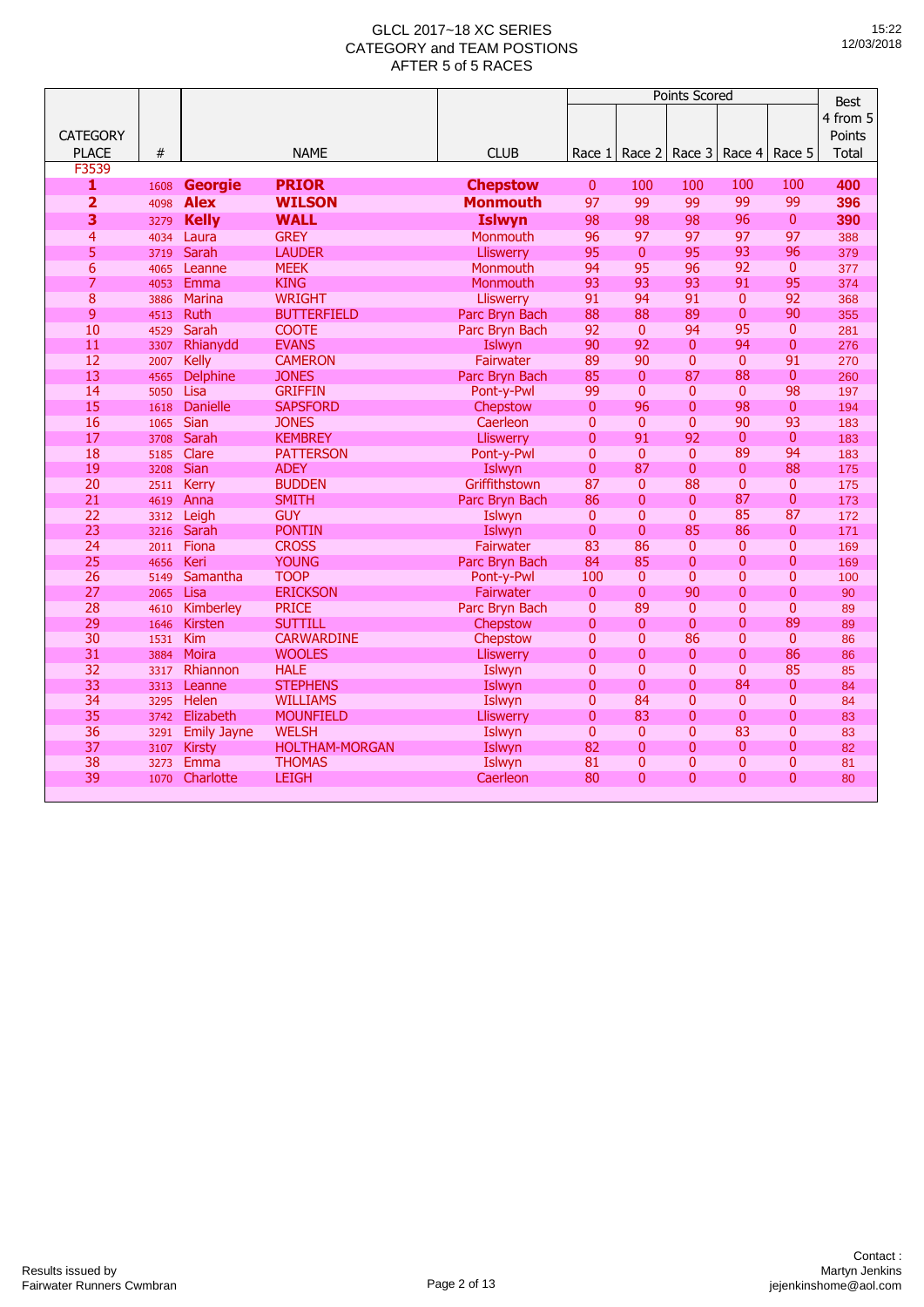|                 |      |                 |                   |                       |                |                | <b>Points Scored</b> |                |              | <b>Best</b> |
|-----------------|------|-----------------|-------------------|-----------------------|----------------|----------------|----------------------|----------------|--------------|-------------|
|                 |      |                 |                   |                       |                |                |                      |                |              |             |
|                 |      |                 |                   |                       |                |                |                      |                |              | 4 from 5    |
| <b>CATEGORY</b> |      |                 |                   |                       |                |                |                      |                |              | Points      |
| <b>PLACE</b>    | #    |                 | <b>NAME</b>       | <b>CLUB</b>           | Race 1         | Race 2         | Race 3               | Race 4         | Race 5       | Total       |
| F4044           |      |                 |                   |                       |                |                |                      |                |              |             |
| 1               | 1515 | <b>Sarah</b>    | <b>BELL</b>       | <b>Chepstow</b>       | $\mathbf{0}$   | 100            | 100                  | 100            | 100          | 400         |
| 2               | 4579 | <b>Rachel</b>   | <b>LEWIS</b>      | <b>Parc Bryn Bach</b> | 99             | 99             | 0                    | 99             | 99           | 396         |
| 3               | 5140 | <b>Emma</b>     | <b>SOWREY</b>     | <b>Pont-y-Pwl</b>     | 98             | 97             | 99                   | 98             | $\mathbf{0}$ | 392         |
| 4               | 4031 | Rebecca         | <b>FOSTER</b>     | Monmouth              | 91             | 94             | 92                   | 92             | 96           | 374         |
| 5               | 4045 | Linsey          | <b>HOLT</b>       | Monmouth              | 92             | 89             | 91                   | $\mathbf{0}$   | 94           | 366         |
| 6               | 4519 | Ceri            | <b>CASWELL</b>    | Parc Bryn Bach        | 86             | $\mathbf{0}$   | 85                   | 89             | 92           | 352         |
| $\overline{7}$  | 4517 | <b>Julie</b>    | <b>CASHELL</b>    | Parc Bryn Bach        | 100            | $\mathbf 0$    | 98                   | 96             | $\mathbf{0}$ | 294         |
| 8               | 4562 | Sarah           | <b>JEREMIAH</b>   | Parc Bryn Bach        | 97             | $\overline{0}$ | 97                   | 97             | 0            | 291         |
| 9               | 4645 | Helen           | <b>WILLIAMS</b>   | Parc Bryn Bach        | $\mathbf{0}$   | 95             | 96                   | $\mathbf{0}$   | 98           | 289         |
| 10              | 3536 | Rachel          | <b>BOWEN</b>      | <b>Lliswerry</b>      | 96             | 96             | 0                    | 95             | $\mathbf{0}$ | 287         |
| 11              | 3897 | Sian            | <b>RICHARDSON</b> | Lliswerry*            | 90             | 92             | 0                    | $\mathbf{0}$   | 95           | 277         |
| 12              | 4560 | <b>Michelle</b> | <b>JAYNE</b>      | Parc Bryn Bach        | 94             | 91             | 90                   | $\mathbf{0}$   | $\mathbf{0}$ | 275         |
| 13              | 4625 | <b>Bobbie</b>   | <b>SWIFT</b>      | Parc Bryn Bach        | 93             | $\mathbf{0}$   | 0                    | 86             | 93           | 272         |
| 14              | 3140 | <b>Vicki</b>    | <b>JONES</b>      | Islwyn                | $\mathbf{0}$   | 81             | 0                    | 90             | 91           | 262         |
| 15              | 3690 | Ceri            | <b>JENKINS</b>    | <b>Lliswerry</b>      | 88             | 86             | 0                    | 87             | $\mathbf{0}$ | 261         |
| 16              | 2544 | Karen           | <b>JAMES</b>      | Griffithstown         | 82             | 80             | 83                   | $\mathbf{0}$   | 0            | 245         |
| 17              | 3633 | Sarah           | <b>FRANCIS</b>    | <b>Lliswerry</b>      | $\mathbf{0}$   | $\mathbf{0}$   | 94                   | 93             | 0            | 187         |
| 18              | 1081 | Charlotte       | <b>MORAN</b>      | Caerleon              | $\mathbf{0}$   | 93             | 93                   | $\mathbf{0}$   | 0            | 186         |
| 19              | 4558 | <b>Hayley</b>   | <b>JACKSON</b>    | Parc Bryn Bach        | 95             | $\mathbf{0}$   | 89                   | $\bf{0}$       | 0            | 184         |
| 20              | 2045 | Leonie          | <b>ROBERTS</b>    | Fairwater             | 89             | 90             | 0                    | $\overline{0}$ | 0            | 179         |
| 21              | 3818 | Nicola          | <b>SINCLAIR</b>   | Lliswerry             | $\mathbf{0}$   | $\mathbf{0}$   | 87                   | 91             | 0            | 178         |
| 22              | 2507 | <b>Jenny</b>    | <b>BRADFIELD</b>  | Griffithstown         | 0              | $\mathbf{0}$   | 84                   | $\mathbf{0}$   | 89           | 173         |
| 23              | 4647 | Sarah           | <b>WILLIAMS</b>   | Parc Bryn Bach        | 84             | 78             | 0                    | 0              | $\mathbf{0}$ | 162         |
| 24              | 3074 | Kelly           | <b>FELSTEAD</b>   | Islwyn                | $\mathbf{0}$   | 98             | 0                    | 0              | 0            | 98          |
| 25              | 1514 | Jenni           | <b>BELL</b>       | Chepstow              | 0              | $\mathbf{0}$   | 0                    | 0              | 97           | 97          |
| 26              | 1644 | <b>Stef</b>     | <b>CHARNAUD</b>   | Chepstow              | 0              | $\overline{0}$ | 95                   | $\overline{0}$ | $\mathbf{0}$ | 95          |
| 27              | 4669 | Alexandra       | <b>EVANS</b>      | Parc Bryn Bach        | 0              | 0              | $\overline{0}$       | 94             | 0            | 94          |
| 28              | 3322 | Emma            | <b>PASK</b>       | Islwyn                | 0              | 0              | 0                    | 0              | 90           | 90          |
| 29              | 1556 | <b>Shari</b>    | <b>FINCH</b>      | Chepstow              | $\overline{0}$ | 0              | 0                    | 0              | 88           | 88          |
| 30              | 1563 | Sian            | <b>GRIFFITH</b>   | Chepstow              | 0              | 0              | 88                   | 0              | $\mathbf{0}$ | 88          |
| 31              | 3101 | Zoe             | <b>HEYDON</b>     | Islwyn                | 0              | $\mathbf 0$    | 0                    | 88             | 0            | 88          |
| 32              | 2051 | Liz             | <b>WALSH</b>      | Fairwater             | 0              | 88             | $\overline{0}$       | $\mathbf{0}$   | 0            | 88          |
| 33              | 4524 | Lisa            | <b>COOK</b>       | Parc Bryn Bach        | 87             | 0              | 0                    | 0              | 0            | 87          |
| 34              | 1645 | Helen           | <b>DYMOND</b>     | Chepstow              | 0              | $\mathbf{0}$   | 0                    | 0              | 87           | 87          |
| 35              | 5159 | Emma            | <b>WEAVING</b>    | Pont-y-Pwl            | 0              | 87             | 0                    | 0              | $\mathbf{0}$ | 87          |
| 36              | 4536 | Ruth            | <b>DAVIES</b>     | Parc Bryn Bach        | 0              | $\mathbf{0}$   | 86                   | $\mathbf{0}$   | 0            | 86          |
| 37              | 4550 | Deanne          | <b>GRIFFITHS</b>  | Parc Bryn Bach        | 0              | 85             | 0                    | 0              | 0            | 85          |
| 38              | 3115 | <b>Kelly</b>    | <b>HALL</b>       | Islwyn                | 85             | $\mathbf{0}$   | $\overline{0}$       | $\overline{0}$ | 0            | 85          |
| 39              |      | 3311 Sarah      | <b>TUCKER</b>     | Islwyn                | 0              | 0              | 0                    | 85             | O            | 85          |
| 40              |      | 5022 Victoria   | <b>COLES</b>      | Pont-y-Pwl            | 0              | 84             | 0                    | $\bf{0}$       | 0            | 84          |
| 41              |      | 3682 Trudy      | <b>HURFORD</b>    | <b>Lliswerry</b>      | 0              | 83             | 0                    | $\bf{0}$       | 0            | 83          |
| 42              |      | 3733 Celia      | <b>MARSH</b>      | <b>Lliswerry</b>      | 83             | $\mathbf{0}$   | 0                    | 0              | 0            | 83          |
| 43              |      | 1101 Vanessa    | <b>PRITCHARD</b>  | Caerleon              | $\mathbf 0$    | 82             | 0                    | 0              | 0            | 82          |
| 44              |      | 4018 Sarah      | <b>CLIFTON</b>    | Monmouth              | 81             | $\mathbf 0$    | 0                    | 0              | 0            | 81          |
| 45              | 3558 | Mei             | <b>CHEUNG</b>     | Lliswerry             | 0              | 79             | 0                    | 0              | $\bf{0}$     | 79          |
| 46              |      | 1089 Claire     | <b>ORFORD</b>     | Caerleon              | $\mathbf{0}$   | 77             | 0                    | $\pmb{0}$      | $\mathbf{0}$ | 77          |
|                 |      |                 |                   |                       |                |                |                      |                |              |             |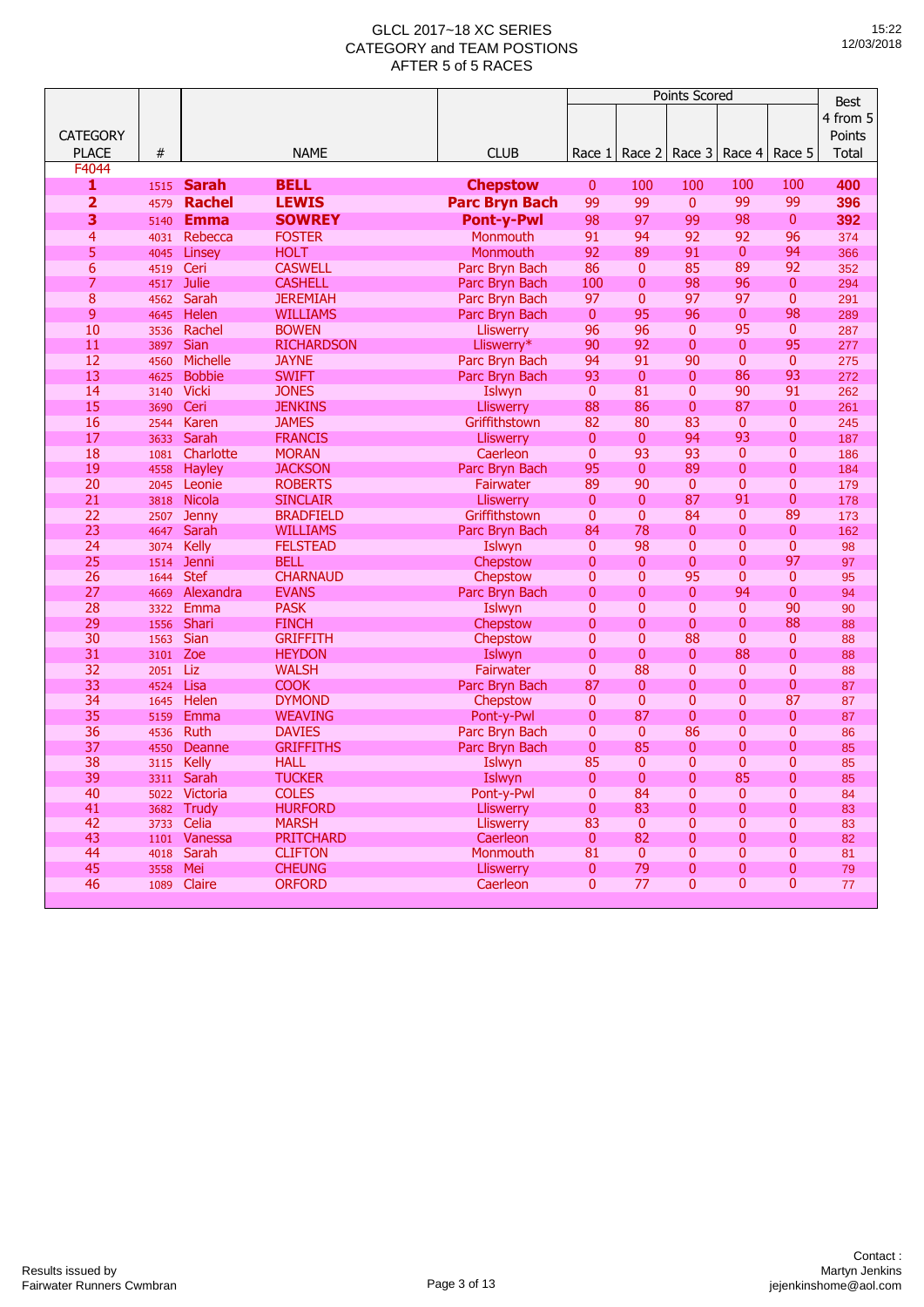|                         |              |                   |                               |                        |                              |                | <b>Points Scored</b> |                                  |                                | <b>Best</b> |
|-------------------------|--------------|-------------------|-------------------------------|------------------------|------------------------------|----------------|----------------------|----------------------------------|--------------------------------|-------------|
|                         |              |                   |                               |                        |                              |                |                      |                                  |                                |             |
|                         |              |                   |                               |                        |                              |                |                      |                                  |                                | 4 from 5    |
| <b>CATEGORY</b>         |              |                   |                               |                        |                              |                |                      |                                  |                                | Points      |
| <b>PLACE</b>            | $\#$         |                   | <b>NAME</b>                   | <b>CLUB</b>            | Race 1                       | Race 2         | Race 3               | Race 4                           | Race 5                         | Total       |
| F4549                   |              |                   |                               |                        |                              |                |                      |                                  |                                |             |
| 1                       | 3561         | <b>Sandra</b>     | <b>CHIPPER</b>                | Lliswerry              | 100                          | 100            | 100                  | 100                              | 100                            | 400         |
| $\overline{\mathbf{2}}$ | 1572         | <b>Jane</b>       | <b>HORLER</b>                 | <b>Chepstow</b>        | 98                           | $\overline{0}$ | 99                   | 99                               | 99                             | 395         |
| 3                       | 4600         | <b>Sharon</b>     | <b>NEWELL</b>                 | <b>Parc Bryn Bach</b>  | 94                           | 97             | $\bf{0}$             | 98                               | 98                             | 387         |
| $\overline{4}$          | 5053         | <b>Anne Marie</b> | <b>HARRIS</b>                 | Pont-v-Pwl             | 95                           | 95             | 97                   | 97                               | 94                             | 384         |
| 5                       | 4605         | <b>Melissa</b>    | <b>PEARCE</b>                 | Parc Bryn Bach         | $\mathbf{0}$                 | 93             | 96                   | 96                               | 95                             | 380         |
| $6\overline{6}$         | 2004         | <b>Bev</b>        | <b>BRADBURY JONES</b>         | Fairwater              | 88                           | 92             | $\mathbf{0}$         | 95                               | 96                             | 371         |
| $\overline{7}$          | 2032         | Jane              | <b>LEWIS</b>                  | Fairwater              | 91                           | 82             | 88                   | 90                               | 93                             | 362         |
| $\overline{8}$          | 4556         | Alison            | <b>HOLTON</b>                 | Parc Bryn Bach         | 92                           | 89             | $\mathbf{0}$         | 89                               | 91                             | 361         |
| 9                       | 2577         | Elizabeth         | <b>STOKES</b>                 | Griffithstown          | $\mathbf{0}$                 | 85             | 90                   | 93                               | 92                             | 360         |
| 10                      | 3539         | Sonja             | <b>BREESE</b>                 | <b>Lliswerry</b>       | 90                           | 84             | 87                   | 94                               | $\mathbf{0}$                   | 355         |
| 11                      | 2504         | <b>Keren</b>      | <b>BEARD</b>                  | Griffithstown          | 81                           | 80             | 83                   | 86                               | 88                             | 338         |
| 12                      | 3602         | Ceri              | <b>DONOVAN</b>                | <b>Lliswerry</b>       | 84                           | 78             | 85                   | $\mathbf{0}$                     | 90                             | 337         |
| 13                      | 4537         | <b>Teresa</b>     | <b>DAVIES</b>                 | Parc Bryn Bach         | 77                           | 76             | 81                   | 87                               | 89                             | 334         |
| 14                      | 5175         | Sharon            | <b>HERBERT</b>                | Pont-y-Pwl             | 78                           | 74             | 79                   | 85                               | $\mathbf{0}$                   | 316         |
| 15                      | 4589         | Caroline          | <b>MATTHEWS</b>               | Parc Bryn Bach         | 76                           | 69             | 78                   | 84                               | $\mathbf{0}$                   | 307         |
| 16                      | 4566         | Keri-Lyn          | <b>JONES</b>                  | Parc Bryn Bach         | 97                           | 96             | 98                   | $\mathbf{0}$                     | $\mathbf{0}$                   | 291         |
| 17                      | 3710         | Rachel            | <b>KENNEDY</b>                | <b>Lliswerry</b>       | 93                           | 88             | 89                   | $\overline{0}$                   | $\overline{0}$                 | 270         |
| 18                      | 2046         | <b>Julie</b>      | <b>ROCHE</b>                  | Fairwater              | $\mathbf{0}$                 | 86             | 86                   | 92                               | $\overline{0}$                 | 264         |
| 19                      | 4629         | Suzanne           | <b>TEW</b>                    | Parc Bryn Bach         | 85                           | 87             | $\mathbf{0}$         | 91                               | $\overline{0}$                 | 263         |
| 20                      | 4531         | Suzanne           | <b>COURT</b>                  | Parc Bryn Bach         | 83                           | $\mathbf{0}$   | 84                   | $\Omega$                         | 87                             | 254         |
| 21                      | 1142         | Suzanne           | <b>MAINWARRING</b>            | Caerleon               | 87                           | 79             | 82                   | $\overline{0}$                   | $\mathbf{0}$                   | 248         |
| 22                      | 3525         | Jayne             | <b>BENTALL</b>                | Lliswerry              | 80                           | 75             | $\mathbf{0}$         | 88                               | $\mathbf{0}$<br>$\overline{0}$ | 243         |
| 23                      | 1574         | Lisa              | <b>JEFFREY</b>                | Chepstow               | 99                           | 99             | $\overline{0}$       | $\overline{0}$<br>$\overline{0}$ | $\overline{0}$                 | 198         |
| 24                      | 5177         | Johanne           | <b>MORGAN-ROLFE</b>           | Pont-y-Pwl             | 96                           | 98<br>94       | $\mathbf{0}$         | $\overline{0}$                   | $\Omega$                       | 194         |
| 25<br>26                | 1595         | Jan<br>Karen      | <b>MORRIS</b><br><b>PAYNE</b> | Chepstow<br>Caerleon   | $\mathbf{0}$<br>$\mathbf{0}$ | 91             | 95<br>91             | $\overline{0}$                   | $\mathbf{0}$                   | 189         |
| 27                      | 1093<br>2538 | <b>Nikki</b>      | <b>HANCOX</b>                 | Griffithstown          | $\mathbf{0}$                 | $\mathbf{0}$   | 80                   | $\overline{0}$                   | 86                             | 182<br>166  |
| 28                      | 5040         | Zoe               | <b>ELVER</b>                  |                        | 82                           | 83             | $\mathbf{0}$         | $\overline{0}$                   | $\overline{0}$                 | 165         |
| 29                      | 1641         | Sharron           | <b>BURRIDGE</b>               | Pont-y-Pwl<br>Chepstow | 73                           | $\mathbf{0}$   | $\overline{0}$       | $\overline{0}$                   | 84                             | 157         |
| 30                      | 3748         | Lisa              | <b>NICHOLS</b>                | Lliswerry              | $\mathbf{0}$                 | 70             | $\Omega$             | 83                               | $\Omega$                       | 153         |
| 31                      | 4623         | Samantha          | <b>STANDERWICK</b>            | Parc Bryn Bach         | 74                           | $\mathbf{0}$   | 77                   | 0                                | $\mathbf{0}$                   | 151         |
| 32                      | 1049         | Joanne            | <b>HENSHALL</b>               | Caerleon               | 75                           | 72             | $\mathbf{0}$         | $\overline{0}$                   | $\mathbf{0}$                   | 147         |
| 33                      | 4021         | Emma              | <b>DAVIES</b>                 | Monmouth               | $\mathbf{0}$                 | $\overline{0}$ | $\mathbf{0}$         | $\overline{0}$                   | 97                             | 97          |
| 34                      | 1581         | Vanessa           | <b>LAWSON</b>                 | Chepstow               | $\mathbf{0}$                 | $\overline{0}$ | 94                   | $\overline{0}$                   | $\mathbf{0}$                   | 94          |
| 35                      | 1548         | Helen             | <b>DUFFIELD</b>               | Chepstow               | $\overline{0}$               | $\overline{0}$ | 93                   | $\overline{0}$                   | $\mathbf{0}$                   | 93          |
| 36                      | 3813         | Gayle             | <b>SHEPPARD</b>               | <b>Lliswerry</b>       | $\mathbf{0}$                 | $\overline{0}$ | 92                   | 0                                | $\mathbf{0}$                   | 92          |
| 37                      | 2532         | Daniela           | <b>GORMLEY</b>                | Griffithstown          | $\mathbf{0}$                 | 90             | $\mathbf{0}$         | $\overline{0}$                   | $\overline{0}$                 | 90          |
| 38                      | 2019         | <b>Alex</b>       | <b>HILLS</b>                  | Fairwater              | 89                           | $\mathbf{0}$   | $\overline{0}$       | $\overline{0}$                   | $\overline{0}$                 | 89          |
| 39                      | 3766         | Leanne            | <b>PHILLIPS</b>               | <b>Lliswerry</b>       | 86                           | $\overline{0}$ | $\overline{0}$       | $\overline{0}$                   | $\mathbf{0}$                   | 86          |
| 40                      | 2573         | Emma              | <b>SMITH</b>                  | Griffithstown          | $\mathbf{0}$                 | $\Omega$       | $\Omega$             | $\mathbf{0}$                     | 85                             | 85          |
| 41                      | 3513         | <b>Tracey</b>     | <b>BARRINGTON</b>             | <b>Lliswerry</b>       | $\mathbf{0}$                 | 81             | $\overline{0}$       | 0                                | $\mathbf{0}$                   | 81          |
| 42                      | 1023         | <b>Bernadette</b> | <b>DAVIES</b>                 | Caerleon               | 79                           | $\mathbf{0}$   | $\overline{0}$       | $\overline{0}$                   | $\mathbf{0}$                   | 79          |
| 43                      | 5026         | Melinda           | <b>DALEY</b>                  | Pont-y-Pwl             | $\overline{0}$               | 77             | $\mathbf{0}$         | $\overline{0}$                   | $\overline{0}$                 | 77          |
| 44                      | 3146         | <b>Jackie</b>     | <b>LAMBETH</b>                | Islwyn                 | 0                            | 73             | $\mathbf{0}$         | $\mathbf{0}$                     | $\overline{0}$                 | 73          |
| 45                      | 3256         | Mel               | <b>SENIOR</b>                 | Islwyn                 | $\Omega$                     | 71             | $\Omega$             | $\overline{0}$                   | $\Omega$                       | 71          |
|                         |              |                   |                               |                        |                              |                |                      |                                  |                                |             |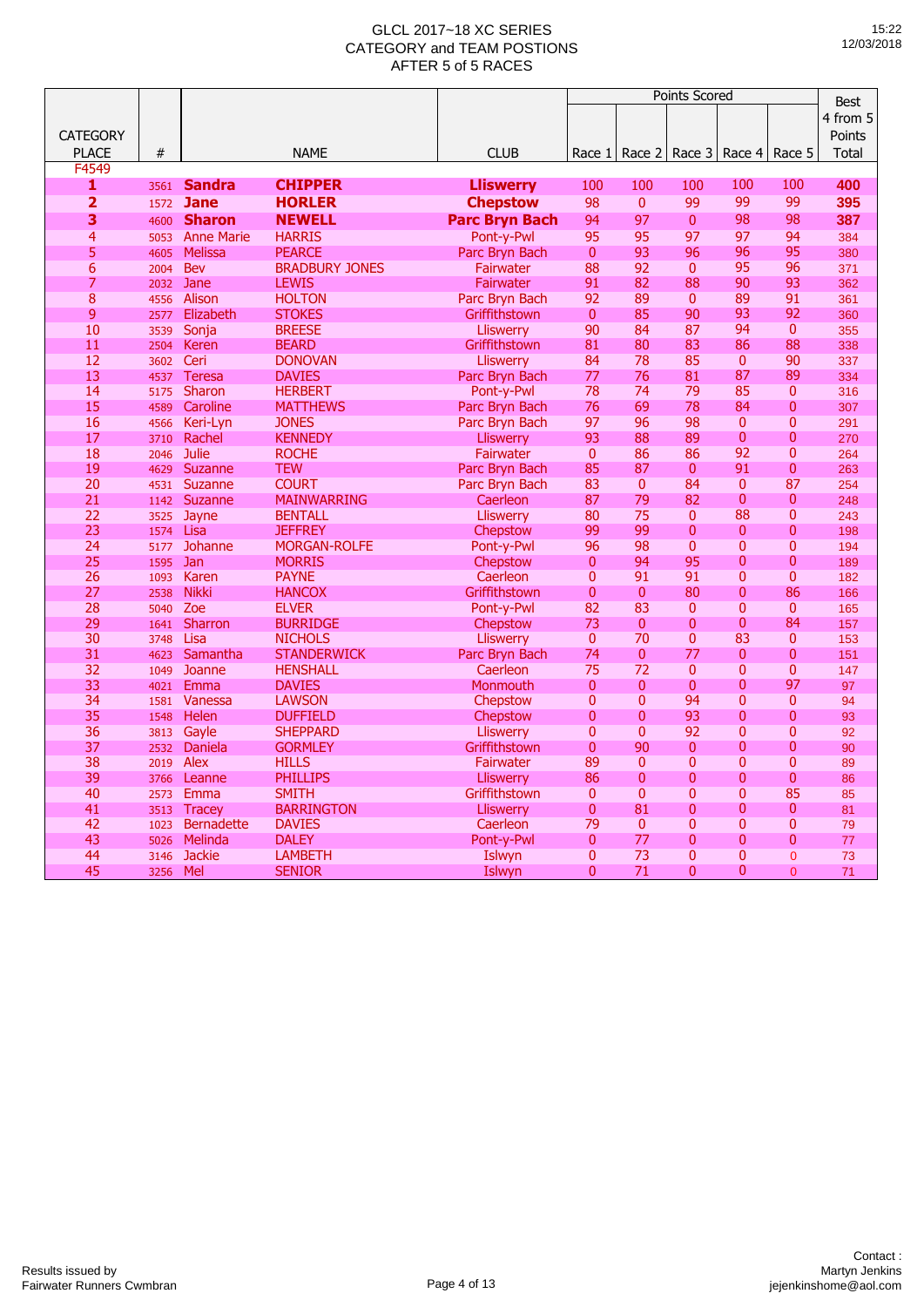|                 |      |               |                    |                   | Points Scored  |                |                |                 |                |                         |
|-----------------|------|---------------|--------------------|-------------------|----------------|----------------|----------------|-----------------|----------------|-------------------------|
|                 |      |               |                    |                   |                |                |                |                 |                | <b>Best</b><br>4 from 5 |
| <b>CATEGORY</b> |      |               |                    |                   |                |                |                |                 |                | Points                  |
| <b>PLACE</b>    | $\#$ |               | <b>NAME</b>        | <b>CLUB</b>       | Race 1         | Race 2         |                | Race 3   Race 4 | Race 5         | Total                   |
| F5054           |      |               |                    |                   |                |                |                |                 |                |                         |
| 1               | 5141 | <b>Louise</b> | <b>SUMMERS</b>     | <b>Pont-y-Pwl</b> | 99             | 100            | 99             | 100             | 99             | 398                     |
| $\overline{2}$  | 1139 | <b>Paula</b>  | <b>WILLIAMS</b>    | <b>Caerleon</b>   | 98             | 99             | 98             | 99              | $\mathbf{0}$   | 394                     |
| 3               | 1107 | Liz           | <b>RICHARDS</b>    | <b>Caerleon</b>   | 97             | 98             | 96             | 97              | 97             | 389                     |
| $\overline{4}$  | 3856 | Susan         | <b>WEBSTER</b>     | Lliswerry         | 91             | 93             | $\overline{0}$ | 95              | 96             | 375                     |
| 5               | 2053 | Suzanne       | <b>WILLIAMS</b>    | Fairwater         | $\mathbf{0}$   | 85             | 87             | 88              | 94             | 354                     |
| $6\overline{6}$ | 1594 | <b>Niki</b>   | <b>MORGAN</b>      | Chepstow          | 100            | $\mathbf{0}$   | 100            | $\mathbf{0}$    | 100            | 300                     |
| 7               | 4593 | Siân          | <b>MCGOLDRICK</b>  | Parc Bryn Bach    | 94             | 96             | $\mathbf{0}$   | 96              | $\mathbf{0}$   | 286                     |
| $\overline{8}$  | 4576 | Louise        | <b>KIRBY</b>       | Parc Bryn Bach    | 95             | 95             | 94             | $\mathbf{0}$    | $\mathbf{0}$   | 284                     |
| 9               | 2048 | <b>Stella</b> | <b>SYMONS</b>      | Fairwater         | $\overline{0}$ | $\overline{0}$ | 92             | 93              | 95             | 280                     |
| 10              | 1016 | Michelle      | <b>CLABON</b>      | Caerleon          | 92             | 94             | 93             | $\overline{0}$  | $\mathbf{0}$   | 279                     |
| 11              | 4548 | Susan         | <b>GRAY</b>        | Parc Bryn Bach    | 89             | $\overline{0}$ | 89             | 91              | $\overline{0}$ | 269                     |
| 12              | 5139 | Nicola        | <b>SMITH</b>       | Pont-y-Pwl        | $\mathbf{0}$   | $\mathbf{0}$   | 97             | 98              | 0              | 195                     |
| 13              | 2015 | Helen         | <b>GWILLIAM</b>    | Fairwater         | 0              | $\overline{0}$ | 91             | 90              | 0              | 181                     |
| 14              | 3650 | Julia         | <b>GROOMBRIDGE</b> | <b>Lliswerry</b>  | $\mathbf{0}$   | 87             | 0              | 92              | $\overline{0}$ | 179                     |
| 15              | 3892 | Louise        | <b>AHERN</b>       | Lliswerry         | $\Omega$       | 84             | $\mathbf{0}$   | $\overline{0}$  | 92             | 176                     |
| 16              | 3508 | <b>Maria</b>  | <b>ATKIN</b>       | <b>Lliswerry</b>  | $\mathbf{0}$   | 86             | 0              | 89              | $\mathbf{0}$   | 175                     |
| 17              | 5127 | <b>Maxine</b> | <b>RHODES</b>      | Pont-y-Pwl        | 87             | 83             | $\overline{0}$ | 0               | $\overline{0}$ | 170                     |
| 18              | 1619 | Wendy         | <b>SHARPE-NASH</b> | Chepstow          | $\mathbf{0}$   | $\mathbf{0}$   | $\mathbf{0}$   | $\overline{0}$  | 98             | 98                      |
| 19              | 1527 | <b>Berna</b>  | <b>CANTWELL</b>    | Chepstow          | $\mathbf{0}$   | 97             | 0              | 0               | $\mathbf{0}$   | 97                      |
| 20              | 4006 | Jane          | <b>BERESFORD</b>   | Monmouth          | 96             | $\overline{0}$ | $\overline{0}$ | $\overline{0}$  | $\overline{0}$ | 96                      |
| 21              | 1539 | Louise        | <b>CROCKETT</b>    | Chepstow          | $\mathbf{0}$   | $\overline{0}$ | 95             | $\overline{0}$  | $\Omega$       | 95                      |
| 22              | 5510 | Annette       | <b>EXLEY</b>       | <b>Usk</b>        | $\overline{0}$ | $\overline{0}$ | $\overline{0}$ | 94              | $\overline{0}$ | 94                      |
| 23              | 1523 | Lynne         | <b>BUCKLEY</b>     | Chepstow          | 0              | $\overline{0}$ | $\mathbf{0}$   | $\overline{0}$  | 93             | 93                      |
| 24              | 3795 | <b>Janet</b>  | <b>RICHARDS</b>    | <b>Lliswerry</b>  | 93             | $\overline{0}$ | 0              | 0               | $\mathbf{0}$   | 93                      |
| 25              | 2035 | <b>Sheree</b> | <b>MANN</b>        | Fairwater         | $\mathbf{0}$   | 92             | 0              | $\overline{0}$  | $\overline{0}$ | 92                      |
| 26              | 3587 | Julie         | <b>DAVIES</b>      | Lliswerry         | $\overline{0}$ | 91             | $\overline{0}$ | 0               | $\Omega$       | 91                      |
| 27              | 3891 | Louise        | <b>HOPKINS</b>     | Lliswerry         | 0              | 90             | 0              | $\overline{0}$  | $\overline{0}$ | 90                      |
| 28              | 3724 | Gaynor        | <b>LUGG</b>        | Lliswerry         | 90             | $\mathbf{0}$   | $\overline{0}$ | $\overline{0}$  | $\overline{0}$ | 90                      |
| 29              | 1617 | Jane          | <b>RYMER</b>       | Chepstow          | $\mathbf{0}$   | $\overline{0}$ | 90             | 0               | 0              | 90                      |
| 30              | 3638 | <b>Julie</b>  | <b>GIBSON</b>      | Lliswerry         | $\mathbf{0}$   | 89             | 0              | 0               | $\overline{0}$ | 89                      |
| 31              | 3503 | Clare         | <b>ANDERSON</b>    | Lliswerry         | $\mathbf{0}$   | 88             | 0              | $\overline{0}$  | $\overline{0}$ | 88                      |
| 32              | 3044 | Helen         | <b>DAVIES</b>      | Islwyn            | 88             | $\mathbf{0}$   | $\mathbf{0}$   | $\overline{0}$  | $\overline{0}$ | 88                      |
| 33              | 2531 | Lena          | <b>EVANS</b>       | Griffithstown     | $\mathbf{0}$   | $\overline{0}$ | 88             | $\overline{0}$  | 0              | 88                      |
| 34              | 4663 | Linda         | <b>HOSKINS</b>     | Parc Bryn Bach    | $\mathbf{0}$   | $\overline{0}$ | 86             | $\overline{0}$  | 0              | 86                      |
|                 |      |               |                    |                   |                |                |                |                 |                |                         |

| F5559          |      |                 |                   |                       |          |                |                |              |          |     |
|----------------|------|-----------------|-------------------|-----------------------|----------|----------------|----------------|--------------|----------|-----|
| 1              | 2024 | <b>Jeanette</b> | <b>JENKINS</b>    | <b>Fairwater</b>      | 100      | 100            | 100            | $\mathbf{0}$ | 100      | 400 |
| 2              | 5091 | <b>Karen</b>    | <b>LLEWELYN</b>   | <b>Pont-y-Pwl</b>     | 94       | $\Omega$       | 95             | 98           | 99       | 386 |
| 3              | 1125 | <b>Helen</b>    | <b>THOMAS</b>     | <b>Caerleon</b>       | 98       | 99             | 98             | $\mathbf{0}$ | 0        | 295 |
| $\overline{4}$ | 1575 | Anne            | <b>JENNER</b>     | Chepstow              | 96       | 97             | $\mathbf{0}$   | 97           | 0        | 290 |
| 5              | 2562 | Wendy           | <b>REES</b>       | Griffithstown         | 0        | 98             | 96             | 96           | 0        | 290 |
| 6              | 3629 | Yvonne          | <b>FORSEY</b>     | <b>Lliswerry</b>      | 95       | 96             | 93             | $\mathbf{0}$ | 0        | 284 |
| 7              | 4657 | <b>Sharon</b>   | <b>WOODS</b>      | Parc Bryn Bach        | 99       | $\mathbf{0}$   | 99             | $\mathbf{0}$ | 0        | 198 |
| 8              | 4091 | Carol Ann       | <b>USHER</b>      | <b>Monmouth</b>       | $\Omega$ | $\Omega$       | 94             | 99           | 0        | 193 |
| 9              | 4668 | Georgina        | <b>SEED</b>       | Parc Bryn Bach        | $\Omega$ | $\mathbf{0}$   | $\mathbf{0}$   | 100          | 0        | 100 |
| 10             | 3550 | <b>Tracy</b>    | <b>BURTON</b>     | <b>Lliswerry</b>      | 97       | $\overline{0}$ | $\mathbf{0}$   | $\mathbf{0}$ | 0        | 97  |
| 11             | 5168 | Pam             | <b>WILLIAMS</b>   | Pont-y-Pwl            | 0        | $\Omega$       | 97             | $\mathbf{0}$ | 0        | 97  |
| 12             | 1634 | <b>Jackie</b>   | <b>WEBB</b>       | Chepstow              | 0        | $\Omega$       | $\overline{0}$ | 95           | 0        | 95  |
|                |      |                 |                   |                       |          |                |                |              |          |     |
| F6064          |      |                 |                   |                       |          |                |                |              |          |     |
| 1              | 4563 | <b>Kath</b>     | <b>JERVIS</b>     | <b>Parc Bryn Bach</b> | 98       | 98             | 100            | 99           | 99       | 396 |
| 2              | 1505 | <b>Sue</b>      | <b>ASHTON</b>     | <b>Chepstow</b>       | 97       | 97             | 99             | 98           | 100      | 394 |
| 3              | 3567 | Val             | <b>CLARE</b>      | <b>Lliswerry</b>      | 99       | 99             | $\mathbf{0}$   | 100          | 0        | 298 |
| 4              | 1546 | Joyce           | <b>DODD</b>       | Chepstow              | 100      | 100            | 0              | $\mathbf{0}$ | $\Omega$ | 200 |
|                |      |                 |                   |                       |          |                |                |              |          |     |
| F6599          |      |                 |                   |                       |          |                |                |              |          |     |
| 1              | 1513 | <b>Jane</b>     | <b>BAYLISS</b>    | <b>Chepstow</b>       | 100      | 100            | 100            | 100          | 100      | 400 |
| 2              | 1055 | Gwyn            | <b>HOWELLS</b>    | <b>Caerleon</b>       | 98       | 99             | 99             | 99           | 98       | 395 |
| 3              | 3896 | Pat             | <b>RICHARDSON</b> | Lliswerry*            | 99       | 0              | 0              | $\mathbf{0}$ | 99       | 198 |
|                |      |                 |                   |                       |          |                |                |              |          |     |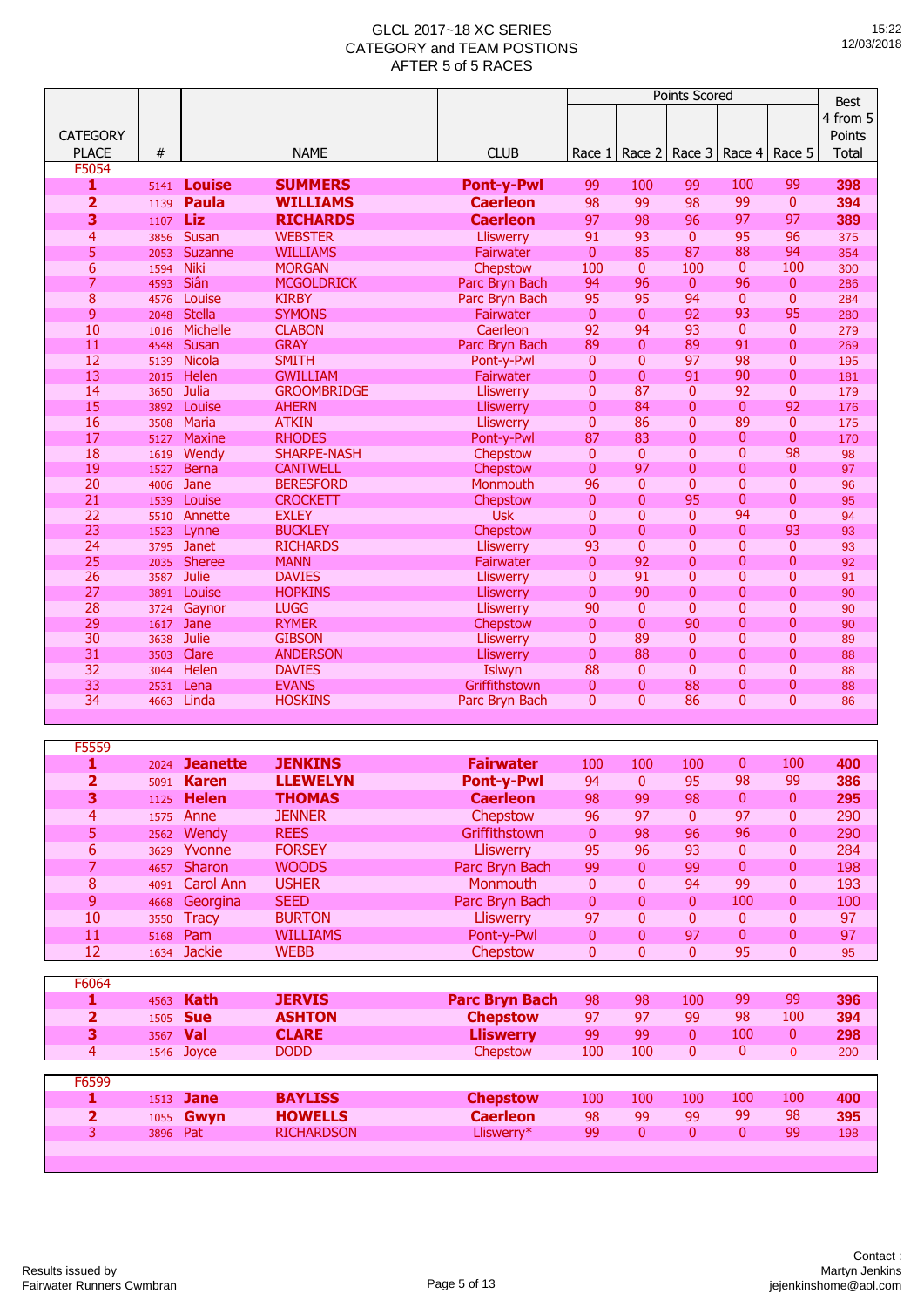|                         |           |               |                       |                                 | Points Scored  |                |                         |                |                | <b>Best</b>  |
|-------------------------|-----------|---------------|-----------------------|---------------------------------|----------------|----------------|-------------------------|----------------|----------------|--------------|
|                         |           |               |                       |                                 |                |                |                         |                |                | 4 from 5     |
|                         |           |               |                       |                                 |                |                |                         |                |                |              |
| <b>CATEGORY</b>         |           |               |                       |                                 |                |                |                         |                |                | Points       |
| <b>PLACE</b>            | #         |               | <b>NAME</b>           | <b>CLUB</b>                     | Race 1         | Race 2         | Race 3                  | Race 4         | Race 5         | <b>Total</b> |
| M1739                   |           |               |                       |                                 |                |                |                         |                |                |              |
| $\mathbf{1}$            | 1639      | <b>Martyn</b> | <b>WINSER</b>         | <b>Chepstow</b>                 | 97             | 99             | 99                      | 99             | 0              | 394          |
| $\overline{\mathbf{2}}$ | 4570      | <b>Sam</b>    | <b>JONES</b>          | <b>Parc Bryn Bach</b>           | 98             | 96             | 96                      | 98             | 99             | 391          |
| 3                       | 3750      | <b>Martin</b> | <b>NORTON</b>         | <b>Lliswerry</b>                | 96             | 98             | 94                      | 97             | 98             | 389          |
| $\overline{4}$          | 2033      | Michael       | <b>LEWIS</b>          | Fairwater                       | $\mathbf{0}$   | 95             | 97                      | 96             | 95             | 383          |
| 5                       | 1518      | <b>James</b>  | <b>BLORE</b>          | Chepstow                        | 93             | 91             | 91                      | 91             | 96             | 371          |
| 6                       | 2546      | Gareth        | <b>JONES</b>          | Griffithstown                   | 92             | 89             | 92                      | $\mathbf{0}$   | 92             | 365          |
| 7                       | 1069      | <b>Rhys</b>   | <b>KNIGHT</b>         | Caerleon                        | 90             | 88             | 90                      | 92             | 93             | 365          |
| 8                       | 3099      | Paul          | <b>HAYWARD</b>        | Islwyn                          | 86             | 87             | 88                      | 89             | $\mathbf{0}$   | 350          |
| 9                       | 3790      | <b>Daniel</b> | <b>REILLY</b>         | Lliswerry                       | 78             | 84             | 84                      | $\mathbf{0}$   | 88             | 334          |
| 10                      | 1642      | <b>Mark</b>   | <b>BURBIDGE</b>       | Chepstow                        | 67             | 76             | 74                      | 83             | 91             | 324          |
| 11                      | 5080      | <b>James</b>  | <b>KEMP</b>           | Pont-y-Pwl                      | 73             | 70             | 82                      | 84             | $\Omega$       | 309          |
| 12                      | 4618      | Richard       | <b>SHEEHY</b>         | Parc Bryn Bach                  | 79             | 77             | 68                      | 79             | $\mathbf{0}$   | 303          |
| 13                      | 2021      | Laurence      | <b>HUMPHREYS</b>      | Fairwater                       | 100            | $\overline{0}$ | 100                     | 100            | $\overline{0}$ | 300          |
| 14                      | 4103      | <b>Rich</b>   | <b>FOSTER</b>         | Monmouth                        | $\mathbf{0}$   | 97             | 98                      | 94             | $\overline{0}$ | 289          |
| 15                      |           | Adam          | <b>ROBERTS</b>        |                                 | $\overline{0}$ | 93             | $\mathbf{0}$            | 95             | 100            | 288          |
| 16                      | 4661      | <b>Mark</b>   | <b>HOBBS</b>          | Parc Bryn Bach<br>Griffithstown | $\overline{0}$ | 59             | 69                      | 75             | 81             | 284          |
|                         | 2596      |               |                       |                                 |                |                |                         |                |                |              |
| 17                      | 3820      | Ieuan         | <b>SMITH</b>          | <b>Lliswerry</b>                | $\overline{0}$ | 94             | 95                      | 93             | $\mathbf{0}$   | 282          |
| 18                      | 3680      | Oliver        | <b>HUGHES</b>         | Lliswerry                       | 59             | 67             | 61                      | 74             | 77             | 279          |
| 19                      | 5088      | Jonathan      | <b>LIKE</b>           | Pont-y-Pwl                      | 95             | $\overline{0}$ | 93                      | 90             | $\overline{0}$ | 278          |
| 20                      | 5138      | Andrew        | <b>SMITH</b>          | Pont-y-Pwl                      | 51             | 57             | 60                      | 73             | 78             | 268          |
| 21                      | 2579      | Shaun         | <b>STYLES</b>         | Griffithstown                   | 88             | $\overline{0}$ | 89                      | $\mathbf{0}$   | 82             | 259          |
| 22                      | 2545      | <b>Ben</b>    | <b>JENKINS</b>        | Griffithstown                   | 63             | 64             | 56                      | $\overline{0}$ | 71             | 254          |
| 23                      | 1632      | <b>Ross</b>   | <b>WALKER</b>         | Chepstow                        | $\mathbf{0}$   | 85             | 83                      | 86             | $\mathbf{0}$   | 254          |
| 24                      | 4612      | Richard       | PRICE(JNR)            | Parc Bryn Bach                  | $\mathbf{0}$   | 83             | 78                      | $\mathbf{0}$   | 89             | 250          |
| 25                      | 2569      | Paul          | <b>SLADE</b>          | Griffithstown                   | $\mathbf{0}$   | 80             | 81                      | 87             | $\overline{0}$ | 248          |
| 26                      | 4631      | <b>James</b>  | <b>THOMAS</b>         | Parc Bryn Bach                  | $\mathbf{0}$   | 73             | 73                      | $\mathbf{0}$   | 87             | 233          |
| 27                      | 4559      | Samuel        | <b>JACKSON</b>        | Parc Bryn Bach                  | 72             | 74             | 85                      | $\mathbf{0}$   | $\overline{0}$ | 231          |
| 28                      | 3639      | Simon         | <b>GILL</b>           | <b>Lliswerry</b>                | 74             | $\mathbf{0}$   | 77                      | 78             | $\mathbf{0}$   | 229          |
| 29                      | 4521      | Martin        | <b>CHAMMINGS</b>      | Parc Bryn Bach                  | $\overline{0}$ | $\overline{0}$ | 66                      | 77             | 84             | 227          |
| 30                      | 1636      | David         | <b>WHEELER</b>        | Chepstow                        | $\pmb{0}$      | 71             | 71                      | $\mathbf{0}$   | 83             | 225          |
| 31                      | 3763      | <b>Brian</b>  | <b>PHILLIPS</b>       | <b>Lliswerry</b>                | 43             | 50             | 0                       | 61             | 69             | 223          |
| 32                      | 4617      | Ethan         | <b>SAYCE</b>          | Parc Bryn Bach                  | $\mathbf{0}$   | 72             | 63                      | 76             | $\mathbf{0}$   | 211          |
| 33                      | 5082      | Ieuan         | <b>KINGSTON</b>       | Pont-y-Pwl                      | $\overline{0}$ | $\overline{0}$ | 65                      | 65             | 79             | 209          |
| 34                      | 4633      | Matthew       | <b>TRINDER</b>        | Parc Bryn Bach                  | 69             | 65             | $\bf{0}$                | 69             | $\mathbf{0}$   | 203          |
| 35                      | 5004      | Shane         | <b>BAKER</b>          | Pont-y-Pwl                      | $\mathbf{0}$   | $\mathbf{0}$   | 53                      | 64             | 72             | 189          |
| 36                      | 3889      | Gavin         | <b>PERKINS</b>        | <b>Lliswerry</b>                | 49             | 66             | $\bf{0}$                | 71             | $\mathbf{0}$   | 186          |
| 37                      | 4588      | Stephen       | <b>MATHERS</b>        | Parc Bryn Bach                  | 89             | 90             | $\mathbf{0}$            | $\overline{0}$ | $\overline{0}$ | 179          |
| 38                      | 4545      | Roger         | <b>FREEMAN</b>        | Parc Bryn Bach                  | 52             | 56             | 0                       | 68             | 0              | 176          |
| 39                      | 5179      | <b>Rhys</b>   | <b>PIPPARD</b>        | Pont-y-Pwl                      | $\mathbf{0}$   | $\overline{0}$ | 86                      | 88             | $\overline{0}$ | 174          |
| 40                      | 2547      | <b>Josh</b>   | <b>JONES</b>          | Griffithstown                   | 87             | $\mathbf{0}$   | $\bf{0}$                | $\mathbf{0}$   | 85             | 172          |
| 41                      | 5096      | Ray           | <b>MORGAN</b>         | Pont-y-Pwl                      | 81             | $\mathbf{0}$   | $\mathbf{0}$            | $\mathbf{0}$   | 90             | 171          |
| 42                      | 3860      | Ryan          | <b>WHATLEY</b>        | <b>Lliswerry</b>                | $\mathbf{0}$   | 86             | $\pmb{0}$               | 85             | $\mathbf{0}$   | 171          |
| 43                      | 3614      | Richard       | <b>ELGAR</b>          | <b>Lliswerry</b>                | $\overline{0}$ | 75             | $\mathbf{0}$            | $\mathbf{0}$   | 94             | 169          |
| 44                      |           | 5021 Craig    | <b>CHEEDY</b>         | Pont-y-Pwl                      | 84             | $\mathbf{0}$   | 80                      | $\mathbf{0}$   | $\mathbf{0}$   | 164          |
| 45                      |           | 3308 Craig    | <b>LEHAT</b>          | Islwyn                          | 48             | 54             | 57                      | $\mathbf{0}$   | $\mathbf{0}$   | 159          |
| 46                      | 3803      | <b>Jack</b>   | <b>ROWLANDS</b>       | Lliswerry                       | 80             | $\mathbf{0}$   | 79                      | $\mathbf{0}$   | $\mathbf{0}$   | 159          |
| 47                      |           | 5158 Ricci    | <b>WATTS</b>          | Pont-y-Pwl                      | 85             | $\mathbf{0}$   | 72                      | $\mathbf{0}$   | 0              | 157          |
| 48                      |           | 3660 Oliver   | <b>HARRIS</b>         |                                 | 77             | 79             | $\mathbf 0$             | $\mathbf{0}$   | $\mathbf{0}$   | 156          |
| 49                      |           | 2012 Steve    | <b>DREWITT</b>        | Lliswerry<br>Fairwater          | 75             | $\mathbf{0}$   | 76                      | $\mathbf{0}$   | 0              | 151          |
| 50                      |           |               |                       | <b>Lliswerry</b>                |                | $\mathbf{0}$   |                         | 81             | $\mathbf{0}$   |              |
|                         |           | 3713 James    | <b>KERSHAW-NAYLOR</b> |                                 | 70             |                | $\mathbf 0$             |                |                | 151          |
| 51                      |           | 2054 Aidan    | <b>WILLIAMS</b>       | Fairwater                       | 44             | 52             | 54                      | $\overline{0}$ | $\mathbf{0}$   | 150          |
| 52                      |           | 3152 Andrew   | <b>LAWRENCE</b>       | Islwyn                          | $\mathbf{0}$   | $\mathbf{0}$   | $\mathbf{0}$            | 70             | 76             | 146          |
| 53                      | 4541      | Mathew        | <b>ELLIS</b>          | Parc Bryn Bach                  | 60             | $\overline{0}$ | $\mathbf{0}$            | 80             | $\mathbf{0}$   | 140          |
| 54                      |           | 2578 Luke     | <b>STYLES</b>         | Griffithstown                   | $\mathbf{0}$   | $\mathbf{0}$   | 64                      | $\mathbf{0}$   | 75             | 139          |
| 55                      |           | 3509 Tom      | <b>ATKIN</b>          | <b>Lliswerry</b>                | $\overline{0}$ | 63             | $\mathbf{0}$            | 72             | $\mathbf{0}$   | 135          |
| 56                      |           | 3591 Owen     | <b>DAVIES</b>         | Lliswerry                       | 64             | $\mathbf{0}$   | 70                      | $\mathbf{0}$   | $\mathbf{0}$   | 134          |
| 57                      |           | 4546 Robert   | <b>GALE</b>           | Parc Bryn Bach                  | 65             | $\mathbf{0}$   | 67                      | $\mathbf{0}$   | $\mathbf{0}$   | 132          |
| 58                      | 5054 Paul |               | <b>HARVEY</b>         | Pont-y-Pwl                      | 56             | $\mathbf{0}$   | $\mathbf{0}$            | $\mathbf{0}$   | 74             | 130          |
| 59                      | 4670      | Andrew        | <b>MARLOG</b>         | Parc Bryn Bach                  | $\mathbf{0}$   | $\mathbf{0}$   | $\bf{0}$                | 60             | 68             | 128          |
| 60                      |           | 3836 Jack     | <b>THOMAS</b>         | Lliswerry                       | 58             | 62             | $\overline{\mathbf{0}}$ | $\pmb{0}$      | $\pmb{0}$      | 120          |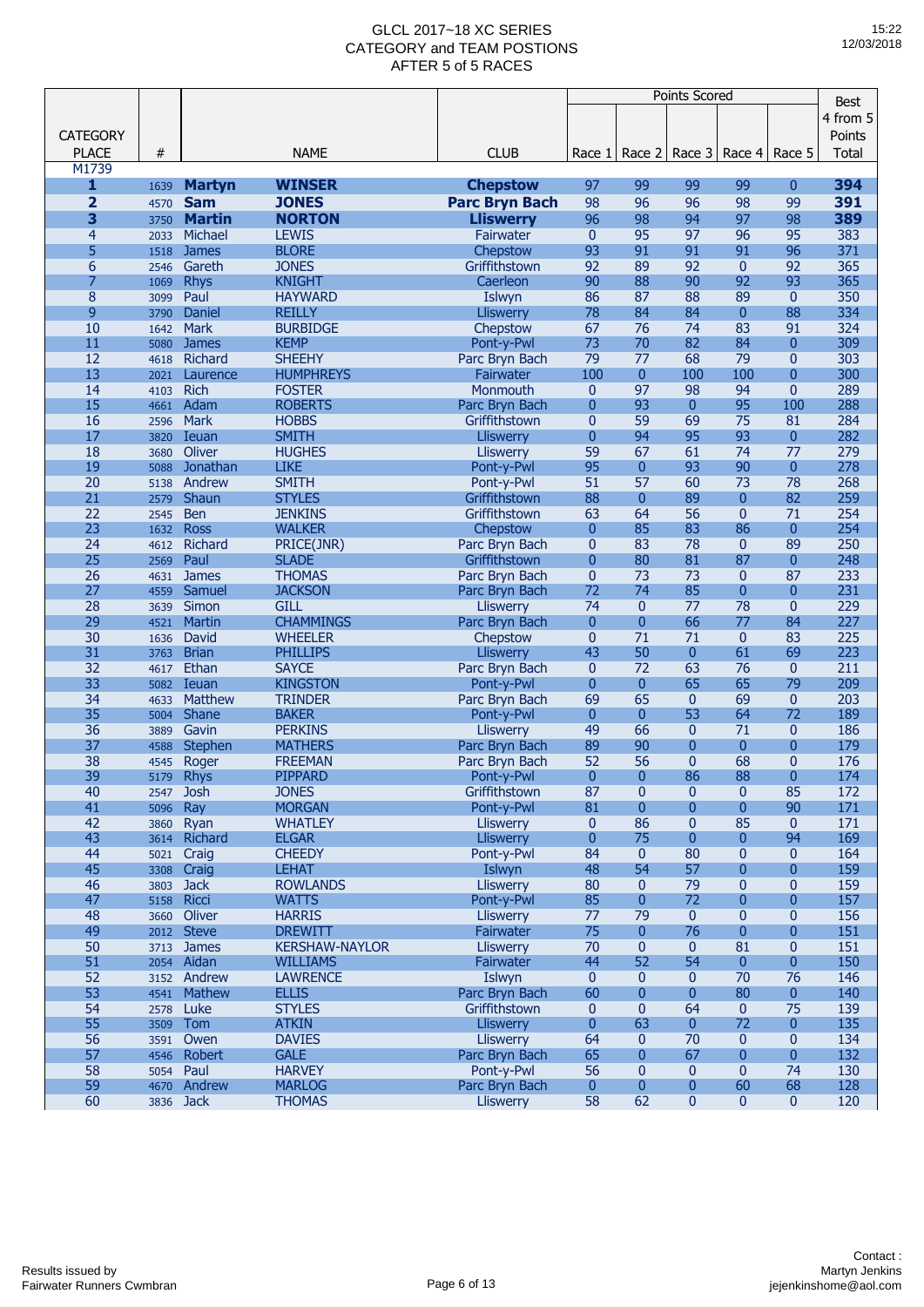| 4 from 5<br><b>CATEGORY</b><br>Points<br><b>PLACE</b><br>#<br><b>NAME</b><br><b>CLUB</b><br>Race 2<br>Race 3<br>Race 4<br>Race 5<br>Total<br>Race 1<br>119<br>61<br>Gareth<br><b>HOWELLS</b><br>59<br>1054<br>Caerleon<br>60<br>0<br>$\mathbf{0}$<br>0<br>62<br>Richard<br><b>ROBERTS</b><br>Griffithstown<br>0<br>61<br>58<br>0<br>$\overline{0}$<br>119<br>2564<br>63<br>50<br>58<br>108<br>Tom<br><b>WATKINS</b><br>$\mathbf{0}$<br>$\overline{0}$<br>$\overline{0}$<br><b>Lliswerry</b><br>3851<br>64<br><b>PARRY</b><br>100<br>100<br>Jamie<br>Parc Bryn Bach<br>$\mathbf{0}$<br>0<br>0<br>$\overline{0}$<br>4603<br>65<br>99<br>$\overline{0}$<br>99<br>Michael<br><b>GRIFFITHS</b><br>$\mathbf{0}$<br>$\overline{0}$<br>$\Omega$<br>Lliswerry<br>3649<br>98<br>66<br>51<br>$\overline{0}$<br>$\mathbf{0}$<br>Kristian<br><b>SINCLAIR</b><br>47<br>$\mathbf{0}$<br>Lliswerry<br>3817<br>97<br>67<br>$\mathbf{0}$<br>$\overline{0}$<br>$\overline{0}$<br>97<br><b>John</b><br><b>BEVAN</b><br>$\overline{0}$<br><b>Lliswerry</b><br>3527<br>68<br>94<br>$\mathbf{0}$<br>$\overline{0}$<br>94<br><b>Mark</b><br><b>BINDING</b><br>Parc Bryn Bach<br>$\mathbf{0}$<br>$\mathbf{0}$<br>4508<br>92<br>92<br>69<br><b>Miles</b><br>$\mathbf{0}$<br>$\overline{0}$<br>$\overline{0}$<br>$\overline{0}$<br><b>THOMAS</b><br><b>Lliswerry</b><br>3837<br>70<br>91<br>$\mathbf{0}$<br>$\mathbf{0}$<br>$\overline{0}$<br>$\overline{0}$<br>91<br><b>Ben</b><br><b>SINCLAIR</b><br>Pont-y-Pwl<br>5136<br>71<br>89<br><b>Mark</b><br><b>DUDDRIDGE</b><br>40<br>49<br>$\overline{0}$<br>$\overline{0}$<br>$\Omega$<br>Islwyn<br>3061<br>87<br>72<br>Tom<br>$\mathbf{0}$<br>$\overline{0}$<br>87<br>$\mathbf{0}$<br>$\mathbf{0}$<br><b>STEELE</b><br>Griffithstown<br>2597<br>73<br>Alun<br><b>KING</b><br>$\mathbf{0}$<br>$\overline{0}$<br>$\overline{0}$<br>86<br>86<br>$\mathbf{0}$<br>Lliswerry<br>3714<br>74<br>83<br>$\overline{0}$<br>Jonathon<br><b>ASTLEY</b><br>Parc Bryn Bach<br>$\mathbf{0}$<br>$\mathbf{0}$<br>$\mathbf{0}$<br>83<br>4503<br>75<br>82<br>82<br>$\mathbf{0}$<br>$\overline{0}$<br>$\overline{0}$<br>$\overline{0}$<br>Tom<br><b>BLAND</b><br>Lliswerry<br>3530<br>76<br>82<br>$\overline{0}$<br>82<br><b>Toby</b><br><b>GARRATT</b><br>$\mathbf{0}$<br>0<br>$\overline{0}$<br>Chepstow<br>1557<br>82<br>$\Omega$<br>$\Omega$<br>82<br>77<br><b>HUGHES</b><br>Pont-y-Pwl<br>$\Omega$<br>$\overline{0}$<br>David<br>5180<br>78<br>$\mathbf{0}$<br>81<br>$\overline{0}$<br>$\mathbf{0}$<br>$\mathbf{0}$<br>81<br>Jamie<br><b>DAVIES</b><br><b>Lliswerry</b><br>3585<br>79<br>$\overline{0}$<br>$\overline{0}$<br>$\overline{0}$<br>80<br>80<br><b>ROBERTS</b><br>$\overline{0}$<br>Iwan<br>Caerleon<br>1143<br>78<br>80<br>$\overline{0}$<br>78<br>David<br><b>RICHARDSON</b><br>Pont-y-Pwl<br>$\overline{0}$<br>$\mathbf{0}$<br>$\mathbf{0}$<br>5129<br>81<br>76<br>76<br>$\overline{0}$<br>$\overline{0}$<br>$\overline{0}$<br>$\overline{0}$<br><b>Josh</b><br><b>MALONEY</b><br>Pont-y-Pwl<br>5178<br>82<br>Calvin<br>75<br>$\overline{0}$<br>$\mathbf{0}$<br>75<br><b>THOMAS</b><br>$\mathbf{0}$<br>$\mathbf{0}$<br>Parc Bryn Bach<br>4667<br>73<br>83<br>$\overline{0}$<br>73<br>Anton<br><b>HARVEY</b><br>$\mathbf{0}$<br>$\overline{0}$<br>$\overline{0}$<br>Parc Bryn Bach<br>4674<br>84<br><b>Mike</b><br><b>RIDD</b><br>71<br>$\overline{0}$<br>$\mathbf{0}$<br>$\mathbf{0}$<br>$\mathbf{0}$<br>71<br><b>Lliswerry</b><br>3798<br>70<br>85<br><b>SKELTON</b><br>$\overline{0}$<br>$\overline{0}$<br>$\overline{0}$<br>70<br>Sam<br><b>Lliswerry</b><br>$\mathbf{0}$<br>3895<br>86<br>69<br>$\overline{0}$<br>69<br>Gareth<br><b>BRUNNOCK</b><br>$\overline{0}$<br>$\mathbf{0}$<br>$\mathbf{0}$<br><b>Lliswerry</b><br>3543<br>87<br>68<br><b>Mark</b><br>68<br>$\overline{0}$<br>$\overline{0}$<br>$\overline{0}$<br>$\overline{0}$<br><b>BURCHELL</b><br>Griffithstown<br>2512<br>88<br><b>BURNS</b><br>68<br>$\overline{0}$<br>68<br>Simon<br>$\mathbf{0}$<br>0<br>$\mathbf{0}$<br>Fairwater<br>2006<br>67<br>89<br>$\Omega$<br>$\overline{0}$<br>67<br><b>GOLDSTRAW</b><br>$\overline{0}$<br>$\overline{0}$<br>Andrew<br>Fairwater<br>2066<br>90<br>67<br>67<br>Liam<br><b>PEARCE</b><br>$\mathbf{0}$<br>$\mathbf{0}$<br>0<br>$\mathbf{0}$<br>Islwyn<br>3323<br>66<br>66<br>91<br>$\overline{0}$<br>$\overline{0}$<br>Lewis<br><b>DAVIES-PERCY</b><br>Islwyn<br>$\mathbf{0}$<br>$\overline{0}$<br>3052<br>92<br>66<br>$\overline{0}$<br>$\mathbf{0}$<br>66<br>Geraint<br><b>HEATH</b><br>$\mathbf{0}$<br>$\overline{0}$<br><b>Lliswerry</b><br>3666<br>63<br>93<br>$\overline{0}$<br>$\overline{0}$<br>63<br>$\overline{0}$<br>Luke<br><b>DAVIES</b><br>$\mathbf{0}$<br>Islwyn<br>3315<br>62<br>94<br><b>Alex</b><br><b>CARTER</b><br>$\overline{0}$<br>62<br>Chepstow<br>$\mathbf{0}$<br>0<br>$\mathbf{0}$<br>1528<br>95<br>62<br>$\overline{0}$<br>62<br>Gareth<br><b>DAVIES</b><br>$\overline{0}$<br>$\overline{0}$<br>$\overline{0}$<br>Pont-y-Pwl<br>5028<br>$\mathbf{0}$<br>62<br>62<br>96<br>Matthew<br><b>TAYLOUR</b><br>$\mathbf{0}$<br>$\mathbf{0}$<br>$\mathbf{0}$<br>Islwyn<br>3269<br>97<br>Griffithstown<br>61<br>$\overline{0}$<br>$\overline{0}$<br>61<br><b>Rhys</b><br><b>THOMAS</b><br>$\overline{0}$<br>$\mathbf{0}$<br>2583<br>98<br>57<br>$\mathbf{0}$<br>$\overline{0}$<br>$\mathbf{0}$<br>57<br>Daniel<br><b>DAVIES</b><br>$\overline{0}$<br>3583<br>Lliswerry<br>99<br>55<br>$\overline{0}$<br>55<br><b>Chris</b><br><b>BAKER</b><br>$\mathbf{0}$<br>$\mathbf{0}$<br>$\overline{0}$<br>Fairwater<br>2002<br>55<br>$\overline{0}$<br>100<br><b>MEADOWS</b><br>$\mathbf{0}$<br>$\mathbf{0}$<br>$\overline{0}$<br>55<br>Andrew<br>Parc Bryn Bach<br>4665<br><u> 101</u><br>4652 James<br>WILLIAMS<br>Parc Bryn Bach<br>55<br>0<br>0<br>0<br>0<br>55<br>102<br>3135 Phillip<br>54<br>$\mathbf{0}$<br>$\mathbf{0}$<br>$\mathbf{0}$<br>54<br><b>JONES</b><br>Islwyn<br>$\mathbf 0$<br>103<br>Pont-y-Pwl<br>$\pmb{0}$<br>53<br>$\overline{0}$<br>$\overline{0}$<br>53<br>5025 Alistair<br><b>CUMMINGS</b><br>0<br>53<br>53<br>104<br>4648 Alan<br>Parc Bryn Bach<br>$\mathbf{0}$<br>$\bf{0}$<br>$\mathbf{0}$<br>$\mathbf{0}$<br><b>WILLIAMS</b><br>$\overline{0}$<br>48<br>$\overline{0}$<br>$\overline{0}$<br>48<br>105<br>2517 Richard<br><b>COOK</b><br>Griffithstown<br>0<br><b>REHMAN</b><br>46<br>$\pmb{0}$<br>$\pmb{0}$<br>46<br>106<br>2044 Nud<br>Fairwater<br>$\mathbf{0}$<br>0<br>45<br>107<br>Matthew<br><b>CROWLE</b><br>Parc Bryn Bach<br>45<br>$\mathbf{0}$<br>0<br>0<br>0<br>4533<br>Pont-y-Pwl<br>42<br>108<br>5156 Thomas<br><b>WARWICK</b><br>42<br>$\mathbf{0}$<br>0<br>$\bf{0}$<br>$\mathbf{0}$<br>41<br>$\bf{0}$<br>109<br>Paul<br><b>IRVIN</b><br>Islwyn<br>$\mathbf{0}$<br>0<br>0<br>41<br>3113<br>39<br>$\pmb{0}$<br>39<br>110<br>4051 Thomas<br><b>JONES</b><br>Monmouth<br>$\mathbf{0}$<br>0<br>0 |  |  |  | Points Scored |  | <b>Best</b> |
|------------------------------------------------------------------------------------------------------------------------------------------------------------------------------------------------------------------------------------------------------------------------------------------------------------------------------------------------------------------------------------------------------------------------------------------------------------------------------------------------------------------------------------------------------------------------------------------------------------------------------------------------------------------------------------------------------------------------------------------------------------------------------------------------------------------------------------------------------------------------------------------------------------------------------------------------------------------------------------------------------------------------------------------------------------------------------------------------------------------------------------------------------------------------------------------------------------------------------------------------------------------------------------------------------------------------------------------------------------------------------------------------------------------------------------------------------------------------------------------------------------------------------------------------------------------------------------------------------------------------------------------------------------------------------------------------------------------------------------------------------------------------------------------------------------------------------------------------------------------------------------------------------------------------------------------------------------------------------------------------------------------------------------------------------------------------------------------------------------------------------------------------------------------------------------------------------------------------------------------------------------------------------------------------------------------------------------------------------------------------------------------------------------------------------------------------------------------------------------------------------------------------------------------------------------------------------------------------------------------------------------------------------------------------------------------------------------------------------------------------------------------------------------------------------------------------------------------------------------------------------------------------------------------------------------------------------------------------------------------------------------------------------------------------------------------------------------------------------------------------------------------------------------------------------------------------------------------------------------------------------------------------------------------------------------------------------------------------------------------------------------------------------------------------------------------------------------------------------------------------------------------------------------------------------------------------------------------------------------------------------------------------------------------------------------------------------------------------------------------------------------------------------------------------------------------------------------------------------------------------------------------------------------------------------------------------------------------------------------------------------------------------------------------------------------------------------------------------------------------------------------------------------------------------------------------------------------------------------------------------------------------------------------------------------------------------------------------------------------------------------------------------------------------------------------------------------------------------------------------------------------------------------------------------------------------------------------------------------------------------------------------------------------------------------------------------------------------------------------------------------------------------------------------------------------------------------------------------------------------------------------------------------------------------------------------------------------------------------------------------------------------------------------------------------------------------------------------------------------------------------------------------------------------------------------------------------------------------------------------------------------------------------------------------------------------------------------------------------------------------------------------------------------------------------------------------------------------------------------------------------------------------------------------------------------------------------------------------------------------------------------------------------------------------------------------------------------------------------------------------------------------------------------------------------------------------------------------------------------------------------------------------------------------------------------------------------------------------------------------------------------------------------------------------------------------------------------------------------------------------------------------------------------------------------------------------------------------------------------------------------------------------------------------------------------------------------------------------------------------------------------------------------------------------------------------------------------------------------------------------------------------------------------------------------------------------------------------------------------------------------------------------------------------------------------------------------------------------------------------------------------------------------------------------------------------------------------------------------------------------------|--|--|--|---------------|--|-------------|
|                                                                                                                                                                                                                                                                                                                                                                                                                                                                                                                                                                                                                                                                                                                                                                                                                                                                                                                                                                                                                                                                                                                                                                                                                                                                                                                                                                                                                                                                                                                                                                                                                                                                                                                                                                                                                                                                                                                                                                                                                                                                                                                                                                                                                                                                                                                                                                                                                                                                                                                                                                                                                                                                                                                                                                                                                                                                                                                                                                                                                                                                                                                                                                                                                                                                                                                                                                                                                                                                                                                                                                                                                                                                                                                                                                                                                                                                                                                                                                                                                                                                                                                                                                                                                                                                                                                                                                                                                                                                                                                                                                                                                                                                                                                                                                                                                                                                                                                                                                                                                                                                                                                                                                                                                                                                                                                                                                                                                                                                                                                                                                                                                                                                                                                                                                                                                                                                                                                                                                                                                                                                                                                                                                                                                                                                                                                                                                                                                                                                                                                                                                                                                                                                                                                                                                                                                                                                              |  |  |  |               |  |             |
|                                                                                                                                                                                                                                                                                                                                                                                                                                                                                                                                                                                                                                                                                                                                                                                                                                                                                                                                                                                                                                                                                                                                                                                                                                                                                                                                                                                                                                                                                                                                                                                                                                                                                                                                                                                                                                                                                                                                                                                                                                                                                                                                                                                                                                                                                                                                                                                                                                                                                                                                                                                                                                                                                                                                                                                                                                                                                                                                                                                                                                                                                                                                                                                                                                                                                                                                                                                                                                                                                                                                                                                                                                                                                                                                                                                                                                                                                                                                                                                                                                                                                                                                                                                                                                                                                                                                                                                                                                                                                                                                                                                                                                                                                                                                                                                                                                                                                                                                                                                                                                                                                                                                                                                                                                                                                                                                                                                                                                                                                                                                                                                                                                                                                                                                                                                                                                                                                                                                                                                                                                                                                                                                                                                                                                                                                                                                                                                                                                                                                                                                                                                                                                                                                                                                                                                                                                                                              |  |  |  |               |  |             |
|                                                                                                                                                                                                                                                                                                                                                                                                                                                                                                                                                                                                                                                                                                                                                                                                                                                                                                                                                                                                                                                                                                                                                                                                                                                                                                                                                                                                                                                                                                                                                                                                                                                                                                                                                                                                                                                                                                                                                                                                                                                                                                                                                                                                                                                                                                                                                                                                                                                                                                                                                                                                                                                                                                                                                                                                                                                                                                                                                                                                                                                                                                                                                                                                                                                                                                                                                                                                                                                                                                                                                                                                                                                                                                                                                                                                                                                                                                                                                                                                                                                                                                                                                                                                                                                                                                                                                                                                                                                                                                                                                                                                                                                                                                                                                                                                                                                                                                                                                                                                                                                                                                                                                                                                                                                                                                                                                                                                                                                                                                                                                                                                                                                                                                                                                                                                                                                                                                                                                                                                                                                                                                                                                                                                                                                                                                                                                                                                                                                                                                                                                                                                                                                                                                                                                                                                                                                                              |  |  |  |               |  |             |
|                                                                                                                                                                                                                                                                                                                                                                                                                                                                                                                                                                                                                                                                                                                                                                                                                                                                                                                                                                                                                                                                                                                                                                                                                                                                                                                                                                                                                                                                                                                                                                                                                                                                                                                                                                                                                                                                                                                                                                                                                                                                                                                                                                                                                                                                                                                                                                                                                                                                                                                                                                                                                                                                                                                                                                                                                                                                                                                                                                                                                                                                                                                                                                                                                                                                                                                                                                                                                                                                                                                                                                                                                                                                                                                                                                                                                                                                                                                                                                                                                                                                                                                                                                                                                                                                                                                                                                                                                                                                                                                                                                                                                                                                                                                                                                                                                                                                                                                                                                                                                                                                                                                                                                                                                                                                                                                                                                                                                                                                                                                                                                                                                                                                                                                                                                                                                                                                                                                                                                                                                                                                                                                                                                                                                                                                                                                                                                                                                                                                                                                                                                                                                                                                                                                                                                                                                                                                              |  |  |  |               |  |             |
|                                                                                                                                                                                                                                                                                                                                                                                                                                                                                                                                                                                                                                                                                                                                                                                                                                                                                                                                                                                                                                                                                                                                                                                                                                                                                                                                                                                                                                                                                                                                                                                                                                                                                                                                                                                                                                                                                                                                                                                                                                                                                                                                                                                                                                                                                                                                                                                                                                                                                                                                                                                                                                                                                                                                                                                                                                                                                                                                                                                                                                                                                                                                                                                                                                                                                                                                                                                                                                                                                                                                                                                                                                                                                                                                                                                                                                                                                                                                                                                                                                                                                                                                                                                                                                                                                                                                                                                                                                                                                                                                                                                                                                                                                                                                                                                                                                                                                                                                                                                                                                                                                                                                                                                                                                                                                                                                                                                                                                                                                                                                                                                                                                                                                                                                                                                                                                                                                                                                                                                                                                                                                                                                                                                                                                                                                                                                                                                                                                                                                                                                                                                                                                                                                                                                                                                                                                                                              |  |  |  |               |  |             |
|                                                                                                                                                                                                                                                                                                                                                                                                                                                                                                                                                                                                                                                                                                                                                                                                                                                                                                                                                                                                                                                                                                                                                                                                                                                                                                                                                                                                                                                                                                                                                                                                                                                                                                                                                                                                                                                                                                                                                                                                                                                                                                                                                                                                                                                                                                                                                                                                                                                                                                                                                                                                                                                                                                                                                                                                                                                                                                                                                                                                                                                                                                                                                                                                                                                                                                                                                                                                                                                                                                                                                                                                                                                                                                                                                                                                                                                                                                                                                                                                                                                                                                                                                                                                                                                                                                                                                                                                                                                                                                                                                                                                                                                                                                                                                                                                                                                                                                                                                                                                                                                                                                                                                                                                                                                                                                                                                                                                                                                                                                                                                                                                                                                                                                                                                                                                                                                                                                                                                                                                                                                                                                                                                                                                                                                                                                                                                                                                                                                                                                                                                                                                                                                                                                                                                                                                                                                                              |  |  |  |               |  |             |
|                                                                                                                                                                                                                                                                                                                                                                                                                                                                                                                                                                                                                                                                                                                                                                                                                                                                                                                                                                                                                                                                                                                                                                                                                                                                                                                                                                                                                                                                                                                                                                                                                                                                                                                                                                                                                                                                                                                                                                                                                                                                                                                                                                                                                                                                                                                                                                                                                                                                                                                                                                                                                                                                                                                                                                                                                                                                                                                                                                                                                                                                                                                                                                                                                                                                                                                                                                                                                                                                                                                                                                                                                                                                                                                                                                                                                                                                                                                                                                                                                                                                                                                                                                                                                                                                                                                                                                                                                                                                                                                                                                                                                                                                                                                                                                                                                                                                                                                                                                                                                                                                                                                                                                                                                                                                                                                                                                                                                                                                                                                                                                                                                                                                                                                                                                                                                                                                                                                                                                                                                                                                                                                                                                                                                                                                                                                                                                                                                                                                                                                                                                                                                                                                                                                                                                                                                                                                              |  |  |  |               |  |             |
|                                                                                                                                                                                                                                                                                                                                                                                                                                                                                                                                                                                                                                                                                                                                                                                                                                                                                                                                                                                                                                                                                                                                                                                                                                                                                                                                                                                                                                                                                                                                                                                                                                                                                                                                                                                                                                                                                                                                                                                                                                                                                                                                                                                                                                                                                                                                                                                                                                                                                                                                                                                                                                                                                                                                                                                                                                                                                                                                                                                                                                                                                                                                                                                                                                                                                                                                                                                                                                                                                                                                                                                                                                                                                                                                                                                                                                                                                                                                                                                                                                                                                                                                                                                                                                                                                                                                                                                                                                                                                                                                                                                                                                                                                                                                                                                                                                                                                                                                                                                                                                                                                                                                                                                                                                                                                                                                                                                                                                                                                                                                                                                                                                                                                                                                                                                                                                                                                                                                                                                                                                                                                                                                                                                                                                                                                                                                                                                                                                                                                                                                                                                                                                                                                                                                                                                                                                                                              |  |  |  |               |  |             |
|                                                                                                                                                                                                                                                                                                                                                                                                                                                                                                                                                                                                                                                                                                                                                                                                                                                                                                                                                                                                                                                                                                                                                                                                                                                                                                                                                                                                                                                                                                                                                                                                                                                                                                                                                                                                                                                                                                                                                                                                                                                                                                                                                                                                                                                                                                                                                                                                                                                                                                                                                                                                                                                                                                                                                                                                                                                                                                                                                                                                                                                                                                                                                                                                                                                                                                                                                                                                                                                                                                                                                                                                                                                                                                                                                                                                                                                                                                                                                                                                                                                                                                                                                                                                                                                                                                                                                                                                                                                                                                                                                                                                                                                                                                                                                                                                                                                                                                                                                                                                                                                                                                                                                                                                                                                                                                                                                                                                                                                                                                                                                                                                                                                                                                                                                                                                                                                                                                                                                                                                                                                                                                                                                                                                                                                                                                                                                                                                                                                                                                                                                                                                                                                                                                                                                                                                                                                                              |  |  |  |               |  |             |
|                                                                                                                                                                                                                                                                                                                                                                                                                                                                                                                                                                                                                                                                                                                                                                                                                                                                                                                                                                                                                                                                                                                                                                                                                                                                                                                                                                                                                                                                                                                                                                                                                                                                                                                                                                                                                                                                                                                                                                                                                                                                                                                                                                                                                                                                                                                                                                                                                                                                                                                                                                                                                                                                                                                                                                                                                                                                                                                                                                                                                                                                                                                                                                                                                                                                                                                                                                                                                                                                                                                                                                                                                                                                                                                                                                                                                                                                                                                                                                                                                                                                                                                                                                                                                                                                                                                                                                                                                                                                                                                                                                                                                                                                                                                                                                                                                                                                                                                                                                                                                                                                                                                                                                                                                                                                                                                                                                                                                                                                                                                                                                                                                                                                                                                                                                                                                                                                                                                                                                                                                                                                                                                                                                                                                                                                                                                                                                                                                                                                                                                                                                                                                                                                                                                                                                                                                                                                              |  |  |  |               |  |             |
|                                                                                                                                                                                                                                                                                                                                                                                                                                                                                                                                                                                                                                                                                                                                                                                                                                                                                                                                                                                                                                                                                                                                                                                                                                                                                                                                                                                                                                                                                                                                                                                                                                                                                                                                                                                                                                                                                                                                                                                                                                                                                                                                                                                                                                                                                                                                                                                                                                                                                                                                                                                                                                                                                                                                                                                                                                                                                                                                                                                                                                                                                                                                                                                                                                                                                                                                                                                                                                                                                                                                                                                                                                                                                                                                                                                                                                                                                                                                                                                                                                                                                                                                                                                                                                                                                                                                                                                                                                                                                                                                                                                                                                                                                                                                                                                                                                                                                                                                                                                                                                                                                                                                                                                                                                                                                                                                                                                                                                                                                                                                                                                                                                                                                                                                                                                                                                                                                                                                                                                                                                                                                                                                                                                                                                                                                                                                                                                                                                                                                                                                                                                                                                                                                                                                                                                                                                                                              |  |  |  |               |  |             |
|                                                                                                                                                                                                                                                                                                                                                                                                                                                                                                                                                                                                                                                                                                                                                                                                                                                                                                                                                                                                                                                                                                                                                                                                                                                                                                                                                                                                                                                                                                                                                                                                                                                                                                                                                                                                                                                                                                                                                                                                                                                                                                                                                                                                                                                                                                                                                                                                                                                                                                                                                                                                                                                                                                                                                                                                                                                                                                                                                                                                                                                                                                                                                                                                                                                                                                                                                                                                                                                                                                                                                                                                                                                                                                                                                                                                                                                                                                                                                                                                                                                                                                                                                                                                                                                                                                                                                                                                                                                                                                                                                                                                                                                                                                                                                                                                                                                                                                                                                                                                                                                                                                                                                                                                                                                                                                                                                                                                                                                                                                                                                                                                                                                                                                                                                                                                                                                                                                                                                                                                                                                                                                                                                                                                                                                                                                                                                                                                                                                                                                                                                                                                                                                                                                                                                                                                                                                                              |  |  |  |               |  |             |
|                                                                                                                                                                                                                                                                                                                                                                                                                                                                                                                                                                                                                                                                                                                                                                                                                                                                                                                                                                                                                                                                                                                                                                                                                                                                                                                                                                                                                                                                                                                                                                                                                                                                                                                                                                                                                                                                                                                                                                                                                                                                                                                                                                                                                                                                                                                                                                                                                                                                                                                                                                                                                                                                                                                                                                                                                                                                                                                                                                                                                                                                                                                                                                                                                                                                                                                                                                                                                                                                                                                                                                                                                                                                                                                                                                                                                                                                                                                                                                                                                                                                                                                                                                                                                                                                                                                                                                                                                                                                                                                                                                                                                                                                                                                                                                                                                                                                                                                                                                                                                                                                                                                                                                                                                                                                                                                                                                                                                                                                                                                                                                                                                                                                                                                                                                                                                                                                                                                                                                                                                                                                                                                                                                                                                                                                                                                                                                                                                                                                                                                                                                                                                                                                                                                                                                                                                                                                              |  |  |  |               |  |             |
|                                                                                                                                                                                                                                                                                                                                                                                                                                                                                                                                                                                                                                                                                                                                                                                                                                                                                                                                                                                                                                                                                                                                                                                                                                                                                                                                                                                                                                                                                                                                                                                                                                                                                                                                                                                                                                                                                                                                                                                                                                                                                                                                                                                                                                                                                                                                                                                                                                                                                                                                                                                                                                                                                                                                                                                                                                                                                                                                                                                                                                                                                                                                                                                                                                                                                                                                                                                                                                                                                                                                                                                                                                                                                                                                                                                                                                                                                                                                                                                                                                                                                                                                                                                                                                                                                                                                                                                                                                                                                                                                                                                                                                                                                                                                                                                                                                                                                                                                                                                                                                                                                                                                                                                                                                                                                                                                                                                                                                                                                                                                                                                                                                                                                                                                                                                                                                                                                                                                                                                                                                                                                                                                                                                                                                                                                                                                                                                                                                                                                                                                                                                                                                                                                                                                                                                                                                                                              |  |  |  |               |  |             |
|                                                                                                                                                                                                                                                                                                                                                                                                                                                                                                                                                                                                                                                                                                                                                                                                                                                                                                                                                                                                                                                                                                                                                                                                                                                                                                                                                                                                                                                                                                                                                                                                                                                                                                                                                                                                                                                                                                                                                                                                                                                                                                                                                                                                                                                                                                                                                                                                                                                                                                                                                                                                                                                                                                                                                                                                                                                                                                                                                                                                                                                                                                                                                                                                                                                                                                                                                                                                                                                                                                                                                                                                                                                                                                                                                                                                                                                                                                                                                                                                                                                                                                                                                                                                                                                                                                                                                                                                                                                                                                                                                                                                                                                                                                                                                                                                                                                                                                                                                                                                                                                                                                                                                                                                                                                                                                                                                                                                                                                                                                                                                                                                                                                                                                                                                                                                                                                                                                                                                                                                                                                                                                                                                                                                                                                                                                                                                                                                                                                                                                                                                                                                                                                                                                                                                                                                                                                                              |  |  |  |               |  |             |
|                                                                                                                                                                                                                                                                                                                                                                                                                                                                                                                                                                                                                                                                                                                                                                                                                                                                                                                                                                                                                                                                                                                                                                                                                                                                                                                                                                                                                                                                                                                                                                                                                                                                                                                                                                                                                                                                                                                                                                                                                                                                                                                                                                                                                                                                                                                                                                                                                                                                                                                                                                                                                                                                                                                                                                                                                                                                                                                                                                                                                                                                                                                                                                                                                                                                                                                                                                                                                                                                                                                                                                                                                                                                                                                                                                                                                                                                                                                                                                                                                                                                                                                                                                                                                                                                                                                                                                                                                                                                                                                                                                                                                                                                                                                                                                                                                                                                                                                                                                                                                                                                                                                                                                                                                                                                                                                                                                                                                                                                                                                                                                                                                                                                                                                                                                                                                                                                                                                                                                                                                                                                                                                                                                                                                                                                                                                                                                                                                                                                                                                                                                                                                                                                                                                                                                                                                                                                              |  |  |  |               |  |             |
|                                                                                                                                                                                                                                                                                                                                                                                                                                                                                                                                                                                                                                                                                                                                                                                                                                                                                                                                                                                                                                                                                                                                                                                                                                                                                                                                                                                                                                                                                                                                                                                                                                                                                                                                                                                                                                                                                                                                                                                                                                                                                                                                                                                                                                                                                                                                                                                                                                                                                                                                                                                                                                                                                                                                                                                                                                                                                                                                                                                                                                                                                                                                                                                                                                                                                                                                                                                                                                                                                                                                                                                                                                                                                                                                                                                                                                                                                                                                                                                                                                                                                                                                                                                                                                                                                                                                                                                                                                                                                                                                                                                                                                                                                                                                                                                                                                                                                                                                                                                                                                                                                                                                                                                                                                                                                                                                                                                                                                                                                                                                                                                                                                                                                                                                                                                                                                                                                                                                                                                                                                                                                                                                                                                                                                                                                                                                                                                                                                                                                                                                                                                                                                                                                                                                                                                                                                                                              |  |  |  |               |  |             |
|                                                                                                                                                                                                                                                                                                                                                                                                                                                                                                                                                                                                                                                                                                                                                                                                                                                                                                                                                                                                                                                                                                                                                                                                                                                                                                                                                                                                                                                                                                                                                                                                                                                                                                                                                                                                                                                                                                                                                                                                                                                                                                                                                                                                                                                                                                                                                                                                                                                                                                                                                                                                                                                                                                                                                                                                                                                                                                                                                                                                                                                                                                                                                                                                                                                                                                                                                                                                                                                                                                                                                                                                                                                                                                                                                                                                                                                                                                                                                                                                                                                                                                                                                                                                                                                                                                                                                                                                                                                                                                                                                                                                                                                                                                                                                                                                                                                                                                                                                                                                                                                                                                                                                                                                                                                                                                                                                                                                                                                                                                                                                                                                                                                                                                                                                                                                                                                                                                                                                                                                                                                                                                                                                                                                                                                                                                                                                                                                                                                                                                                                                                                                                                                                                                                                                                                                                                                                              |  |  |  |               |  |             |
|                                                                                                                                                                                                                                                                                                                                                                                                                                                                                                                                                                                                                                                                                                                                                                                                                                                                                                                                                                                                                                                                                                                                                                                                                                                                                                                                                                                                                                                                                                                                                                                                                                                                                                                                                                                                                                                                                                                                                                                                                                                                                                                                                                                                                                                                                                                                                                                                                                                                                                                                                                                                                                                                                                                                                                                                                                                                                                                                                                                                                                                                                                                                                                                                                                                                                                                                                                                                                                                                                                                                                                                                                                                                                                                                                                                                                                                                                                                                                                                                                                                                                                                                                                                                                                                                                                                                                                                                                                                                                                                                                                                                                                                                                                                                                                                                                                                                                                                                                                                                                                                                                                                                                                                                                                                                                                                                                                                                                                                                                                                                                                                                                                                                                                                                                                                                                                                                                                                                                                                                                                                                                                                                                                                                                                                                                                                                                                                                                                                                                                                                                                                                                                                                                                                                                                                                                                                                              |  |  |  |               |  |             |
|                                                                                                                                                                                                                                                                                                                                                                                                                                                                                                                                                                                                                                                                                                                                                                                                                                                                                                                                                                                                                                                                                                                                                                                                                                                                                                                                                                                                                                                                                                                                                                                                                                                                                                                                                                                                                                                                                                                                                                                                                                                                                                                                                                                                                                                                                                                                                                                                                                                                                                                                                                                                                                                                                                                                                                                                                                                                                                                                                                                                                                                                                                                                                                                                                                                                                                                                                                                                                                                                                                                                                                                                                                                                                                                                                                                                                                                                                                                                                                                                                                                                                                                                                                                                                                                                                                                                                                                                                                                                                                                                                                                                                                                                                                                                                                                                                                                                                                                                                                                                                                                                                                                                                                                                                                                                                                                                                                                                                                                                                                                                                                                                                                                                                                                                                                                                                                                                                                                                                                                                                                                                                                                                                                                                                                                                                                                                                                                                                                                                                                                                                                                                                                                                                                                                                                                                                                                                              |  |  |  |               |  |             |
|                                                                                                                                                                                                                                                                                                                                                                                                                                                                                                                                                                                                                                                                                                                                                                                                                                                                                                                                                                                                                                                                                                                                                                                                                                                                                                                                                                                                                                                                                                                                                                                                                                                                                                                                                                                                                                                                                                                                                                                                                                                                                                                                                                                                                                                                                                                                                                                                                                                                                                                                                                                                                                                                                                                                                                                                                                                                                                                                                                                                                                                                                                                                                                                                                                                                                                                                                                                                                                                                                                                                                                                                                                                                                                                                                                                                                                                                                                                                                                                                                                                                                                                                                                                                                                                                                                                                                                                                                                                                                                                                                                                                                                                                                                                                                                                                                                                                                                                                                                                                                                                                                                                                                                                                                                                                                                                                                                                                                                                                                                                                                                                                                                                                                                                                                                                                                                                                                                                                                                                                                                                                                                                                                                                                                                                                                                                                                                                                                                                                                                                                                                                                                                                                                                                                                                                                                                                                              |  |  |  |               |  |             |
|                                                                                                                                                                                                                                                                                                                                                                                                                                                                                                                                                                                                                                                                                                                                                                                                                                                                                                                                                                                                                                                                                                                                                                                                                                                                                                                                                                                                                                                                                                                                                                                                                                                                                                                                                                                                                                                                                                                                                                                                                                                                                                                                                                                                                                                                                                                                                                                                                                                                                                                                                                                                                                                                                                                                                                                                                                                                                                                                                                                                                                                                                                                                                                                                                                                                                                                                                                                                                                                                                                                                                                                                                                                                                                                                                                                                                                                                                                                                                                                                                                                                                                                                                                                                                                                                                                                                                                                                                                                                                                                                                                                                                                                                                                                                                                                                                                                                                                                                                                                                                                                                                                                                                                                                                                                                                                                                                                                                                                                                                                                                                                                                                                                                                                                                                                                                                                                                                                                                                                                                                                                                                                                                                                                                                                                                                                                                                                                                                                                                                                                                                                                                                                                                                                                                                                                                                                                                              |  |  |  |               |  |             |
|                                                                                                                                                                                                                                                                                                                                                                                                                                                                                                                                                                                                                                                                                                                                                                                                                                                                                                                                                                                                                                                                                                                                                                                                                                                                                                                                                                                                                                                                                                                                                                                                                                                                                                                                                                                                                                                                                                                                                                                                                                                                                                                                                                                                                                                                                                                                                                                                                                                                                                                                                                                                                                                                                                                                                                                                                                                                                                                                                                                                                                                                                                                                                                                                                                                                                                                                                                                                                                                                                                                                                                                                                                                                                                                                                                                                                                                                                                                                                                                                                                                                                                                                                                                                                                                                                                                                                                                                                                                                                                                                                                                                                                                                                                                                                                                                                                                                                                                                                                                                                                                                                                                                                                                                                                                                                                                                                                                                                                                                                                                                                                                                                                                                                                                                                                                                                                                                                                                                                                                                                                                                                                                                                                                                                                                                                                                                                                                                                                                                                                                                                                                                                                                                                                                                                                                                                                                                              |  |  |  |               |  |             |
|                                                                                                                                                                                                                                                                                                                                                                                                                                                                                                                                                                                                                                                                                                                                                                                                                                                                                                                                                                                                                                                                                                                                                                                                                                                                                                                                                                                                                                                                                                                                                                                                                                                                                                                                                                                                                                                                                                                                                                                                                                                                                                                                                                                                                                                                                                                                                                                                                                                                                                                                                                                                                                                                                                                                                                                                                                                                                                                                                                                                                                                                                                                                                                                                                                                                                                                                                                                                                                                                                                                                                                                                                                                                                                                                                                                                                                                                                                                                                                                                                                                                                                                                                                                                                                                                                                                                                                                                                                                                                                                                                                                                                                                                                                                                                                                                                                                                                                                                                                                                                                                                                                                                                                                                                                                                                                                                                                                                                                                                                                                                                                                                                                                                                                                                                                                                                                                                                                                                                                                                                                                                                                                                                                                                                                                                                                                                                                                                                                                                                                                                                                                                                                                                                                                                                                                                                                                                              |  |  |  |               |  |             |
|                                                                                                                                                                                                                                                                                                                                                                                                                                                                                                                                                                                                                                                                                                                                                                                                                                                                                                                                                                                                                                                                                                                                                                                                                                                                                                                                                                                                                                                                                                                                                                                                                                                                                                                                                                                                                                                                                                                                                                                                                                                                                                                                                                                                                                                                                                                                                                                                                                                                                                                                                                                                                                                                                                                                                                                                                                                                                                                                                                                                                                                                                                                                                                                                                                                                                                                                                                                                                                                                                                                                                                                                                                                                                                                                                                                                                                                                                                                                                                                                                                                                                                                                                                                                                                                                                                                                                                                                                                                                                                                                                                                                                                                                                                                                                                                                                                                                                                                                                                                                                                                                                                                                                                                                                                                                                                                                                                                                                                                                                                                                                                                                                                                                                                                                                                                                                                                                                                                                                                                                                                                                                                                                                                                                                                                                                                                                                                                                                                                                                                                                                                                                                                                                                                                                                                                                                                                                              |  |  |  |               |  |             |
|                                                                                                                                                                                                                                                                                                                                                                                                                                                                                                                                                                                                                                                                                                                                                                                                                                                                                                                                                                                                                                                                                                                                                                                                                                                                                                                                                                                                                                                                                                                                                                                                                                                                                                                                                                                                                                                                                                                                                                                                                                                                                                                                                                                                                                                                                                                                                                                                                                                                                                                                                                                                                                                                                                                                                                                                                                                                                                                                                                                                                                                                                                                                                                                                                                                                                                                                                                                                                                                                                                                                                                                                                                                                                                                                                                                                                                                                                                                                                                                                                                                                                                                                                                                                                                                                                                                                                                                                                                                                                                                                                                                                                                                                                                                                                                                                                                                                                                                                                                                                                                                                                                                                                                                                                                                                                                                                                                                                                                                                                                                                                                                                                                                                                                                                                                                                                                                                                                                                                                                                                                                                                                                                                                                                                                                                                                                                                                                                                                                                                                                                                                                                                                                                                                                                                                                                                                                                              |  |  |  |               |  |             |
|                                                                                                                                                                                                                                                                                                                                                                                                                                                                                                                                                                                                                                                                                                                                                                                                                                                                                                                                                                                                                                                                                                                                                                                                                                                                                                                                                                                                                                                                                                                                                                                                                                                                                                                                                                                                                                                                                                                                                                                                                                                                                                                                                                                                                                                                                                                                                                                                                                                                                                                                                                                                                                                                                                                                                                                                                                                                                                                                                                                                                                                                                                                                                                                                                                                                                                                                                                                                                                                                                                                                                                                                                                                                                                                                                                                                                                                                                                                                                                                                                                                                                                                                                                                                                                                                                                                                                                                                                                                                                                                                                                                                                                                                                                                                                                                                                                                                                                                                                                                                                                                                                                                                                                                                                                                                                                                                                                                                                                                                                                                                                                                                                                                                                                                                                                                                                                                                                                                                                                                                                                                                                                                                                                                                                                                                                                                                                                                                                                                                                                                                                                                                                                                                                                                                                                                                                                                                              |  |  |  |               |  |             |
|                                                                                                                                                                                                                                                                                                                                                                                                                                                                                                                                                                                                                                                                                                                                                                                                                                                                                                                                                                                                                                                                                                                                                                                                                                                                                                                                                                                                                                                                                                                                                                                                                                                                                                                                                                                                                                                                                                                                                                                                                                                                                                                                                                                                                                                                                                                                                                                                                                                                                                                                                                                                                                                                                                                                                                                                                                                                                                                                                                                                                                                                                                                                                                                                                                                                                                                                                                                                                                                                                                                                                                                                                                                                                                                                                                                                                                                                                                                                                                                                                                                                                                                                                                                                                                                                                                                                                                                                                                                                                                                                                                                                                                                                                                                                                                                                                                                                                                                                                                                                                                                                                                                                                                                                                                                                                                                                                                                                                                                                                                                                                                                                                                                                                                                                                                                                                                                                                                                                                                                                                                                                                                                                                                                                                                                                                                                                                                                                                                                                                                                                                                                                                                                                                                                                                                                                                                                                              |  |  |  |               |  |             |
|                                                                                                                                                                                                                                                                                                                                                                                                                                                                                                                                                                                                                                                                                                                                                                                                                                                                                                                                                                                                                                                                                                                                                                                                                                                                                                                                                                                                                                                                                                                                                                                                                                                                                                                                                                                                                                                                                                                                                                                                                                                                                                                                                                                                                                                                                                                                                                                                                                                                                                                                                                                                                                                                                                                                                                                                                                                                                                                                                                                                                                                                                                                                                                                                                                                                                                                                                                                                                                                                                                                                                                                                                                                                                                                                                                                                                                                                                                                                                                                                                                                                                                                                                                                                                                                                                                                                                                                                                                                                                                                                                                                                                                                                                                                                                                                                                                                                                                                                                                                                                                                                                                                                                                                                                                                                                                                                                                                                                                                                                                                                                                                                                                                                                                                                                                                                                                                                                                                                                                                                                                                                                                                                                                                                                                                                                                                                                                                                                                                                                                                                                                                                                                                                                                                                                                                                                                                                              |  |  |  |               |  |             |
|                                                                                                                                                                                                                                                                                                                                                                                                                                                                                                                                                                                                                                                                                                                                                                                                                                                                                                                                                                                                                                                                                                                                                                                                                                                                                                                                                                                                                                                                                                                                                                                                                                                                                                                                                                                                                                                                                                                                                                                                                                                                                                                                                                                                                                                                                                                                                                                                                                                                                                                                                                                                                                                                                                                                                                                                                                                                                                                                                                                                                                                                                                                                                                                                                                                                                                                                                                                                                                                                                                                                                                                                                                                                                                                                                                                                                                                                                                                                                                                                                                                                                                                                                                                                                                                                                                                                                                                                                                                                                                                                                                                                                                                                                                                                                                                                                                                                                                                                                                                                                                                                                                                                                                                                                                                                                                                                                                                                                                                                                                                                                                                                                                                                                                                                                                                                                                                                                                                                                                                                                                                                                                                                                                                                                                                                                                                                                                                                                                                                                                                                                                                                                                                                                                                                                                                                                                                                              |  |  |  |               |  |             |
|                                                                                                                                                                                                                                                                                                                                                                                                                                                                                                                                                                                                                                                                                                                                                                                                                                                                                                                                                                                                                                                                                                                                                                                                                                                                                                                                                                                                                                                                                                                                                                                                                                                                                                                                                                                                                                                                                                                                                                                                                                                                                                                                                                                                                                                                                                                                                                                                                                                                                                                                                                                                                                                                                                                                                                                                                                                                                                                                                                                                                                                                                                                                                                                                                                                                                                                                                                                                                                                                                                                                                                                                                                                                                                                                                                                                                                                                                                                                                                                                                                                                                                                                                                                                                                                                                                                                                                                                                                                                                                                                                                                                                                                                                                                                                                                                                                                                                                                                                                                                                                                                                                                                                                                                                                                                                                                                                                                                                                                                                                                                                                                                                                                                                                                                                                                                                                                                                                                                                                                                                                                                                                                                                                                                                                                                                                                                                                                                                                                                                                                                                                                                                                                                                                                                                                                                                                                                              |  |  |  |               |  |             |
|                                                                                                                                                                                                                                                                                                                                                                                                                                                                                                                                                                                                                                                                                                                                                                                                                                                                                                                                                                                                                                                                                                                                                                                                                                                                                                                                                                                                                                                                                                                                                                                                                                                                                                                                                                                                                                                                                                                                                                                                                                                                                                                                                                                                                                                                                                                                                                                                                                                                                                                                                                                                                                                                                                                                                                                                                                                                                                                                                                                                                                                                                                                                                                                                                                                                                                                                                                                                                                                                                                                                                                                                                                                                                                                                                                                                                                                                                                                                                                                                                                                                                                                                                                                                                                                                                                                                                                                                                                                                                                                                                                                                                                                                                                                                                                                                                                                                                                                                                                                                                                                                                                                                                                                                                                                                                                                                                                                                                                                                                                                                                                                                                                                                                                                                                                                                                                                                                                                                                                                                                                                                                                                                                                                                                                                                                                                                                                                                                                                                                                                                                                                                                                                                                                                                                                                                                                                                              |  |  |  |               |  |             |
|                                                                                                                                                                                                                                                                                                                                                                                                                                                                                                                                                                                                                                                                                                                                                                                                                                                                                                                                                                                                                                                                                                                                                                                                                                                                                                                                                                                                                                                                                                                                                                                                                                                                                                                                                                                                                                                                                                                                                                                                                                                                                                                                                                                                                                                                                                                                                                                                                                                                                                                                                                                                                                                                                                                                                                                                                                                                                                                                                                                                                                                                                                                                                                                                                                                                                                                                                                                                                                                                                                                                                                                                                                                                                                                                                                                                                                                                                                                                                                                                                                                                                                                                                                                                                                                                                                                                                                                                                                                                                                                                                                                                                                                                                                                                                                                                                                                                                                                                                                                                                                                                                                                                                                                                                                                                                                                                                                                                                                                                                                                                                                                                                                                                                                                                                                                                                                                                                                                                                                                                                                                                                                                                                                                                                                                                                                                                                                                                                                                                                                                                                                                                                                                                                                                                                                                                                                                                              |  |  |  |               |  |             |
|                                                                                                                                                                                                                                                                                                                                                                                                                                                                                                                                                                                                                                                                                                                                                                                                                                                                                                                                                                                                                                                                                                                                                                                                                                                                                                                                                                                                                                                                                                                                                                                                                                                                                                                                                                                                                                                                                                                                                                                                                                                                                                                                                                                                                                                                                                                                                                                                                                                                                                                                                                                                                                                                                                                                                                                                                                                                                                                                                                                                                                                                                                                                                                                                                                                                                                                                                                                                                                                                                                                                                                                                                                                                                                                                                                                                                                                                                                                                                                                                                                                                                                                                                                                                                                                                                                                                                                                                                                                                                                                                                                                                                                                                                                                                                                                                                                                                                                                                                                                                                                                                                                                                                                                                                                                                                                                                                                                                                                                                                                                                                                                                                                                                                                                                                                                                                                                                                                                                                                                                                                                                                                                                                                                                                                                                                                                                                                                                                                                                                                                                                                                                                                                                                                                                                                                                                                                                              |  |  |  |               |  |             |
|                                                                                                                                                                                                                                                                                                                                                                                                                                                                                                                                                                                                                                                                                                                                                                                                                                                                                                                                                                                                                                                                                                                                                                                                                                                                                                                                                                                                                                                                                                                                                                                                                                                                                                                                                                                                                                                                                                                                                                                                                                                                                                                                                                                                                                                                                                                                                                                                                                                                                                                                                                                                                                                                                                                                                                                                                                                                                                                                                                                                                                                                                                                                                                                                                                                                                                                                                                                                                                                                                                                                                                                                                                                                                                                                                                                                                                                                                                                                                                                                                                                                                                                                                                                                                                                                                                                                                                                                                                                                                                                                                                                                                                                                                                                                                                                                                                                                                                                                                                                                                                                                                                                                                                                                                                                                                                                                                                                                                                                                                                                                                                                                                                                                                                                                                                                                                                                                                                                                                                                                                                                                                                                                                                                                                                                                                                                                                                                                                                                                                                                                                                                                                                                                                                                                                                                                                                                                              |  |  |  |               |  |             |
|                                                                                                                                                                                                                                                                                                                                                                                                                                                                                                                                                                                                                                                                                                                                                                                                                                                                                                                                                                                                                                                                                                                                                                                                                                                                                                                                                                                                                                                                                                                                                                                                                                                                                                                                                                                                                                                                                                                                                                                                                                                                                                                                                                                                                                                                                                                                                                                                                                                                                                                                                                                                                                                                                                                                                                                                                                                                                                                                                                                                                                                                                                                                                                                                                                                                                                                                                                                                                                                                                                                                                                                                                                                                                                                                                                                                                                                                                                                                                                                                                                                                                                                                                                                                                                                                                                                                                                                                                                                                                                                                                                                                                                                                                                                                                                                                                                                                                                                                                                                                                                                                                                                                                                                                                                                                                                                                                                                                                                                                                                                                                                                                                                                                                                                                                                                                                                                                                                                                                                                                                                                                                                                                                                                                                                                                                                                                                                                                                                                                                                                                                                                                                                                                                                                                                                                                                                                                              |  |  |  |               |  |             |
|                                                                                                                                                                                                                                                                                                                                                                                                                                                                                                                                                                                                                                                                                                                                                                                                                                                                                                                                                                                                                                                                                                                                                                                                                                                                                                                                                                                                                                                                                                                                                                                                                                                                                                                                                                                                                                                                                                                                                                                                                                                                                                                                                                                                                                                                                                                                                                                                                                                                                                                                                                                                                                                                                                                                                                                                                                                                                                                                                                                                                                                                                                                                                                                                                                                                                                                                                                                                                                                                                                                                                                                                                                                                                                                                                                                                                                                                                                                                                                                                                                                                                                                                                                                                                                                                                                                                                                                                                                                                                                                                                                                                                                                                                                                                                                                                                                                                                                                                                                                                                                                                                                                                                                                                                                                                                                                                                                                                                                                                                                                                                                                                                                                                                                                                                                                                                                                                                                                                                                                                                                                                                                                                                                                                                                                                                                                                                                                                                                                                                                                                                                                                                                                                                                                                                                                                                                                                              |  |  |  |               |  |             |
|                                                                                                                                                                                                                                                                                                                                                                                                                                                                                                                                                                                                                                                                                                                                                                                                                                                                                                                                                                                                                                                                                                                                                                                                                                                                                                                                                                                                                                                                                                                                                                                                                                                                                                                                                                                                                                                                                                                                                                                                                                                                                                                                                                                                                                                                                                                                                                                                                                                                                                                                                                                                                                                                                                                                                                                                                                                                                                                                                                                                                                                                                                                                                                                                                                                                                                                                                                                                                                                                                                                                                                                                                                                                                                                                                                                                                                                                                                                                                                                                                                                                                                                                                                                                                                                                                                                                                                                                                                                                                                                                                                                                                                                                                                                                                                                                                                                                                                                                                                                                                                                                                                                                                                                                                                                                                                                                                                                                                                                                                                                                                                                                                                                                                                                                                                                                                                                                                                                                                                                                                                                                                                                                                                                                                                                                                                                                                                                                                                                                                                                                                                                                                                                                                                                                                                                                                                                                              |  |  |  |               |  |             |
|                                                                                                                                                                                                                                                                                                                                                                                                                                                                                                                                                                                                                                                                                                                                                                                                                                                                                                                                                                                                                                                                                                                                                                                                                                                                                                                                                                                                                                                                                                                                                                                                                                                                                                                                                                                                                                                                                                                                                                                                                                                                                                                                                                                                                                                                                                                                                                                                                                                                                                                                                                                                                                                                                                                                                                                                                                                                                                                                                                                                                                                                                                                                                                                                                                                                                                                                                                                                                                                                                                                                                                                                                                                                                                                                                                                                                                                                                                                                                                                                                                                                                                                                                                                                                                                                                                                                                                                                                                                                                                                                                                                                                                                                                                                                                                                                                                                                                                                                                                                                                                                                                                                                                                                                                                                                                                                                                                                                                                                                                                                                                                                                                                                                                                                                                                                                                                                                                                                                                                                                                                                                                                                                                                                                                                                                                                                                                                                                                                                                                                                                                                                                                                                                                                                                                                                                                                                                              |  |  |  |               |  |             |
|                                                                                                                                                                                                                                                                                                                                                                                                                                                                                                                                                                                                                                                                                                                                                                                                                                                                                                                                                                                                                                                                                                                                                                                                                                                                                                                                                                                                                                                                                                                                                                                                                                                                                                                                                                                                                                                                                                                                                                                                                                                                                                                                                                                                                                                                                                                                                                                                                                                                                                                                                                                                                                                                                                                                                                                                                                                                                                                                                                                                                                                                                                                                                                                                                                                                                                                                                                                                                                                                                                                                                                                                                                                                                                                                                                                                                                                                                                                                                                                                                                                                                                                                                                                                                                                                                                                                                                                                                                                                                                                                                                                                                                                                                                                                                                                                                                                                                                                                                                                                                                                                                                                                                                                                                                                                                                                                                                                                                                                                                                                                                                                                                                                                                                                                                                                                                                                                                                                                                                                                                                                                                                                                                                                                                                                                                                                                                                                                                                                                                                                                                                                                                                                                                                                                                                                                                                                                              |  |  |  |               |  |             |
|                                                                                                                                                                                                                                                                                                                                                                                                                                                                                                                                                                                                                                                                                                                                                                                                                                                                                                                                                                                                                                                                                                                                                                                                                                                                                                                                                                                                                                                                                                                                                                                                                                                                                                                                                                                                                                                                                                                                                                                                                                                                                                                                                                                                                                                                                                                                                                                                                                                                                                                                                                                                                                                                                                                                                                                                                                                                                                                                                                                                                                                                                                                                                                                                                                                                                                                                                                                                                                                                                                                                                                                                                                                                                                                                                                                                                                                                                                                                                                                                                                                                                                                                                                                                                                                                                                                                                                                                                                                                                                                                                                                                                                                                                                                                                                                                                                                                                                                                                                                                                                                                                                                                                                                                                                                                                                                                                                                                                                                                                                                                                                                                                                                                                                                                                                                                                                                                                                                                                                                                                                                                                                                                                                                                                                                                                                                                                                                                                                                                                                                                                                                                                                                                                                                                                                                                                                                                              |  |  |  |               |  |             |
|                                                                                                                                                                                                                                                                                                                                                                                                                                                                                                                                                                                                                                                                                                                                                                                                                                                                                                                                                                                                                                                                                                                                                                                                                                                                                                                                                                                                                                                                                                                                                                                                                                                                                                                                                                                                                                                                                                                                                                                                                                                                                                                                                                                                                                                                                                                                                                                                                                                                                                                                                                                                                                                                                                                                                                                                                                                                                                                                                                                                                                                                                                                                                                                                                                                                                                                                                                                                                                                                                                                                                                                                                                                                                                                                                                                                                                                                                                                                                                                                                                                                                                                                                                                                                                                                                                                                                                                                                                                                                                                                                                                                                                                                                                                                                                                                                                                                                                                                                                                                                                                                                                                                                                                                                                                                                                                                                                                                                                                                                                                                                                                                                                                                                                                                                                                                                                                                                                                                                                                                                                                                                                                                                                                                                                                                                                                                                                                                                                                                                                                                                                                                                                                                                                                                                                                                                                                                              |  |  |  |               |  |             |
|                                                                                                                                                                                                                                                                                                                                                                                                                                                                                                                                                                                                                                                                                                                                                                                                                                                                                                                                                                                                                                                                                                                                                                                                                                                                                                                                                                                                                                                                                                                                                                                                                                                                                                                                                                                                                                                                                                                                                                                                                                                                                                                                                                                                                                                                                                                                                                                                                                                                                                                                                                                                                                                                                                                                                                                                                                                                                                                                                                                                                                                                                                                                                                                                                                                                                                                                                                                                                                                                                                                                                                                                                                                                                                                                                                                                                                                                                                                                                                                                                                                                                                                                                                                                                                                                                                                                                                                                                                                                                                                                                                                                                                                                                                                                                                                                                                                                                                                                                                                                                                                                                                                                                                                                                                                                                                                                                                                                                                                                                                                                                                                                                                                                                                                                                                                                                                                                                                                                                                                                                                                                                                                                                                                                                                                                                                                                                                                                                                                                                                                                                                                                                                                                                                                                                                                                                                                                              |  |  |  |               |  |             |
|                                                                                                                                                                                                                                                                                                                                                                                                                                                                                                                                                                                                                                                                                                                                                                                                                                                                                                                                                                                                                                                                                                                                                                                                                                                                                                                                                                                                                                                                                                                                                                                                                                                                                                                                                                                                                                                                                                                                                                                                                                                                                                                                                                                                                                                                                                                                                                                                                                                                                                                                                                                                                                                                                                                                                                                                                                                                                                                                                                                                                                                                                                                                                                                                                                                                                                                                                                                                                                                                                                                                                                                                                                                                                                                                                                                                                                                                                                                                                                                                                                                                                                                                                                                                                                                                                                                                                                                                                                                                                                                                                                                                                                                                                                                                                                                                                                                                                                                                                                                                                                                                                                                                                                                                                                                                                                                                                                                                                                                                                                                                                                                                                                                                                                                                                                                                                                                                                                                                                                                                                                                                                                                                                                                                                                                                                                                                                                                                                                                                                                                                                                                                                                                                                                                                                                                                                                                                              |  |  |  |               |  |             |
|                                                                                                                                                                                                                                                                                                                                                                                                                                                                                                                                                                                                                                                                                                                                                                                                                                                                                                                                                                                                                                                                                                                                                                                                                                                                                                                                                                                                                                                                                                                                                                                                                                                                                                                                                                                                                                                                                                                                                                                                                                                                                                                                                                                                                                                                                                                                                                                                                                                                                                                                                                                                                                                                                                                                                                                                                                                                                                                                                                                                                                                                                                                                                                                                                                                                                                                                                                                                                                                                                                                                                                                                                                                                                                                                                                                                                                                                                                                                                                                                                                                                                                                                                                                                                                                                                                                                                                                                                                                                                                                                                                                                                                                                                                                                                                                                                                                                                                                                                                                                                                                                                                                                                                                                                                                                                                                                                                                                                                                                                                                                                                                                                                                                                                                                                                                                                                                                                                                                                                                                                                                                                                                                                                                                                                                                                                                                                                                                                                                                                                                                                                                                                                                                                                                                                                                                                                                                              |  |  |  |               |  |             |
|                                                                                                                                                                                                                                                                                                                                                                                                                                                                                                                                                                                                                                                                                                                                                                                                                                                                                                                                                                                                                                                                                                                                                                                                                                                                                                                                                                                                                                                                                                                                                                                                                                                                                                                                                                                                                                                                                                                                                                                                                                                                                                                                                                                                                                                                                                                                                                                                                                                                                                                                                                                                                                                                                                                                                                                                                                                                                                                                                                                                                                                                                                                                                                                                                                                                                                                                                                                                                                                                                                                                                                                                                                                                                                                                                                                                                                                                                                                                                                                                                                                                                                                                                                                                                                                                                                                                                                                                                                                                                                                                                                                                                                                                                                                                                                                                                                                                                                                                                                                                                                                                                                                                                                                                                                                                                                                                                                                                                                                                                                                                                                                                                                                                                                                                                                                                                                                                                                                                                                                                                                                                                                                                                                                                                                                                                                                                                                                                                                                                                                                                                                                                                                                                                                                                                                                                                                                                              |  |  |  |               |  |             |
|                                                                                                                                                                                                                                                                                                                                                                                                                                                                                                                                                                                                                                                                                                                                                                                                                                                                                                                                                                                                                                                                                                                                                                                                                                                                                                                                                                                                                                                                                                                                                                                                                                                                                                                                                                                                                                                                                                                                                                                                                                                                                                                                                                                                                                                                                                                                                                                                                                                                                                                                                                                                                                                                                                                                                                                                                                                                                                                                                                                                                                                                                                                                                                                                                                                                                                                                                                                                                                                                                                                                                                                                                                                                                                                                                                                                                                                                                                                                                                                                                                                                                                                                                                                                                                                                                                                                                                                                                                                                                                                                                                                                                                                                                                                                                                                                                                                                                                                                                                                                                                                                                                                                                                                                                                                                                                                                                                                                                                                                                                                                                                                                                                                                                                                                                                                                                                                                                                                                                                                                                                                                                                                                                                                                                                                                                                                                                                                                                                                                                                                                                                                                                                                                                                                                                                                                                                                                              |  |  |  |               |  |             |
|                                                                                                                                                                                                                                                                                                                                                                                                                                                                                                                                                                                                                                                                                                                                                                                                                                                                                                                                                                                                                                                                                                                                                                                                                                                                                                                                                                                                                                                                                                                                                                                                                                                                                                                                                                                                                                                                                                                                                                                                                                                                                                                                                                                                                                                                                                                                                                                                                                                                                                                                                                                                                                                                                                                                                                                                                                                                                                                                                                                                                                                                                                                                                                                                                                                                                                                                                                                                                                                                                                                                                                                                                                                                                                                                                                                                                                                                                                                                                                                                                                                                                                                                                                                                                                                                                                                                                                                                                                                                                                                                                                                                                                                                                                                                                                                                                                                                                                                                                                                                                                                                                                                                                                                                                                                                                                                                                                                                                                                                                                                                                                                                                                                                                                                                                                                                                                                                                                                                                                                                                                                                                                                                                                                                                                                                                                                                                                                                                                                                                                                                                                                                                                                                                                                                                                                                                                                                              |  |  |  |               |  |             |
|                                                                                                                                                                                                                                                                                                                                                                                                                                                                                                                                                                                                                                                                                                                                                                                                                                                                                                                                                                                                                                                                                                                                                                                                                                                                                                                                                                                                                                                                                                                                                                                                                                                                                                                                                                                                                                                                                                                                                                                                                                                                                                                                                                                                                                                                                                                                                                                                                                                                                                                                                                                                                                                                                                                                                                                                                                                                                                                                                                                                                                                                                                                                                                                                                                                                                                                                                                                                                                                                                                                                                                                                                                                                                                                                                                                                                                                                                                                                                                                                                                                                                                                                                                                                                                                                                                                                                                                                                                                                                                                                                                                                                                                                                                                                                                                                                                                                                                                                                                                                                                                                                                                                                                                                                                                                                                                                                                                                                                                                                                                                                                                                                                                                                                                                                                                                                                                                                                                                                                                                                                                                                                                                                                                                                                                                                                                                                                                                                                                                                                                                                                                                                                                                                                                                                                                                                                                                              |  |  |  |               |  |             |
|                                                                                                                                                                                                                                                                                                                                                                                                                                                                                                                                                                                                                                                                                                                                                                                                                                                                                                                                                                                                                                                                                                                                                                                                                                                                                                                                                                                                                                                                                                                                                                                                                                                                                                                                                                                                                                                                                                                                                                                                                                                                                                                                                                                                                                                                                                                                                                                                                                                                                                                                                                                                                                                                                                                                                                                                                                                                                                                                                                                                                                                                                                                                                                                                                                                                                                                                                                                                                                                                                                                                                                                                                                                                                                                                                                                                                                                                                                                                                                                                                                                                                                                                                                                                                                                                                                                                                                                                                                                                                                                                                                                                                                                                                                                                                                                                                                                                                                                                                                                                                                                                                                                                                                                                                                                                                                                                                                                                                                                                                                                                                                                                                                                                                                                                                                                                                                                                                                                                                                                                                                                                                                                                                                                                                                                                                                                                                                                                                                                                                                                                                                                                                                                                                                                                                                                                                                                                              |  |  |  |               |  |             |
|                                                                                                                                                                                                                                                                                                                                                                                                                                                                                                                                                                                                                                                                                                                                                                                                                                                                                                                                                                                                                                                                                                                                                                                                                                                                                                                                                                                                                                                                                                                                                                                                                                                                                                                                                                                                                                                                                                                                                                                                                                                                                                                                                                                                                                                                                                                                                                                                                                                                                                                                                                                                                                                                                                                                                                                                                                                                                                                                                                                                                                                                                                                                                                                                                                                                                                                                                                                                                                                                                                                                                                                                                                                                                                                                                                                                                                                                                                                                                                                                                                                                                                                                                                                                                                                                                                                                                                                                                                                                                                                                                                                                                                                                                                                                                                                                                                                                                                                                                                                                                                                                                                                                                                                                                                                                                                                                                                                                                                                                                                                                                                                                                                                                                                                                                                                                                                                                                                                                                                                                                                                                                                                                                                                                                                                                                                                                                                                                                                                                                                                                                                                                                                                                                                                                                                                                                                                                              |  |  |  |               |  |             |
|                                                                                                                                                                                                                                                                                                                                                                                                                                                                                                                                                                                                                                                                                                                                                                                                                                                                                                                                                                                                                                                                                                                                                                                                                                                                                                                                                                                                                                                                                                                                                                                                                                                                                                                                                                                                                                                                                                                                                                                                                                                                                                                                                                                                                                                                                                                                                                                                                                                                                                                                                                                                                                                                                                                                                                                                                                                                                                                                                                                                                                                                                                                                                                                                                                                                                                                                                                                                                                                                                                                                                                                                                                                                                                                                                                                                                                                                                                                                                                                                                                                                                                                                                                                                                                                                                                                                                                                                                                                                                                                                                                                                                                                                                                                                                                                                                                                                                                                                                                                                                                                                                                                                                                                                                                                                                                                                                                                                                                                                                                                                                                                                                                                                                                                                                                                                                                                                                                                                                                                                                                                                                                                                                                                                                                                                                                                                                                                                                                                                                                                                                                                                                                                                                                                                                                                                                                                                              |  |  |  |               |  |             |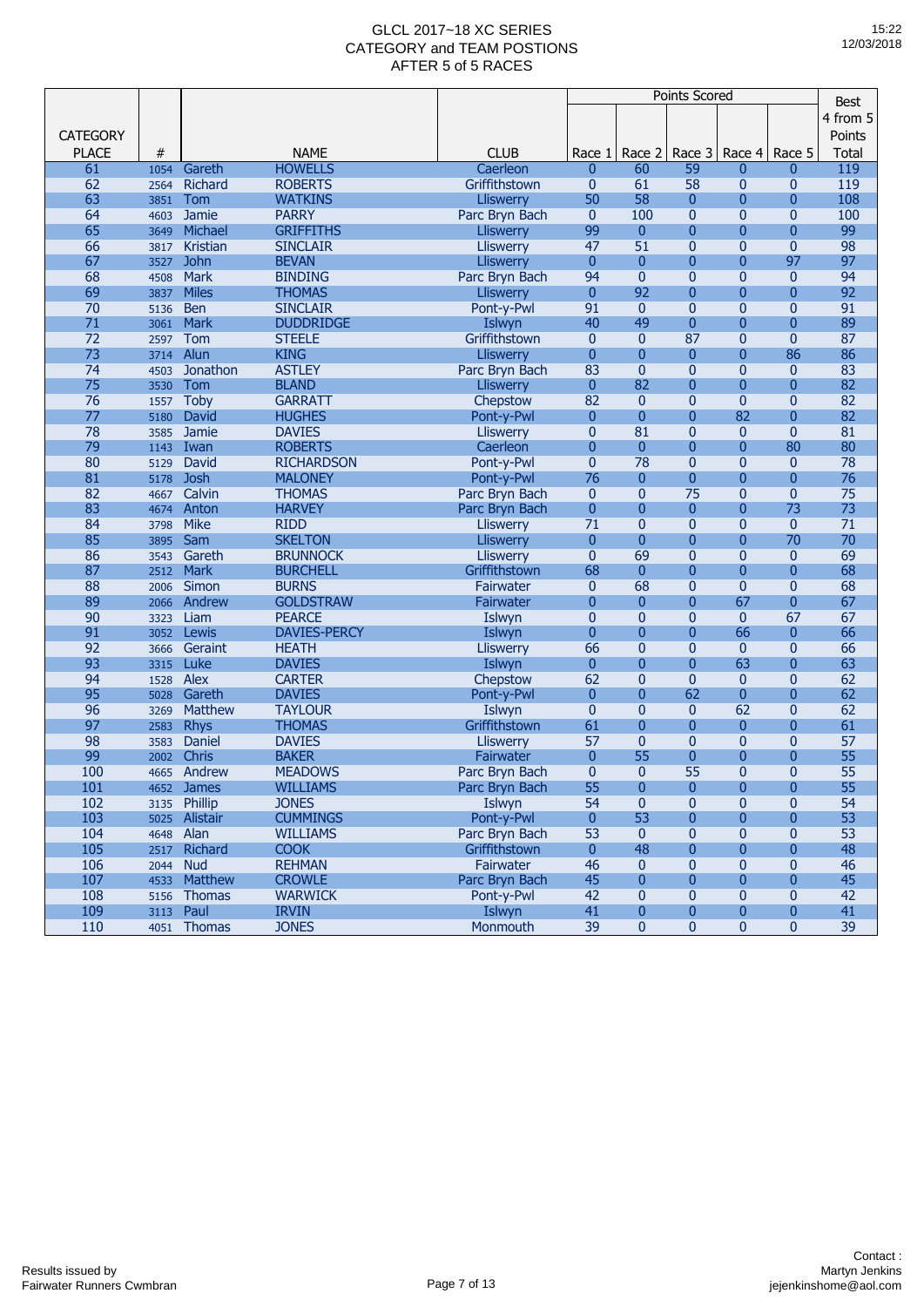|                 |           |                      |                   |                   |                |                | <b>Points Scored</b> |                      |                | <b>Best</b> |
|-----------------|-----------|----------------------|-------------------|-------------------|----------------|----------------|----------------------|----------------------|----------------|-------------|
|                 |           |                      |                   |                   |                |                |                      |                      |                |             |
|                 |           |                      |                   |                   |                |                |                      |                      |                | 4 from 5    |
| <b>CATEGORY</b> |           |                      |                   |                   |                |                |                      |                      |                | Points      |
| <b>PLACE</b>    | #         |                      | <b>NAME</b>       | <b>CLUB</b>       | Race 1         | Race 2         | Race 3               | Race $4 \mid$ Race 5 |                | Total       |
| M4044           |           |                      |                   |                   |                |                |                      |                      |                |             |
| $\mathbf{1}$    | 5162      | Paul                 | <b>WHITE</b>      | <b>Pont-y-Pwl</b> | 98             | 98             | 99                   | 100                  | $\mathbf{0}$   | 395         |
| $= 2$           | 3545      | Paul                 | <b>BRUTON</b>     | <b>Lliswerry</b>  | 97             | 92             | 97                   | 99                   | 96             | 389         |
| $=2$            | 5125      | <b>Iestyn</b>        | <b>RHODES</b>     | <b>Pont-y-Pwl</b> | 99             | 96             | 96                   | $\mathbf{0}$         | 98             | 389         |
| $\overline{4}$  | 3521      | <b>Jon</b>           | <b>BELCHER</b>    | <b>Lliswerry</b>  | 96             | 95             | $\mathbf{0}$         | 97                   | 97             | 385         |
| 5               | 1507      | Karie                | <b>ATKINS</b>     | Chepstow          | 93             | 94             | 98                   | $\overline{0}$       | 94             | 379         |
| 6               | 3309      | Bleddyn              | <b>JONES</b>      | Islwyn            | 94             | 91             | 0                    | 96                   | 92             | 373         |
| $\overline{7}$  | 4520      | Damian               | <b>CASWELL</b>    | Parc Bryn Bach    | 91             | 86             | $\overline{0}$       | 91                   | 89             | 357         |
| 8               | 3568      | <b>Mike</b>          | <b>CLEAVER</b>    | <b>Lliswerry</b>  | 88             | 88             | 93                   | $\mathbf{0}$         | 86             | 355         |
| 9               | 1545      | Alan                 | <b>DOBBS</b>      | Chepstow          | 87             | 83             | 92                   | 89                   | 84             | 352         |
| 10              | 4540      | Owen                 | <b>DAVIES</b>     | Parc Bryn Bach    | 89             | $\mathbf{0}$   | 88                   | 87                   | 82             | 346         |
| 11              | 4575      | Darran               | <b>KIPPEST</b>    | Parc Bryn Bach    | 90             | 85             | 89                   | $\mathbf{0}$         | 76             | 340         |
| 12              | 4012      | <b>Ben</b>           | <b>BURNETT</b>    | Monmouth          | 80             | 80             | 86                   | 86                   | 85             | 337         |
| 13              | 3211      | <b>Steven</b>        | <b>PHILLIPS</b>   | Islwyn            | $\overline{0}$ | 76             | 85                   | 85                   | 81             | 327         |
| 14              | 5073      | <b>Paul Grainger</b> | <b>JONES</b>      | Pont-y-Pwl        | 85             | 79             | 83                   | $\mathbf{0}$         | 79             | 326         |
| 15              | 2014      | Maixent              | <b>GAILLARD</b>   | Fairwater         | 79             | 74             | 84                   | 82                   | $\mathbf{0}$   | 319         |
| 16              | 2042      | <b>Mark</b>          | <b>PROSSER</b>    | Fairwater         | 81             | 75             | $\mathbf{0}$         | 77                   | 78             | 311         |
| 17              | 5100      | Iwan                 | <b>MORTON</b>     | Pont-y-Pwl        | 100            | 100            | 0                    | $\mathbf{0}$         | 100            | 300         |
| 18              | 1596      | Paul                 | <b>MURRIN</b>     | Chepstow          | $\mathbf{0}$   | 99             | 100                  | $\mathbf{0}$         | 99             | 298         |
| 19              | 1577      | Matthew              | <b>KITCHING</b>   | Chepstow          | $\overline{0}$ | 90             | $\overline{0}$       | 92                   | 90             | 272         |
| 20              | 3149      | <b>Steve</b>         | <b>LANE</b>       | Islwyn            | 92             | 87             | $\overline{0}$       | 90                   | $\mathbf{0}$   | 269         |
| 21              | 1100      | Jason                | <b>PRITCHARD</b>  | Caerleon          | $\mathbf{0}$   | 82             | 91                   | $\mathbf{0}$         | 77             | 250         |
| 22              | 3829      | Jon                  | <b>STONES</b>     | <b>Lliswerry</b>  | 82             | $\mathbf{0}$   | 81                   | 78                   | $\mathbf{0}$   | 241         |
| 23              | 3184      | Lee                  | <b>MILLS</b>      | Islwyn            | $\overline{0}$ | 97             | $\mathbf{0}$         | 98                   | 0              | 195         |
| 24              | 5060      | <b>Mark</b>          | <b>HURFORD</b>    | Pont-y-Pwl        | $\overline{0}$ | $\mathbf{0}$   | 94                   | $\mathbf{0}$         | 95             | 189         |
| 25              | 3760      | <b>James</b>         | <b>PEARCE</b>     | Lliswerry         | $\overline{0}$ | 93             | 95                   | $\mathbf{0}$         | $\overline{0}$ | 188         |
| 26              | 3029      | Andrew               | <b>COLLINS</b>    | Islwyn            | 0              | $\mathbf{0}$   | $\mathbf 0$          | 94                   | 93             | 187         |
| 27              | 3894      | Michael              | <b>RICHARDSON</b> | <b>Lliswerry</b>  | $\overline{0}$ | $\mathbf{0}$   | $\bf{0}$             | 95                   | 91             | 186         |
| 28              | 3245      | Micheal              | <b>RICHARDSON</b> | Islwyn            | 95             | 84             | $\mathbf 0$          | $\mathbf{0}$         | $\mathbf{0}$   | 179         |
| 29              | 3134      | Martin               | <b>JONES</b>      | Islwyn            | $\overline{0}$ | $\overline{0}$ | 0                    | 88                   | 87             | 175         |
| 30              | 5160      | <b>Matthew</b>       | <b>WEBB</b>       | Pont-y-Pwl        | $\overline{0}$ | $\mathbf{0}$   | 90                   | $\mathbf{0}$         | 83             | 173         |
| 31              | 5104      | Chris                | <b>O'BRIEN</b>    | Pont-y-Pwl        | $\overline{0}$ | $\overline{0}$ | 0                    | 84                   | 88             | 172         |
| 32              | 3842      | Robert               | <b>TUDHOPE</b>    | <b>Lliswerry</b>  | 83             | 81             | $\overline{0}$       | $\mathbf{0}$         | $\mathbf{0}$   | 164         |
| 33              | 5502      | Adrian               | <b>BULL</b>       | <b>Usk</b>        | $\overline{0}$ | $\overline{0}$ | $\overline{0}$       | 93                   | 0              | 93          |
| 34              | 4638      | <b>Terry</b>         | <b>WATKINS</b>    | Parc Bryn Bach    | $\mathbf{0}$   | 89             | $\overline{0}$       | $\mathbf{0}$         | $\mathbf{0}$   | 89          |
| 35              | 3542      | David                | <b>BROWN</b>      | <b>Lliswerry</b>  | $\overline{0}$ | $\overline{0}$ | 87                   | $\overline{0}$       | 0              | 87          |
| 36              | 5007      | Jonathan             | <b>BARNE</b>      | Pont-y-Pwl        | 86             | $\mathbf{0}$   | $\mathbf 0$          | $\overline{0}$       | 0              | 86          |
| 37              | 4502      | <b>James</b>         | <b>ASHLEY</b>     | Parc Bryn Bach    | 84             | $\mathbf{0}$   | 0                    | $\overline{0}$       | 0              | 84          |
| 38              | 3275      | Paul                 | <b>THOMAS</b>     | Islwyn            | $\overline{0}$ | $\mathbf{0}$   | $\overline{0}$       | 83                   | 0              | 83          |
| 39              | 1001      | Paul                 | <b>ADAMS</b>      | Caerleon          | 0              | $\overline{0}$ | 82                   | $\overline{0}$       | 0              | 82          |
| 40              |           | 3243 Nathan          | <b>RICHARDS</b>   | Islwyn            | 0              | $\mathbf{0}$   | 0                    | 81                   | $\mathbf{0}$   | 81          |
| 41              | 3717      | Daniel               | <b>LANE</b>       | Lliswerry         | 0              | $\pmb{0}$      | 0                    | $\pmb{0}$            | 80             | 80          |
| 42              |           | 5103 Daniel          | <b>NEWTON</b>     | Pont-y-Pwl        | $\bf{0}$       | $\mathbf{0}$   | $\mathbf{0}$         | 80                   | $\mathbf{0}$   | 80          |
| 43              | 5520 Neil |                      | <b>WALKER</b>     | <b>Usk</b>        | 0              | $\mathbf{0}$   | 0                    | 79                   | $\mathbf{0}$   | 79          |
| 44              |           | 3772 Matthew         | <b>POTTER</b>     | Lliswerry         | $\pmb{0}$      | 78             | 0                    | $\mathbf{0}$         | $\mathbf{0}$   | 78          |
| 45              |           | 3512 Gareth          | <b>BARRINGTON</b> | Lliswerry         | 0              | 77             | 0                    | $\mathbf{0}$         | 0              | 77          |
| 46              |           | 3316 Richard         | <b>PARNELL</b>    | Islwyn            | $\mathbf{0}$   | $\mathbf{0}$   | $\pmb{0}$            | 76                   | $\pmb{0}$      | 76          |
| 47              | 3220      | Richard              | <b>POWELL</b>     | Islwyn            | $\overline{0}$ | $\mathbf{0}$   | $\mathbf{0}$         | 75                   | $\mathbf{0}$   | 75          |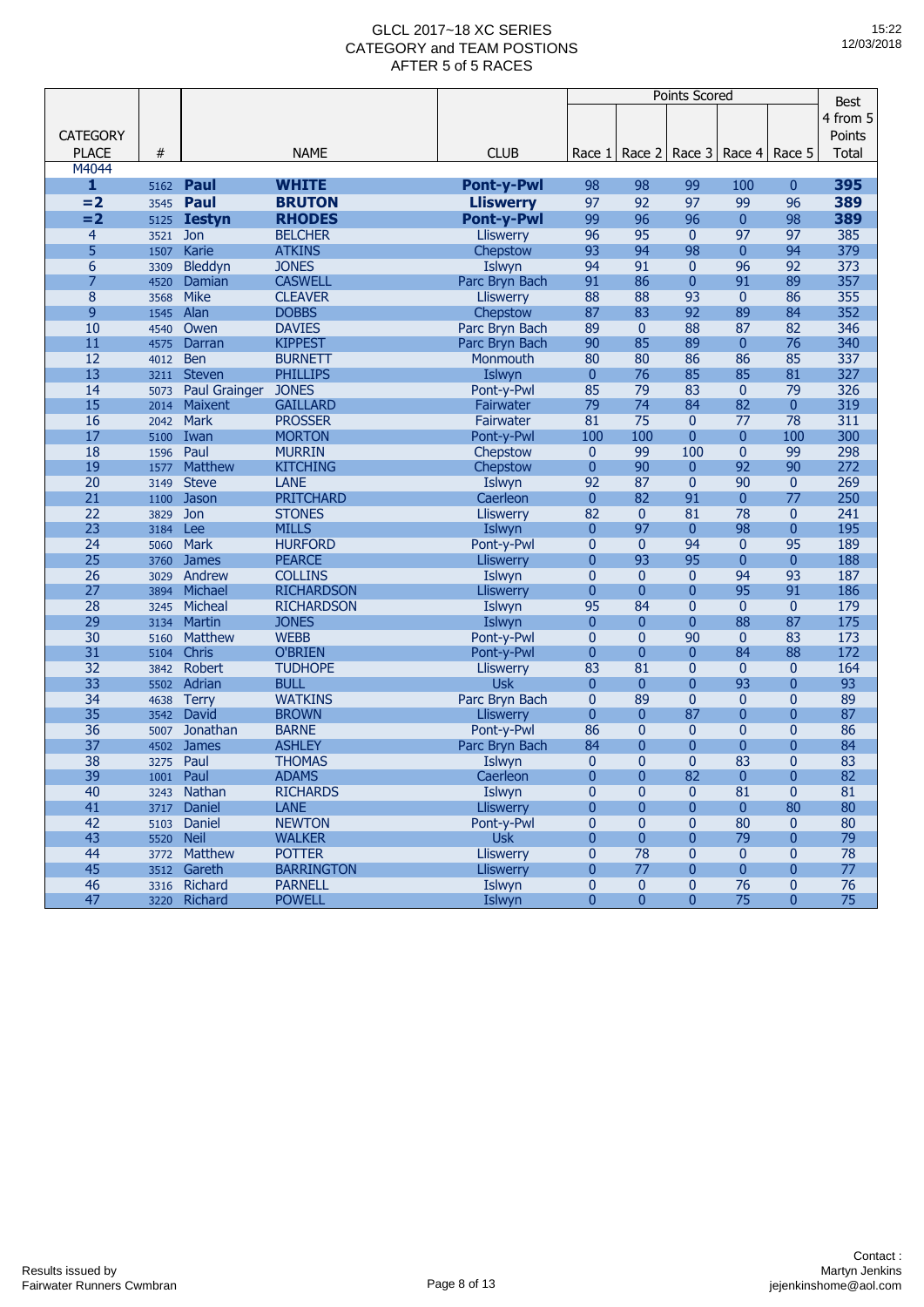|                 |          |                 |                  |                   | <b>Points Scored</b> |                |                |                |                | <b>Best</b> |
|-----------------|----------|-----------------|------------------|-------------------|----------------------|----------------|----------------|----------------|----------------|-------------|
|                 |          |                 |                  |                   |                      |                |                |                |                | 4 from 5    |
|                 |          |                 |                  |                   |                      |                |                |                |                |             |
| <b>CATEGORY</b> |          |                 |                  |                   |                      |                |                |                |                | Points      |
| <b>PLACE</b>    | #        |                 | <b>NAME</b>      | <b>CLUB</b>       | Race 1               | Race 2         | Race 3         | Race 4         | Race 5         | Total       |
| M4549           |          |                 |                  |                   |                      |                |                |                |                |             |
| $\mathbf{1}$    | 5069     | <b>Richard</b>  | <b>JOHNSON</b>   | <b>Pont-y-Pwl</b> | 100                  | 100            | $\overline{0}$ | 99             | 100            | 399         |
| $\overline{2}$  | 5087     | <b>Andrew</b>   | <b>LEE</b>       | <b>Pont-y-Pwl</b> | 99                   | 99             | 100            | 100            | 99             | 398         |
| 3               | 1529     | <b>Jonathan</b> | <b>CARTER</b>    | <b>Chepstow</b>   | 98                   | 98             | 98             | 98             | $\mathbf{0}$   | 392         |
| $\overline{4}$  | 3534     | Phil            | <b>BOORMAN</b>   | <b>Lliswerry</b>  | 97                   | 97             | 99             | $\mathbf{0}$   | 98             | 391         |
| 5               | 1141     | Andrew          | <b>WRIGHT</b>    | Caerleon          | 96                   | 96             | 96             | 97             | 96             | 385         |
| 6               | 4102     | <b>Julian</b>   | <b>HOWE</b>      | Monmouth          | 85                   | 93             | 94             | 95             | 94             | 376         |
| 7               | 1086     | Matthew         | <b>MULCAHY</b>   | Caerleon          | 91                   | 92             | 93             | 94             | 95             | 374         |
| 8               | 4516     | Stephen         | <b>CARTER</b>    | Parc Bryn Bach    | 92                   | 94             | 92             | $\mathbf{0}$   | 92             | 370         |
| 9               | 4507     | <b>Neil</b>     | <b>BEYNON</b>    | Parc Bryn Bach    | 87                   | 88             | 89             | 93             | $\mathbf{0}$   | 357         |
| 10              | 5034     | Andrew          | <b>DICKENS</b>   | Pont-y-Pwl        | 89                   | 79             | 80             | 90             | 93             | 352         |
| 11              | 3515     | Richard         | <b>BASHAM</b>    | Lliswerry         | 82                   | 87             | 91             | $\mathbf{0}$   | 90             | 350         |
| 12              | 4028     | <b>Brian</b>    | <b>EVANS</b>     | Monmouth          | 83                   | 83             | $\mathbf{0}$   | 91             | 91             | 348         |
| 13              | 4660     | <b>Nicky</b>    | <b>OSMAN</b>     | Parc Bryn Bach    | $\overline{0}$       | 75             | 84             | 86             | 89             | 334         |
| 14              | 1511     | Mark            | <b>BATTEN</b>    | Chepstow          | 76                   | $\mathbf{0}$   | 82             | 87             | 84             | 329         |
| 15              | 4621     | <b>Marcus</b>   | <b>SMITH</b>     | Parc Bryn Bach    | 69                   | 74             | 79             | 85             | 83             | 321         |
| 16              | 3242     | Lee             | <b>RICHARDS</b>  | Islwyn            | 73                   | 78             | 81             | $\mathbf{0}$   | 82             | 314         |
| 17              | 1643     | Hamish          | <b>HUGHSON</b>   | Chepstow          | $\overline{0}$       | 72             | 74             | 82             | 81             | 309         |
| 18              | 4636     | <b>Terry</b>    | <b>VAUGHAN</b>   | Parc Bryn Bach    | 67                   | 73             | 75             | 78             | 79             | 305         |
| 19              | 3592     | Rob             | <b>DAVIES</b>    | <b>Lliswerry</b>  | 94                   | $\mathbf{0}$   | 97             | $\mathbf{0}$   | 97             | 288         |
| 20              | 2590     | <b>Nick</b>     | <b>WALSH</b>     | Griffithstown     | 95                   | 95             | $\mathbf{0}$   | 96             | $\mathbf{0}$   | 286         |
| 21              | 1573     | <b>Dickie</b>   | <b>HUDD</b>      | Chepstow          | 93                   | 90             | 95             | $\mathbf{0}$   | $\overline{0}$ | 278         |
| 20              | 4591     | Michael         | <b>MATTHEWS</b>  | Parc Bryn Bach    | 84                   | 85             | 88             | $\mathbf{0}$   | $\mathbf{0}$   | 257         |
| 23              | 4068     | <b>Robert</b>   | <b>NELSON</b>    | Monmouth          | 80                   | $\mathbf{0}$   | 87             | $\overline{0}$ | 88             | 255         |
| 24              | 3620     | Huw             | <b>EVANS</b>     | <b>Lliswerry</b>  | 68                   | $\mathbf{0}$   | 78             | 84             | $\mathbf{0}$   | 230         |
| 25              | 3709     | Jonathan        | <b>KENDALL</b>   | <b>Lliswerry</b>  | 66                   | 71             | 77             | $\mathbf{0}$   | $\overline{0}$ | 214         |
| 26              | 1580     | <b>Matthew</b>  | <b>LAWSON</b>    | Chepstow          | 90                   | 91             | $\mathbf{0}$   | $\mathbf{0}$   | $\overline{0}$ | 181         |
| 27              | 1025     | Ian             | <b>DAVIES</b>    | Caerleon          | 88                   | 89             | $\mathbf{0}$   | $\mathbf{0}$   | $\overline{0}$ | 177         |
| 28              | 2036     | Roger           | <b>MILLS</b>     | Fairwater         | $\mathbf{0}$         | 84             | 90             | $\mathbf{0}$   | $\mathbf{0}$   | 174         |
| 29              | 1047     | Gareth          | <b>HART</b>      | Caerleon          | $\overline{0}$       | $\overline{0}$ | $\overline{0}$ | 88             | 85             | 173         |
| 30              | 4639     | <b>Nick</b>     | <b>WEBB</b>      | Parc Bryn Bach    | 86                   | 86             | $\mathbf 0$    | $\mathbf{0}$   | $\mathbf{0}$   | 172         |
| 31              | 2037     | <b>Steve</b>    | <b>MORGAN</b>    | Fairwater         | 81                   | $\mathbf{0}$   | $\mathbf{0}$   | 89             | $\overline{0}$ | 170         |
| 32              | 3687     | Andy            | <b>JAMES</b>     | Lliswerry         | $\mathbf{0}$         | $\mathbf{0}$   | 76             | 92             | $\mathbf{0}$   | 168         |
| 33              | 4585     | Ian             | <b>LINE</b>      | Parc Bryn Bach    | $\overline{0}$       | 80             | 0              | $\bf{0}$       | 87             | 167         |
| 34              | 4671     | David           | <b>PARRY</b>     | Parc Bryn Bach    | $\mathbf{0}$         | $\mathbf{0}$   | $\overline{0}$ | 83             | 80             | 163         |
| 35              | 3852     | <b>Bob</b>      | <b>WATSON</b>    | <b>Lliswerry</b>  | 77                   | 81             | $\overline{0}$ | $\mathbf{0}$   | $\mathbf{0}$   | 158         |
| 36              | 4101     | Rod             | <b>WYATT</b>     | Monmouth          | $\mathbf{0}$         | $\mathbf{0}$   | 72             | 81             | $\mathbf{0}$   | 153         |
| 37              | 1599     | <b>Mark</b>     | <b>NICOL</b>     | Chepstow          | $\overline{0}$       | $\overline{0}$ | 73             | 77             | $\overline{0}$ | 150         |
| 38              | 5083     | Jonathan        | <b>KNIGHT</b>    | Pont-y-Pwl        | 71                   | 77             | $\overline{0}$ | $\mathbf{0}$   | $\overline{0}$ | 148         |
| 39              | 4059     | <b>Jeremy</b>   | <b>MASTERS</b>   | Monmouth          | $\overline{0}$       | $\mathbf{0}$   | 86             | $\mathbf{0}$   | $\overline{0}$ | 86          |
| 40              |          | 3277 Grant      | <b>WAKEMAN</b>   | Islwyn            | $\mathbf{0}$         | $\mathbf 0$    | $\mathbf{0}$   | $\bf{0}$       | 86             | 86          |
| 41              | 4568     | Andrew          | <b>JONES</b>     | Parc Bryn Bach    | $\overline{0}$       | $\mathbf{0}$   | 85             | $\mathbf{0}$   | $\mathbf{0}$   | 85          |
| 42              |          | 3057 Jason      | <b>DIXON</b>     | Islwyn            | $\mathbf{0}$         | $\mathbf{0}$   | 83             | $\mathbf{0}$   | $\mathbf{0}$   | 83          |
| 43              |          | 3559 Paul       | <b>CHICK</b>     | <b>Lliswerry</b>  | $\mathbf{0}$         | 82             | $\overline{0}$ | $\mathbf{0}$   | $\mathbf{0}$   | 82          |
| 44              |          | 1121 Michael    | <b>TASKER</b>    | Caerleon          | $\mathbf{0}$         | $\mathbf{0}$   | 0              | 80             | $\mathbf{0}$   | 80          |
| 45              | 3314     | Chris           | <b>HOPE</b>      | Islwyn            | $\overline{0}$       | $\mathbf{0}$   | 0              | 79             | $\mathbf{0}$   | 79          |
| 46              | 4607 Lee |                 | <b>PHILLIPS</b>  | Parc Bryn Bach    | 79                   | $\mathbf{0}$   | 0              | $\mathbf{0}$   | $\mathbf{0}$   | 79          |
| 47              |          | 2047 Michael    | <b>SKYRME</b>    | Fairwater         | 78                   | $\mathbf{0}$   | $\mathbf{0}$   | $\mathbf{0}$   | $\overline{0}$ | 78          |
| 48              |          | 3874 Steve      | WILLIAMS(JNR)    | Lliswerry         | $\mathbf{0}$         | 76             | 0              | $\mathbf{0}$   | $\mathbf{0}$   | 76          |
| 49              |          | 3209 Simon      | <b>PETERSON</b>  | Islwyn            | 75                   | $\mathbf{0}$   | 0              | $\mathbf{0}$   | $\mathbf{0}$   | 75          |
| 50              |          | 1096 Justin     | <b>POCKNELL</b>  | Caerleon          | 74                   | $\mathbf{0}$   | 0              | $\mathbf{0}$   | $\mathbf{0}$   | 74          |
| 51              |          | 4004 Stephen    | <b>BARRATT</b>   | Monmouth          | 72                   | $\mathbf{0}$   | 0              | $\mathbf{0}$   | $\overline{0}$ | 72          |
| 52              |          | 2052 Darren     | <b>WEAVING</b>   | Fairwater         | 70                   | $\mathbf{0}$   | 0              | $\mathbf{0}$   | $\mathbf{0}$   | 70          |
| 53              | 3881     | <b>Rob</b>      | <b>WOOD</b>      | <b>Lliswerry</b>  | $\mathbf{0}$         | 70             | $\mathbf{0}$   | $\overline{0}$ | $\overline{0}$ | 70          |
| 54              | 2010     | Peter           | <b>COLBOURNE</b> | Fairwater         | $\mathbf{0}$         | 69             | 0              | $\pmb{0}$      | $\bf{0}$       | 69          |
| 55              | 3153 Jay |                 | <b>LEACH</b>     | Islwyn            | 65                   | 0              | 0              | $\bf{0}$       | $\mathbf{0}$   | 65          |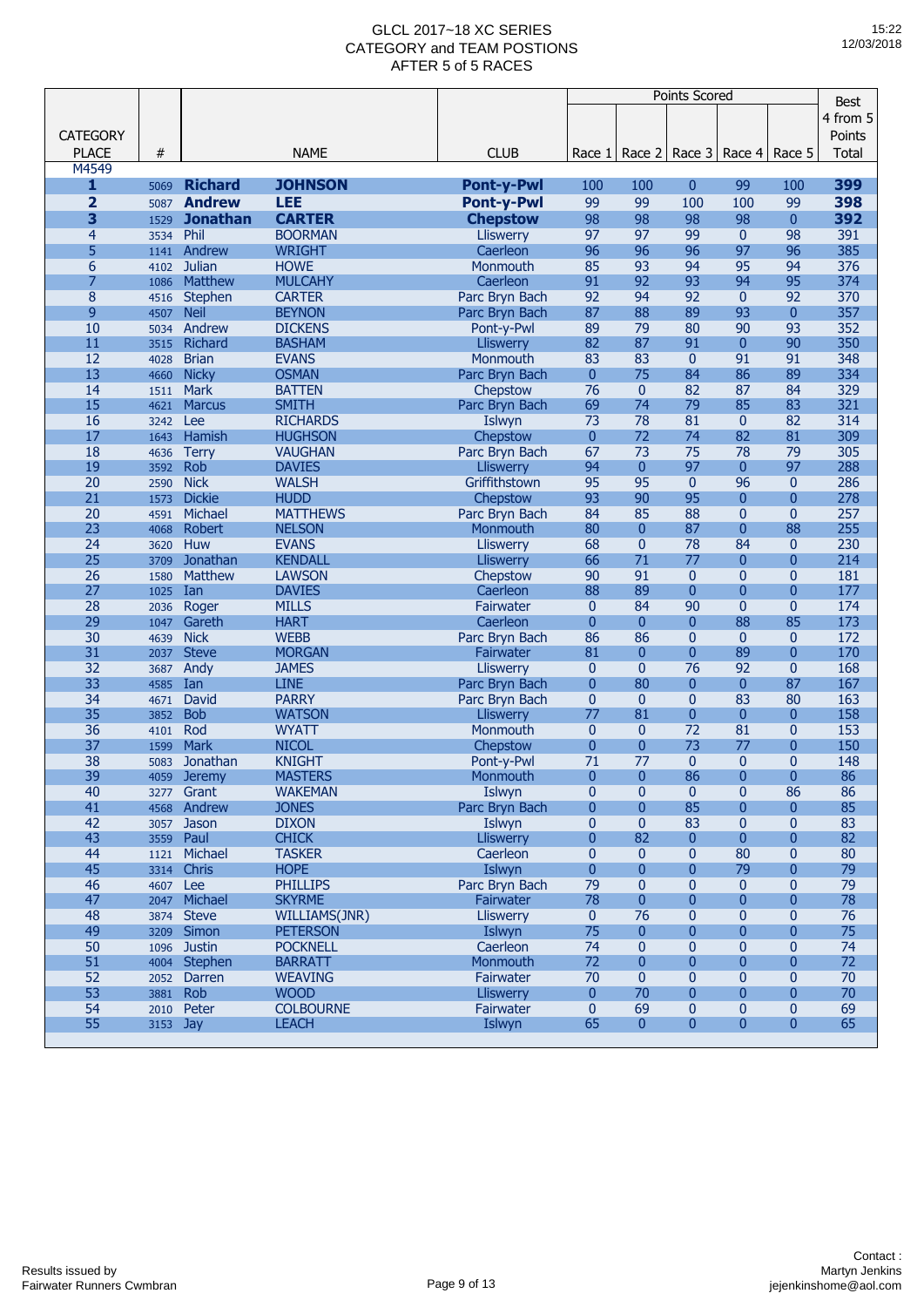|                 |              |                    |                    |                       | <b>Points Scored</b> |                 |                |                |                | <b>Best</b> |
|-----------------|--------------|--------------------|--------------------|-----------------------|----------------------|-----------------|----------------|----------------|----------------|-------------|
|                 |              |                    |                    |                       |                      |                 |                |                |                |             |
|                 |              |                    |                    |                       |                      |                 |                |                |                | 4 from 5    |
| <b>CATEGORY</b> |              |                    |                    |                       |                      |                 |                |                |                | Points      |
| <b>PLACE</b>    | #            |                    | <b>NAME</b>        | <b>CLUB</b>           | Race 1               | Race 2          | Race 3         | Race 4         | Race 5         | Total       |
| M5054           |              |                    |                    |                       |                      |                 |                |                |                |             |
| $\mathbf{1}$    | 4539         | Ian                | <b>DAVIES</b>      | <b>Parc Bryn Bach</b> | 96                   | 97              | 97             | 99             | 97             | 390         |
| $\overline{2}$  | 4026         | <b>Mark</b>        | <b>DUNN</b>        | <b>Monmouth</b>       | 89                   | 89              | 98             | 98             | $\mathbf{0}$   | 374         |
| 3               | 4019         | <b>Jeremy</b>      | <b>CREASEY</b>     | <b>Monmouth</b>       | 90                   | 80              | 88             | 93             | 96             | 367         |
| $\overline{4}$  | 4009         | <b>Martin</b>      | <b>BLAKEBROUGH</b> | Monmouth              | 92                   | 84              | 93             | 94             | $\mathbf{0}$   | 363         |
| 5               | 3769         | <b>Mike</b>        | <b>POBJOY</b>      | <b>Lliswerry</b>      | 85                   | 79              | 92             | $\mathbf{0}$   | 94             | 350         |
| 6               | 4580         | Anthony            | <b>LEWIS</b>       | Parc Bryn Bach        | 86                   | 75              | 91             | 92             | $\mathbf{0}$   | 344         |
| 7               | 3855         | Dave               | <b>WEBSTER</b>     | Lliswerry             | 82                   | 76              | $\pmb{0}$      | 88             | 89             | 335         |
| 8               | 1076         | Howard             | <b>MASON</b>       | Caerleon              | $\mathbf{0}$         | 87              | 95             | 95             | $\mathbf{0}$   | 277         |
| 9               | 2574         | Andrew             | <b>SPENCER</b>     | Griffithstown         | 93                   | 85              | 94             | $\mathbf{0}$   | $\overline{0}$ | 272         |
| 10              | 3674         | Andy               | <b>HILLIS</b>      | <b>Lliswerry</b>      | 78                   | $\mathbf{0}$    | 87             | $\mathbf{0}$   | 91             | 256         |
| 11              | 3821         | Lee                | <b>SMITH</b>       | <b>Lliswerry</b>      | $\mathbf{0}$         | 100             | $\mathbf{0}$   | $\overline{0}$ | 100            | 200         |
| 12              | 3519         | Gareth             | <b>BECK</b>        | Lliswerry             | $\mathbf{0}$         | 99              | $\mathbf{0}$   | $\overline{0}$ | 99             | 198         |
| 13              | 4584         | Simon              | <b>LEWIS</b>       | Parc Bryn Bach        | 98                   | $\overline{0}$  | 100            | $\overline{0}$ | $\mathbf{0}$   | 198         |
| 14              | 4650         | Damian             | <b>WILLIAMS</b>    | Parc Bryn Bach        | 99                   | $\mathbf{0}$    | 99             | $\overline{0}$ | $\mathbf{0}$   | 198         |
| 15              | 5182         | Adrian             | <b>MURKIN</b>      | Pont-y-Pwl            | $\mathbf{0}$         | $\mathbf{0}$    | $\mathbf{0}$   | 96             | 98             | 194         |
| 16              | 1519         | <b>James</b>       | <b>BOYLE</b>       | Chepstow              | $\mathbf{0}$         | $\overline{0}$  | 96             | 97             | $\mathbf{0}$   | 193         |
| 17              | 4030         | <b>Russell</b>     | <b>FINCH</b>       | Monmouth              | 97                   | 92              | $\mathbf{0}$   | $\mathbf{0}$   | $\overline{0}$ | 189         |
| 18              | 1035         | <b>Kevin</b>       | <b>DUPO</b>        | Caerleon              | 95                   | 90              | $\mathbf{0}$   | $\overline{0}$ | $\mathbf{0}$   | 185         |
| 19              | 4611         | Richard            | PRICE(SNR)         | Parc Bryn Bach        | 94                   | 88              | $\mathbf{0}$   | $\overline{0}$ | $\mathbf{0}$   | 182         |
| 20              | 5524         | Wayne              | <b>RUDALL</b>      | <b>Usk</b>            | $\mathbf{0}$         | $\mathbf{0}$    | $\overline{0}$ | 89             | 93             | 182         |
| 21              | 4582         | Paul               | <b>LEWIS</b>       | Parc Bryn Bach        | 87                   | $\mathbf{0}$    | 90             | $\mathbf{0}$   | $\overline{0}$ | 177         |
| 22              | 5516         | Robert             | <b>NOON</b>        | <b>Usk</b>            | $\mathbf{0}$         | 81              | $\mathbf{0}$   | $\overline{0}$ | 92             | 173         |
| 23              | 1067         | <b>Tony</b>        | <b>KEAR</b>        | Caerleon              | $\overline{0}$       | $\overline{0}$  | 86             | 86             | $\overline{0}$ | 172         |
| 24              | 1138         | <b>Neil</b>        | <b>WILLIAMS</b>    | Caerleon              | $\mathbf{0}$         | 83              | 89             | $\mathbf{0}$   | $\overline{0}$ | 172         |
| 25              | 5018         | Michael            | <b>BRUNNOCK</b>    | Pont-y-Pwl            | $\mathbf{0}$         | $\overline{0}$  | 85             | 83             | $\overline{0}$ | 168         |
| 26              | 1088         | Peter              | <b>OLIVIER</b>     | Caerleon              | $\mathbf{0}$         | 77              | $\mathbf{0}$   | 87             | $\overline{0}$ | 164         |
| 27              | 4627         | Darren             | <b>SWIFT</b>       | Parc Bryn Bach        | 77                   | $\overline{0}$  | $\mathbf{0}$   | 84             | $\overline{0}$ | 161         |
| 28              | 3887         | Tim                | <b>WRIGHT</b>      | <b>Lliswerry</b>      | 84                   | $\overline{72}$ | 0              | $\mathbf{0}$   | $\mathbf{0}$   | 156         |
| 29              | 5117         | Michael            | <b>PROBERT</b>     | Pont-y-Pwl            | 80                   | 74              | $\mathbf{0}$   | $\overline{0}$ | $\overline{0}$ | 154         |
| 30              | 4501         | Lee                | <b>AHERNE</b>      | Parc Bryn Bach        | 100                  | $\mathbf{0}$    | $\overline{0}$ | $\overline{0}$ | $\overline{0}$ | 100         |
| 31              | 3893         | <b>Jeff</b>        | <b>WHERLOCK</b>    | <b>Lliswerry</b>      | $\mathbf{0}$         | $\overline{0}$  | $\overline{0}$ | 100            | $\overline{0}$ | 100         |
| 32              | 3890         | Dan                | <b>BODIN</b>       | Lliswerry             | $\mathbf{0}$         | 98              | $\overline{0}$ | $\mathbf{0}$   | $\mathbf{0}$   | 98          |
| 33              | 1571         | <b>Rob</b>         | <b>HOOK</b>        | Chepstow              | $\overline{0}$       | 96              | $\mathbf{0}$   | $\bf{0}$       | $\overline{0}$ | 96          |
| 34              | 3019         | <b>Martin</b>      | <b>BUSSELL</b>     | Islwyn                | $\mathbf{0}$         | $\mathbf{0}$    | $\mathbf{0}$   | $\overline{0}$ | 95             | 95          |
| 35              | 2055         | Alun               | <b>WILLIAMS</b>    | Fairwater             | $\overline{0}$       | 95              | $\overline{0}$ | $\overline{0}$ | $\overline{0}$ | 95          |
| 36              | 2533         | Gerard             | <b>GORMLEY</b>     | Griffithstown         | $\mathbf{0}$         | 94              | $\mathbf{0}$   | $\overline{0}$ | $\mathbf{0}$   | 94          |
| 37              | 1517         | Robert             | <b>BEVES</b>       | Chepstow              | $\overline{0}$       | 93              | $\mathbf{0}$   | $\overline{0}$ | $\overline{0}$ | 93          |
| 38              | 5525         | Simon              | <b>BRAY</b>        | <b>Usk</b>            | $\mathbf{0}$         | $\mathbf{0}$    | $\overline{0}$ | 91             | 0              | 91          |
| 39              | 3016         | <b>Steve</b>       | <b>BRYANT</b>      | Islwyn                | 91                   | $\overline{0}$  | $\overline{0}$ | $\overline{0}$ | 0              | 91          |
| 40              | 5151 Carl    |                    | <b>URQUHART</b>    | Pont-y-Pwl            | 0                    | 91              | $\bf{0}$       | $\mathbf 0$    | $\mathbf{0}$   | 91          |
| 41              | 1524 Tim     |                    | <b>BUCKLEY</b>     | Chepstow              | $\overline{0}$       | $\mathbf{0}$    | 0              | $\overline{0}$ | 90             | 90          |
| 42              |              | 1562 Andrew        | <b>GREEN</b>       | Chepstow              | $\mathbf{0}$         | $\mathbf{0}$    | $\bf{0}$       | 90             | $\mathbf 0$    | 90          |
| 43              |              | 3671 Chris         | <b>HILL</b>        | <b>Lliswerry</b>      | $\mathbf{0}$         | $\overline{0}$  | $\bf{0}$       | $\mathbf{0}$   | 88             | 88          |
| 44              |              | 5094 Andy          | <b>MILLARD</b>     | Pont-y-Pwl            | 88                   | $\overline{0}$  | $\pmb{0}$      | $\mathbf{0}$   | $\mathbf{0}$   | 88          |
| 45              | 3529         | Martyn             | <b>BIDWELL</b>     | <b>Lliswerry</b>      | $\mathbf{0}$         | 86              | $\bf{0}$       | $\mathbf{0}$   | $\mathbf{0}$   | 86          |
| 46              |              | 1024 David         | <b>DAVIES</b>      | Caerleon              | $\pmb{0}$            | $\mathbf{0}$    | $\pmb{0}$      | 85             | 0              | 85          |
| 47              |              |                    | <b>MCAFEE</b>      |                       | 83                   | $\mathbf{0}$    | 0              | $\mathbf{0}$   | 0              | 83          |
| 48              | 4063<br>2049 | Paul<br><b>Rob</b> | <b>SYMONS</b>      | Monmouth<br>Fairwater | $\mathbf{0}$         | 82              | $\mathbf{0}$   | $\mathbf{0}$   | 0              | 82          |
| 49              |              | 4653 Mike          | <b>WILLIAMS</b>    |                       | 81                   | $\mathbf{0}$    |                | $\mathbf{0}$   | $\mathbf{0}$   | 81          |
|                 |              |                    |                    | Parc Bryn Bach        |                      | $\overline{0}$  | $\bf{0}$       |                |                |             |
| 50              |              | 5056 Kelvin        | <b>HENLEY</b>      | Pont-y-Pwl            | 79                   |                 | 0              | $\mathbf{0}$   | $\mathbf{0}$   | 79          |
| 51              |              | 2016 Adrian        | <b>GWILLIAM</b>    | Fairwater             | $\mathbf{0}$         | 78              | 0              | $\pmb{0}$      | $\pmb{0}$      | 78          |
| 52              |              | 3637 Chris         | <b>GENTLE</b>      | <b>Lliswerry</b>      | 76                   | $\mathbf{0}$    | 0              | $\pmb{0}$      | 0              | 76          |
| 53              | 2524         | <b>Barrie</b>      | <b>DESMOND</b>     | Griffithstown         | $\mathbf{0}$         | 73              | $\mathbf{0}$   | $\overline{0}$ | 0              | 73          |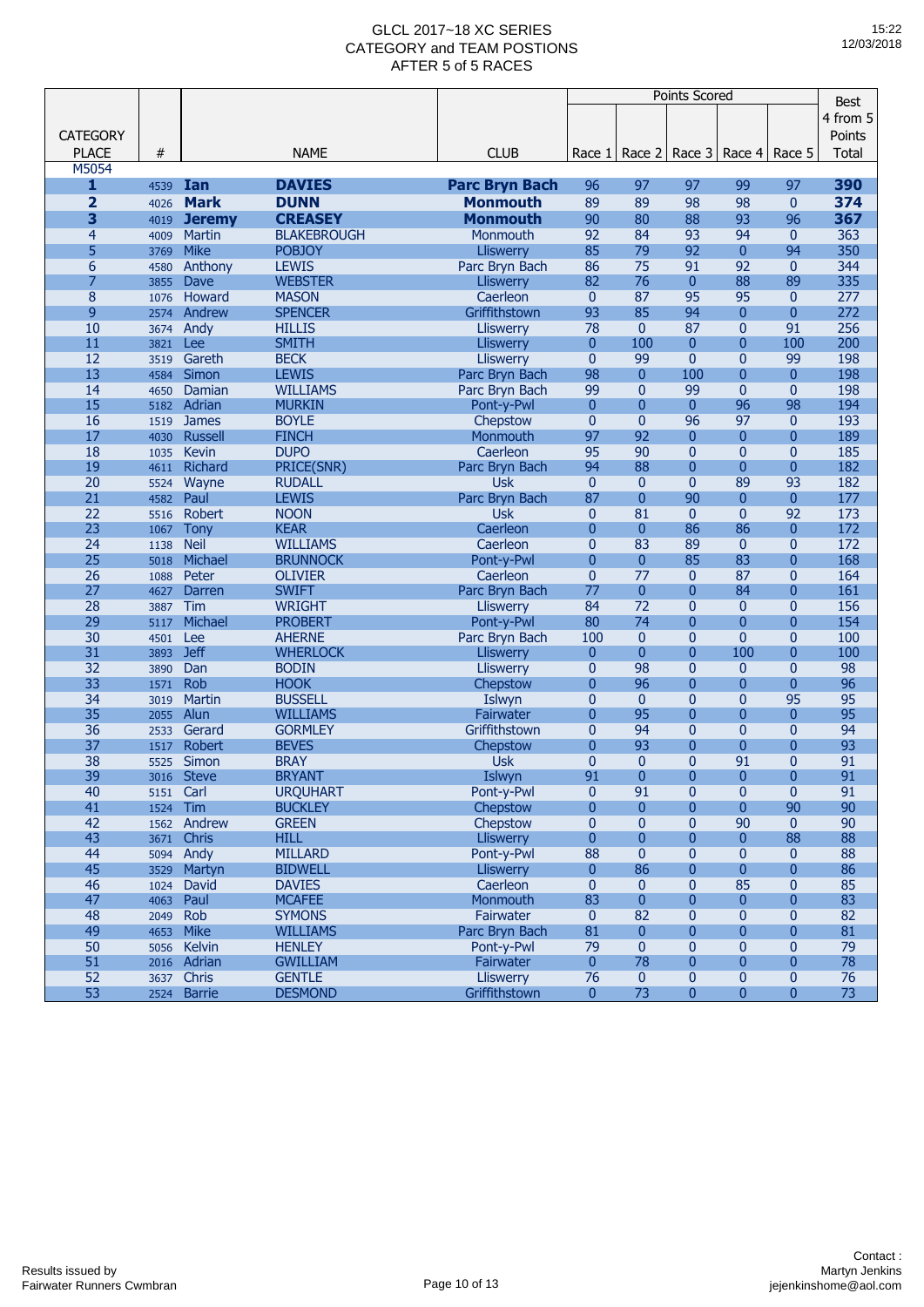|                         |      |                |                  |                       | <b>Points Scored</b> |                |                |                          |                | <b>Best</b>  |
|-------------------------|------|----------------|------------------|-----------------------|----------------------|----------------|----------------|--------------------------|----------------|--------------|
|                         |      |                |                  |                       |                      |                |                |                          |                | 4 from 5     |
| <b>CATEGORY</b>         |      |                |                  |                       |                      |                |                |                          |                | Points       |
| <b>PLACE</b>            | #    |                | <b>NAME</b>      | <b>CLUB</b>           |                      |                |                |                          |                | <b>Total</b> |
| M5559                   |      |                |                  |                       | Race 1               | Race 2         |                | Race 3   Race 4   Race 5 |                |              |
| 1                       | 5029 | <b>Steve</b>   | <b>DAVIES</b>    | <b>Pont-y-Pwl</b>     | $\mathbf{0}$         | 99             | 99             | 100                      | 100            | 398          |
| $\overline{\mathbf{2}}$ | 4673 | <b>Haydn</b>   | <b>HARTNELL</b>  | Parc Bryn Bach*       | $\mathbf{0}$         | 100            | 98             | 99                       | 99             | 396          |
| 3                       | 4654 | <b>Stephen</b> | <b>WILLIAMS</b>  | <b>Parc Bryn Bach</b> | 100                  | $\mathbf{0}$   | 97             | 98                       | 98             | 393          |
| $\overline{a}$          | 5153 | Dimitri        | <b>VORRES</b>    | Pont-y-Pwl            | 99                   | $\overline{0}$ | 93             | 97                       | 96             | 385          |
| 5                       | 3290 | Kim            | <b>WEHDEN</b>    | Islwyn                | 96                   | 97             | 95             | $\mathbf{0}$             | 97             | 385          |
| 6                       | 3861 | Ian            | <b>WHATMOUGH</b> | Lliswerry             | 95                   | 94             | 91             | 96                       | 93             | 378          |
| 7                       | 3658 | Ian            | <b>HARRHY</b>    | <b>Lliswerry</b>      | 94                   | 91             | 90             | 95                       | 94             | 374          |
| 8                       | 1549 | <b>Stuart</b>  | <b>DUNCAN</b>    | Chepstow              | 92                   | 92             | 89             | $\mathbf{0}$             | 92             | 365          |
| 9                       | 2025 | Martyn         | <b>JENKINS</b>   | Fairwater             | 86                   | 86             | 88             | 94                       | 90             | 358          |
| 10                      | 1126 | Peter          | <b>THOMAS</b>    | Caerleon              | 97                   | 95             | 92             | $\mathbf{0}$             | $\overline{0}$ | 284          |
| 11                      | 3780 | <b>Nick</b>    | <b>PRINGLE</b>   | <b>Lliswerry</b>      | 90                   | 90             | $\overline{0}$ | 92                       | $\overline{0}$ | 272          |
| 12                      | 3047 | <b>Keith</b>   | <b>DAVIES</b>    | Islwyn                | 88                   | 87             | $\overline{0}$ | 93                       | $\overline{0}$ | 268          |
| 13                      | 2038 | Tim            | <b>MURPHY</b>    | Fairwater             | 85                   | 85             | $\mathbf{0}$   | 88                       | $\overline{0}$ | 258          |
| 14                      | 5517 | Graham         | <b>SIMPSON</b>   | <b>Usk</b>            | $\mathbf{0}$         | 82             | $\overline{0}$ | 87                       | 88             | 257          |
| 15                      | 3560 | <b>Neil</b>    | <b>CHIPPER</b>   | <b>Lliswerry</b>      | 84                   | 83             | $\overline{0}$ | 86                       | $\overline{0}$ | 253          |
| 16                      | 1053 | <b>Steve</b>   | <b>HOUGHTON</b>  | Caerleon              | 82                   | $\mathbf{0}$   | 82             | 89                       | $\mathbf{0}$   | 253          |
| 17                      | 3788 | <b>Nick</b>    | <b>REES</b>      | <b>Lliswerry</b>      | $\mathbf{0}$         | 98             | 96             | $\mathbf{0}$             | $\overline{0}$ | 194          |
| 18                      | 3698 | Christopher    | <b>JONES</b>     | Lliswerry             | 98                   | $\mathbf{0}$   | $\mathbf{0}$   | $\mathbf{0}$             | 95             | 193          |
| 19                      | 2594 | Colin          | <b>WILMOTT</b>   | Griffithstown         | $\mathbf{0}$         | 96             | 94             | $\overline{0}$           | $\Omega$       | 190          |
| $\overline{20}$         | 3601 | <b>Jeremy</b>  | <b>DICKSON</b>   | Lliswerry             | 91                   | 89             | $\overline{0}$ | $\overline{0}$           | $\overline{0}$ | 180          |
| 21                      | 4572 | David          | <b>KEMPTON</b>   | Parc Bryn Bach        | $\mathbf{0}$         | $\mathbf{0}$   | 85             | 91                       | $\overline{0}$ | 176          |
| 22                      | 2003 | Richard        | <b>BOWIE</b>     | Fairwater             | $\mathbf{0}$         | 88             | 84             | $\mathbf{0}$             | $\overline{0}$ | 172          |
| 23                      | 2539 | Paul           | <b>HANCOX</b>    | Griffithstown         | $\overline{0}$       | $\overline{0}$ | 83             | $\overline{0}$           | 89             | 172          |
| 24                      | 3703 | Randal         | <b>JONES</b>     | <b>Lliswerry</b>      | 87                   | 84             | $\mathbf{0}$   | $\Omega$                 | $\Omega$       | 171          |
| 25                      | 1612 | <b>Brett</b>   | <b>REGULSKI</b>  | Chepstow              | 81                   | $\overline{0}$ | $\overline{0}$ | 90                       | $\overline{0}$ | 171          |
| 26                      | 1605 | <b>Stuart</b>  | <b>PENNY</b>     | Chepstow              | $\mathbf{0}$         | $\overline{0}$ | 100            | $\mathbf{0}$             | $\overline{0}$ | 100          |
| 27                      | 3623 | <b>Mark</b>    | <b>FAULKNER</b>  | <b>Lliswerry</b>      | 0                    | 93             | $\overline{0}$ | $\bf{0}$                 | $\overline{0}$ | 93           |
| 28                      | 1060 | Philip         | <b>HYATT</b>     | Caerleon              | 93                   | $\overline{0}$ | $\overline{0}$ | $\overline{0}$           | $\overline{0}$ | 93           |
| 29                      | 1597 | <b>John</b>    | <b>NASH</b>      | Chepstow              | $\mathbf{0}$         | $\overline{0}$ | $\overline{0}$ | $\bf{0}$                 | 91             | 91           |
| 30                      | 3514 | Andrew         | <b>BARRY</b>     | Lliswerry             | 89                   | $\overline{0}$ | $\overline{0}$ | $\overline{0}$           | $\Omega$       | 89           |
| 31                      | 1133 | Grahame        | <b>VINER</b>     | Caerleon              | $\overline{0}$       | $\Omega$       | 87             | $\overline{0}$           | $\overline{0}$ | 87           |
| 32                      | 4104 | Keith          | <b>BUCHANAN</b>  | Monmouth              | $\overline{0}$       | $\overline{0}$ | 86             | $\mathbf{0}$             | $\Omega$       | 86           |
| 33                      | 5186 | Gary           | <b>WILLCOX</b>   | Pont-y-Pwl            | $\mathbf{0}$         | $\overline{0}$ | $\mathbf{0}$   | 85                       | $\overline{0}$ | 85           |
| 34                      | 5090 | <b>Barry</b>   | <b>LLEWELYN</b>  | Pont-y-Pwl            | 83                   | $\Omega$       | 0              | $\Omega$                 | $\overline{0}$ | 83           |
|                         |      |                |                  |                       |                      |                |                |                          |                |              |
|                         |      |                |                  |                       |                      |                |                |                          |                |              |
| M6064                   |      |                |                  |                       |                      |                |                |                          |                |              |

| =1             | 5511 | Jon            | <b>HANCOCK</b> | <b>Usk</b>       | 99           | 99             | 99             | 100            | 99  | 397 |
|----------------|------|----------------|----------------|------------------|--------------|----------------|----------------|----------------|-----|-----|
| $=1$           | 1109 | <b>Peter</b>   | <b>RODGER</b>  | <b>Caerleon</b>  | 0            | 98             | 100            | 99             | 100 | 397 |
| 3              | 1504 | Gerry          | <b>ASHTON</b>  | <b>Chepstow</b>  | 98           | 97             | 97             | 98             | 98  | 391 |
| $\overline{4}$ | 4535 | <b>Stephen</b> | <b>DALLOW</b>  | Parc Bryn Bach   | 95           | 95             | 0              | 95             | 97  | 382 |
| 5              | 3531 | Michael        | <b>BONNETT</b> | <b>Lliswerry</b> | 93           | 91             | 0              | 94             | 96  | 374 |
| 6              | 3608 | Paul           | <b>DURSLEY</b> | <b>Lliswerry</b> | 96           | 96             | 0              | 96             | 0   | 288 |
| 7              | 1590 | <b>Kevin</b>   | <b>MCENTEE</b> | Chepstow         | $\mathbf{0}$ | 100            | 98             | $\mathbf{0}$   | 0   | 198 |
| 8              | 5085 | Keith          | <b>LANGLEY</b> | Pont-y-Pwl       | 97           | $\mathbf{0}$   | 0              | 97             | 0   | 194 |
| 9              | 2548 | Lvn            | <b>KENNEY</b>  | Griffithstown    | 94           | 93             | $\overline{0}$ | 0              | 0   | 187 |
| 10             | 4662 | Alan           | <b>NASH</b>    | Parc Bryn Bach   | $\mathbf{0}$ | 92             | 95             | $\overline{0}$ | 0   | 187 |
| 11             | 3625 | Tonv           | <b>FIDO</b>    | Lliswerry        | 100          | $\overline{0}$ | 0              | $\overline{0}$ | 0   | 100 |
| 12             | 3582 | <b>Chris</b>   | <b>DAVIES</b>  | <b>Lliswerry</b> | 0            | 0              | 96             | $\overline{0}$ | 0   | 96  |
| 13             | 2563 | Peter          | <b>ROBERTS</b> | Griffithstown    |              | $\Omega$       | 94             | $\overline{0}$ | 0   | 94  |
| 14             | 1122 | Andrew         | <b>TAYLOR</b>  | Caerleon         | 0            | 94             | 0              | $\overline{0}$ | 0   | 94  |
| 15             | 3164 | William        | <b>LEWIS</b>   | Islwyn           | 0            | $\overline{0}$ | 0              | 93             | 0   | 93  |
|                |      |                |                |                  |              |                |                |                |     |     |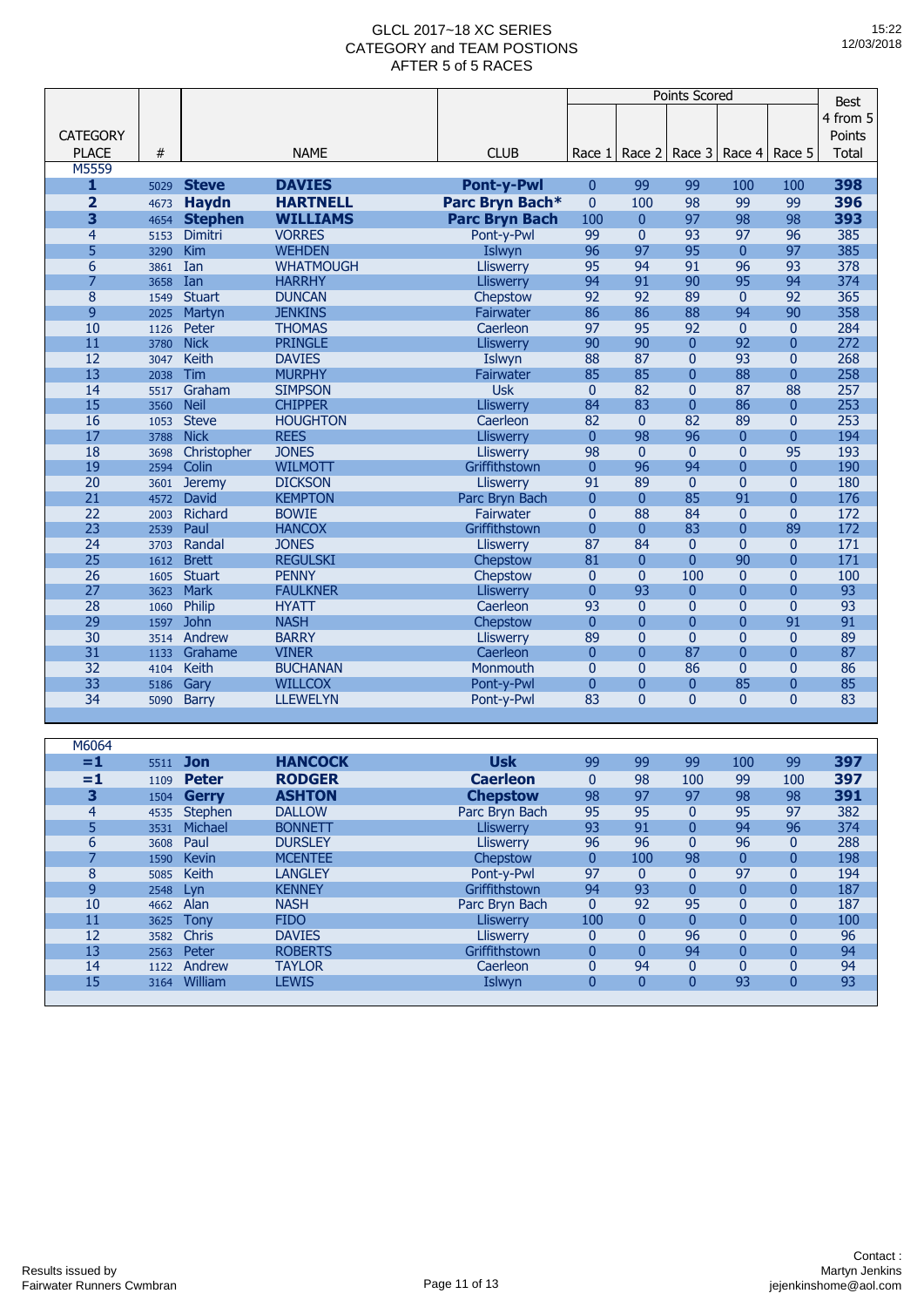|                         |      |                 |                 |                       |                |                | Points Scored  |                                   |                | <b>Best</b> |
|-------------------------|------|-----------------|-----------------|-----------------------|----------------|----------------|----------------|-----------------------------------|----------------|-------------|
|                         |      |                 |                 |                       |                |                |                |                                   |                | 4 from 5    |
| <b>CATEGORY</b>         |      |                 |                 |                       |                |                |                |                                   |                | Points      |
| <b>PLACE</b>            | #    |                 | <b>NAME</b>     | <b>CLUB</b>           | Race 1         |                |                | Race 2   Race 3   Race 4   Race 5 |                | Total       |
| M6569                   |      |                 |                 |                       |                |                |                |                                   |                |             |
| 1                       | 1602 | <b>Stephen</b>  | <b>OWEN</b>     | <b>Chepstow</b>       | 100            | 100            | $\overline{0}$ | 100                               | 100            | 400         |
| $\overline{\mathbf{2}}$ | 4622 | <b>David</b>    | <b>SMOUT</b>    | <b>Parc Bryn Bach</b> | 97             | 99             | 99             | 98                                | 98             | 394         |
| 3                       | 3510 | <b>Howard</b>   | <b>ATTWOOD</b>  | <b>Lliswerry</b>      | 96             | 98             | 98             | 97                                | $\mathbf{0}$   | 389         |
| 4                       | 4595 | Phillip         | <b>MILES</b>    | Parc Bryn Bach        | 99             | $\Omega$       | $\mathbf{0}$   | 99                                | 99             | 297         |
| 5                       | 3672 | <b>John</b>     | <b>HILL</b>     | <b>Lliswerry</b>      | 94             | 97             | $\overline{0}$ | $\overline{0}$                    | 0              | 191         |
| 6                       | 1560 | <b>Neil</b>     | <b>GRANT</b>    | Chepstow              | $\Omega$       | $\Omega$       | 100            | $\mathbf{0}$                      | 0              | 100         |
| $\overline{7}$          | 3598 | Paul            | <b>DAY</b>      | <b>Lliswerry</b>      | 98             | $\overline{0}$ | $\mathbf{0}$   | $\overline{0}$                    | 0              | 98          |
| 8                       | 1585 | Simon           | <b>MADDISON</b> | Chepstow              | $\Omega$       | 96             | $\overline{0}$ | $\Omega$                          | $\Omega$       | 96          |
| 9                       | 3779 | Phil            | <b>PRICE</b>    | <b>Lliswerry</b>      | 95             | $\overline{0}$ | $\overline{0}$ | $\overline{0}$                    | $\Omega$       | 95          |
| 10                      | 3865 | Paul            | <b>WILLIAM</b>  | <b>Lliswerry</b>      | $\Omega$       | 95             | $\overline{0}$ | $\Omega$                          | $\Omega$       | 95          |
| 11                      | 4081 | David           | <b>RUTTER</b>   | Monmouth              | 93             | $\overline{0}$ | $\overline{0}$ | $\overline{0}$                    | 0              | 93          |
| 12                      | 3056 | Colin           | <b>DIXON</b>    | Islwyn                | 92             | $\Omega$       | $\overline{0}$ | $\Omega$                          | $\Omega$       | 92          |
|                         |      |                 |                 |                       |                |                |                |                                   |                |             |
| M7099                   |      |                 |                 |                       |                |                |                |                                   |                |             |
| 1                       | 4048 | <b>Jonathan</b> | <b>JENKINS</b>  | <b>Monmouth</b>       | 100            | 100            | 100            | 100                               | $\overline{0}$ | 400         |
| 2                       | 1512 | <b>Geoffrey</b> | <b>BAYLISS</b>  | <b>Chepstow</b>       | 97             | 98             | 99             | 99                                | 99             | 395         |
| 3                       | 1555 | <b>Dick</b>     | <b>FINCH</b>    | Chepstow              | 98             | 99             | $\overline{0}$ | $\mathbf{0}$                      | $\Omega$       | 197         |
| 4                       | 1637 | Syd             | <b>WHEELER</b>  | Chepstow              | 94             | $\Omega$       | 98             | $\mathbf{0}$                      | 0              | 192         |
| 5                       | 1502 | <b>Dave</b>     | <b>ANDREWS</b>  | Chepstow              | $\overline{0}$ | $\Omega$       | $\overline{0}$ | $\overline{0}$                    | 100            | 100         |
| 6                       | 4527 | Clive           | <b>COOKSEY</b>  | Parc Bryn Bach        | 99             | $\overline{0}$ | $\overline{0}$ | $\mathbf{0}$                      | 0              | 99          |
| 7                       | 3616 | Carl            | <b>ELLIOTT</b>  | Lliswerry             | 96             | $\Omega$       | $\mathbf{0}$   | $\overline{0}$                    | $\Omega$       | 96          |
| 8                       | 4581 | Michael         | <b>LEWIS</b>    | Parc Bryn Bach        | 95             | $\overline{0}$ | $\overline{0}$ | $\overline{0}$                    | $\overline{0}$ | 95          |
|                         |      |                 |                 |                       |                |                |                |                                   |                |             |